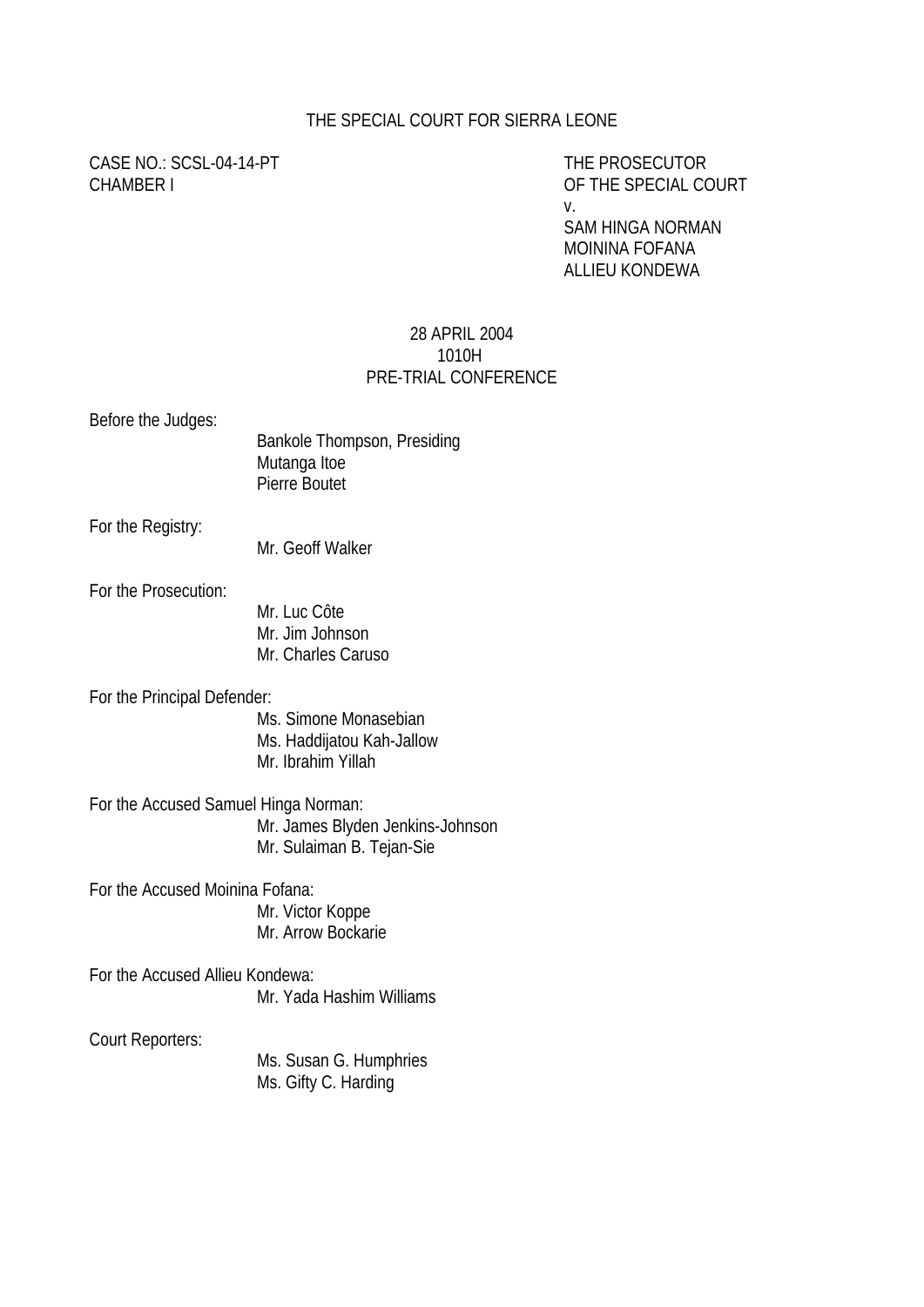| $\mathbf{1}$ |  | MR. WALKER: |
|--------------|--|-------------|
|--------------|--|-------------|

- 2 SCSL-2004-15-PT, Norman, Fofana and Kondewa, pre-trial conference. Would the interpreter please
- 3 stand and be sworn.
- 4 *(Interpreters sworn)*
- 5 MR. PRESIDENT:
- 6 Who appears for the first accused?
- 7 JUDGE ITOE:
- 8 Appearances, appearances.
- 9 MR. PRESIDENT:
- 10 The Prosecution.
- 11 MR. JOHNSON:
- 12 For the Prosecution, Charles Caruso, Luc Côte, and myself, James Johnson, Your Honour.
- 13 MR. PRESIDENT:
- 14 Thank you. The first accused.
- 15 MR. TEJAN-SIE:
- 16 For Sam Hinga Norman, S. Tejan-Sie and Adiatu Tejan.
- 17 MR. KOPPE:
- 18 Victor Koppe for the Accused Moinina Fofana.
- 19 MR. WILLIAMS:
- 20 Yada Hashim Williams for Allieu Kondewa.
- 21 MR. PRESIDENT:
- 22 Thank you, Counsel.
- 23

24 25  $26$ 27 28 29 30 31 32 33 34 35 This proceeding is being held pursuant to Rule 73 *bis* of our Rules, which states that, "A. The Trial Chamber or a judge designated from among its members shall hold a pre-trial conference prior to the commencement of the trial; B, At the pre-trial conference the Trial Chamber or a judge designated from among its members may order the Prosecutor within a time limit set by the Trial Chamber, or the said judge, and before the date set for trial to file the following: 1. A pre-trial brief addressing the factual and legal issues; 2. Admissions by the parties and a statement of other matters not in dispute; 3. A statement of contested matters of fact and law; 4. A list of witnesses the Prosecutor intends to call with: (a) the name or pseudonym of each witness; (b) a summary of the facts on which each witness will testify; (c) the points in the indictment on which each witness will testify; and (d) the estimated length of time required for each witness; 5. A list of exhibits the Prosecutor intends to offer stating, where possible, whether or not the Defence has any objection as to authenticity."

## 36 37 I have decided to read carefully this rule because this is what this proceeding is all about and to implement this, the directives in the Rule, we have before us an agenda for today's session. We have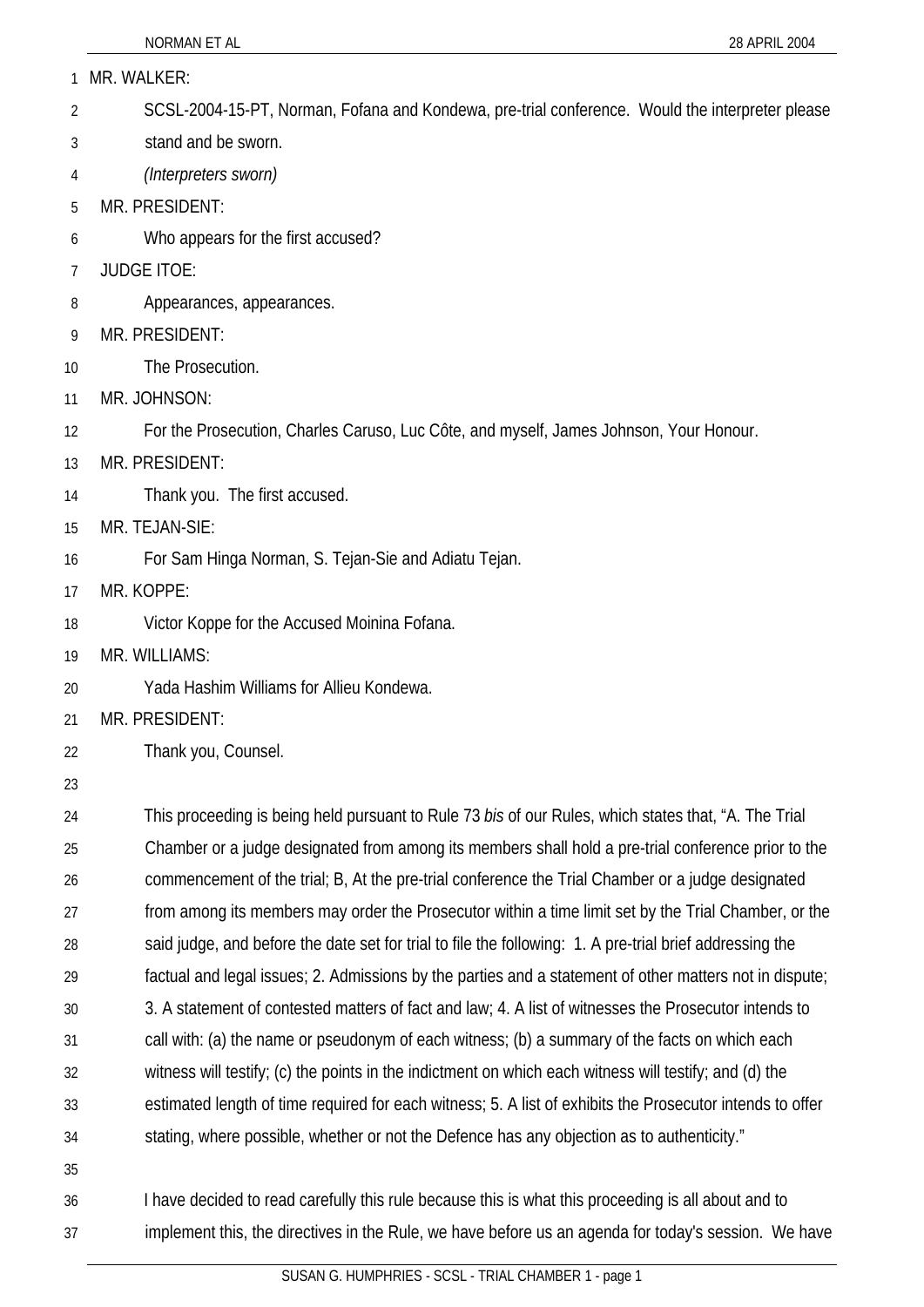already gone through the ritual of the first item, "Appearances of the parties." The next item relates to the Accused persons. Item 3 is general housekeeping matters. Item 4 covers outstanding issues. Item 5, witnesses. Item 6, exhibits. Item 7, agreed facts. Item 8, trial preparation and logistics. I will urge both sides to assist the Chamber in covering these items as comprehensively as possible, but without (sic) due regard for economy of time. 1 2 3 4 5

6

7 8 9 10 11 12 13 By way of background, let me briefly mention that the most important document for this proceeding, or if we may designate it as the controlling document, or rather loosely in Kelsenian language, the good norm, is the order of the Trial Chamber entitled, "Order to the Prosecution to file disclosure materials and other materials in preparation for the commencement of trial." It is dated 1 April 2004. Learned counsel on both sides will observe that the procedural thrust of that document is to establish the nexus between the status conference proceeding, which we held here some time ago, and this pretrial conference.

14

15 16 17 18 19 20 21 22 23 24 25 26 27 At page 6 of the said document the Prosecution was specifically ordered to file by 26 April 2004 the following materials. For the sake of completeness I will read the orders out: "1. A witness list for all the witnesses the Prosecution intends to call at trial with the name or the pseudonym of each witness and should the Prosecution seek to add any witnesses to this list after April 26, 2004, it shall be permitted only to do so upon good cause being shown; the second material is a compliance report indicating the number of witnesses for whom witness statements or summaries have been disclosed to the Defence. The date upon which each statement or summary was disclosed; and the total number of pages of each statement or summary; 3. A summary for each witness on the witness list specified in (1) indicating the exact paragraph and/or count in the indictment to which the witness will testify, as well as an estimated length of time required for each witness; 4. A list of exhibits the Prosecution intends to tender in evidence at the trial." And again, "Should the Prosecution seek to add to that list after 26 April 2004, it will only be permitted to do so upon good cause being shown;" and 5. "A copy of each exhibit which appears on the list as indicated in (4)."

28

29 30 31 Well I have decided to read out these orders because, as I said earlier, today's proceeding revolves around those orders in order to determine how far they can take us towards the commencement of the trial.

32

33 So let us get through some preliminaries at this stage before we come to the crux of the matter.

34 Before I proceed can we have a confirmation that the hearing is being translated for the benefit of

- 35 those who want translation from English to Mende? Shall I have confirmation? Thank you.
- 36 37

Now we'd probably just invite a couple of comments on the health of the Accused persons and I invite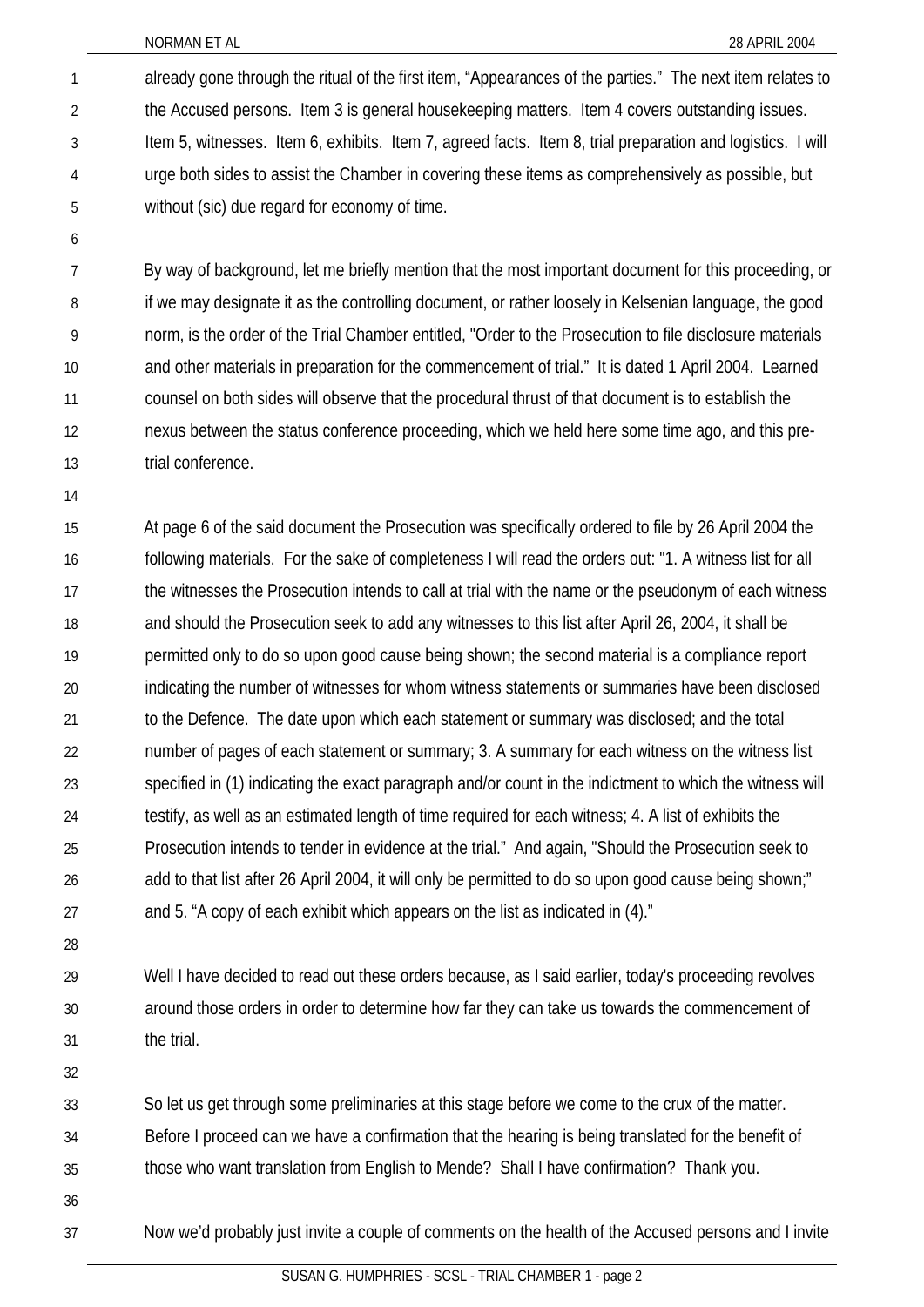|                | NORMAN ET AL<br>28 APRIL 2004                                                                          |
|----------------|--------------------------------------------------------------------------------------------------------|
| 1              | counsel for the respective accused to give us some very short report.                                  |
| $\overline{2}$ |                                                                                                        |
| 3              | Counsel for the first Accused.                                                                         |
| 4              | MR. TEJAN SIE:                                                                                         |
| 5              | May it please Your Honour, the accused Sam Hinga Norman is in fine health. Apart from that we do       |
| 6              | not have any further complaints to add to those we made known to Your Honour at the last status        |
| 7              | conference. We still await those concerns to be addressed, Your Honour. Apart from that our client is  |
| 8              | in fine condition, My Lord.                                                                            |
| 9              | MR. PRESIDENT:                                                                                         |
| 10             | Thank you, Learned Counsel. Learned counsel for the second Accused.                                    |
| 11             | MR. KOPPE:                                                                                             |
| 12             | Thank you, Your Honour. At this point in time we also have no comments to make. There are several      |
| 13             | issues we would like to raise, but they are all down there in the agenda and we will come to that.     |
| 14             | Thank you.                                                                                             |
| 15             | MR. PRESIDENT:                                                                                         |
| 16             | Very much appreciated, Learned Counsel. And counsel for the third Accused.                             |
| 17             | MR. WILLIAMS:                                                                                          |
| 18             | May it please Your Lordships, the third Accused is physically and mentally fine.                       |
| 19             | MR. PRESIDENT:                                                                                         |
| 20             | Thank you very much. Well, let us move on to item No. 3; general housekeeping matters. The first       |
| 21             | item here is the position of the trial teams and the enquiry here is that are the Defence teams fully  |
| 22             | formed? Shall we have a response?                                                                      |
| 23             | MR. TEJAN-SIE:                                                                                         |
| 24             | The legal team for Sam Hinga Norman, My Lord, is complete.                                             |
| 25             | MR. PRESIDENT:                                                                                         |
| 26             | Thank you. Second Accused.                                                                             |
| 27             | MR. KOPPE:                                                                                             |
| 28             | The same holds for the defence of Fofana.                                                              |
| 29             | MR. PRESIDENT:                                                                                         |
| 30             | Thank you. What about the team for the third Accused, Mr. Kondewa?                                     |
| 31             | MR. WILLIAMS:                                                                                          |
| 32             | Your Lordships, the team for Kondewa is not yet fully --                                               |
| 33             | MR. PRESIDENT:                                                                                         |
| 34             | Formed.                                                                                                |
| 35             | MR. WILLIAMS:                                                                                          |
| 36             | Formed, yes. Lead counsel, Charles Margai, only took over in February and was still putting - is still |
| 37             | trying to put together a team. In fact, we expect a lady from Yugoslavia to arrive tomorrow. We've not |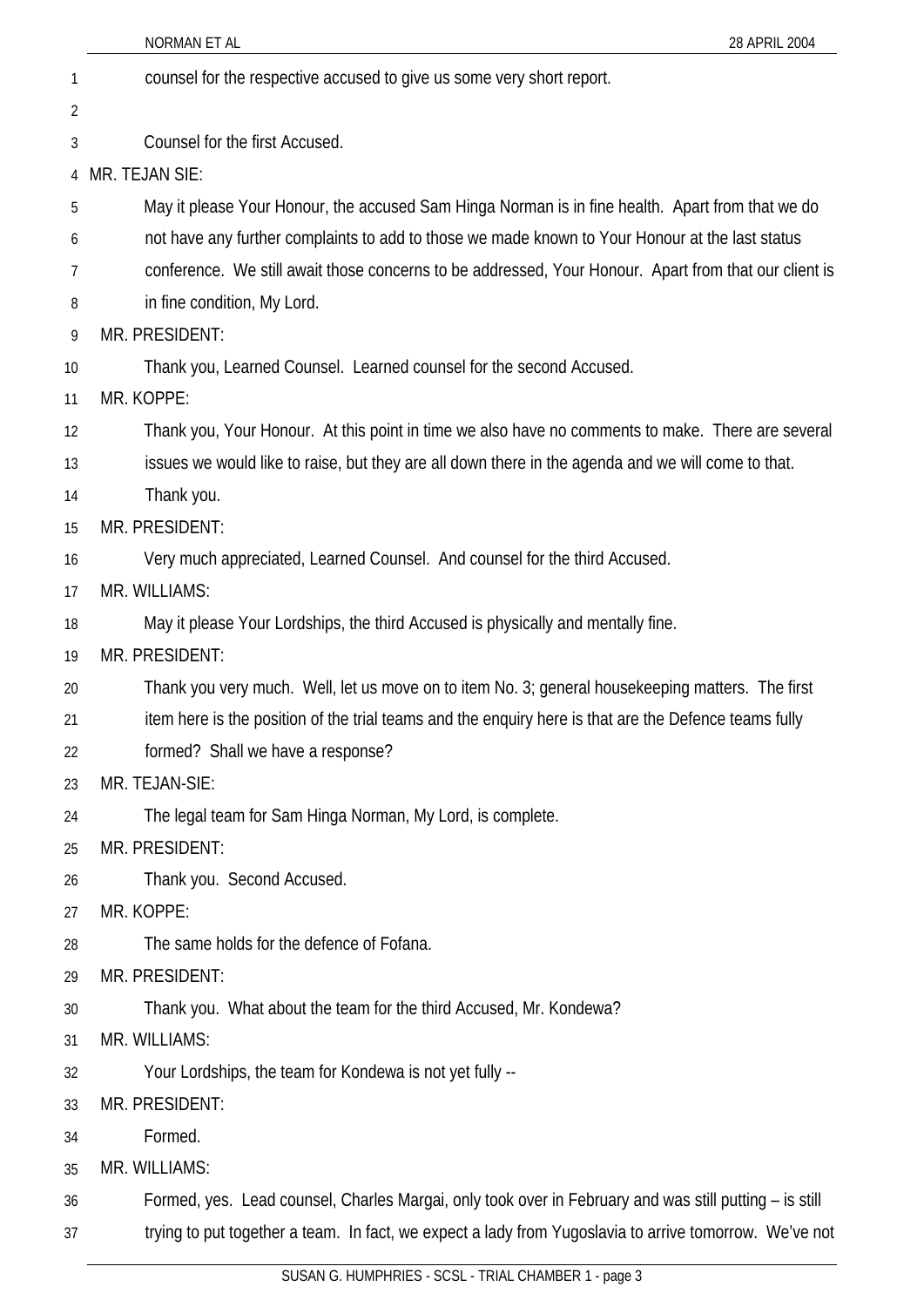NORMAN ET AL 28 APRIL 2004 1 –we're just still in preliminary stages with the discussions with her, so we are still forming the team. 2 3 4 5 6 7 8 9 10 11 12 13 14 15 16 17 18 19 20 21  $22$ 23 24 25 26 27 28 29 30 31 32 33 34 35 36 37 MR. PRESIDENT: All we can advise from the Chamber here is expedition. MR. WILLIAMS: As it pleases Your Lordship. MR. PRESIDENT: Thank you. So the list is on record with the Chamber, all its members except for Kondewa as ordered by the Trial Chamber. Learned counsel for the Prosecution, what's the status that you want to report in terms of your team? MR. JOHNSON: Excuse me just a minute. JUDGE ITOE: Counsel for the third Accused. You say the defence team of the third Accused is not complete? MR. WILLIAMS: Yes, My Lord. JUDGE ITOE: When do you expect -- when do you expect that it will be completed? MR. WILLIAMS: In the next two weeks, My Lord. JUDGE ITOE: In the next two weeks? MR. WILLIAMS: Yes, My Lord. JUDGE BOUTET: I do have a question on that. Please stay there. Will that have any impact upon your ability to start a trial? MR. WILLIAMS: Well, if we have an indication as to when trials will start, then we will be in a position to say, My Lord. I mean, now it's kind of not fixed. JUDGE BOUTET: Well, we have already indicated we would like to start as soon as possible, likely -- likely end of May, early June. So, I mean, indication -- we have already given indication that's what we were aiming at. MR. WILLIAMS: If we're able to fix the team, which we hope to fix by – in the next fortnight -- within the next two weeks, we would be prepared -- we will be ready to commence trial late May, early June, My Lord. JUDGE BOUTET: Thank you.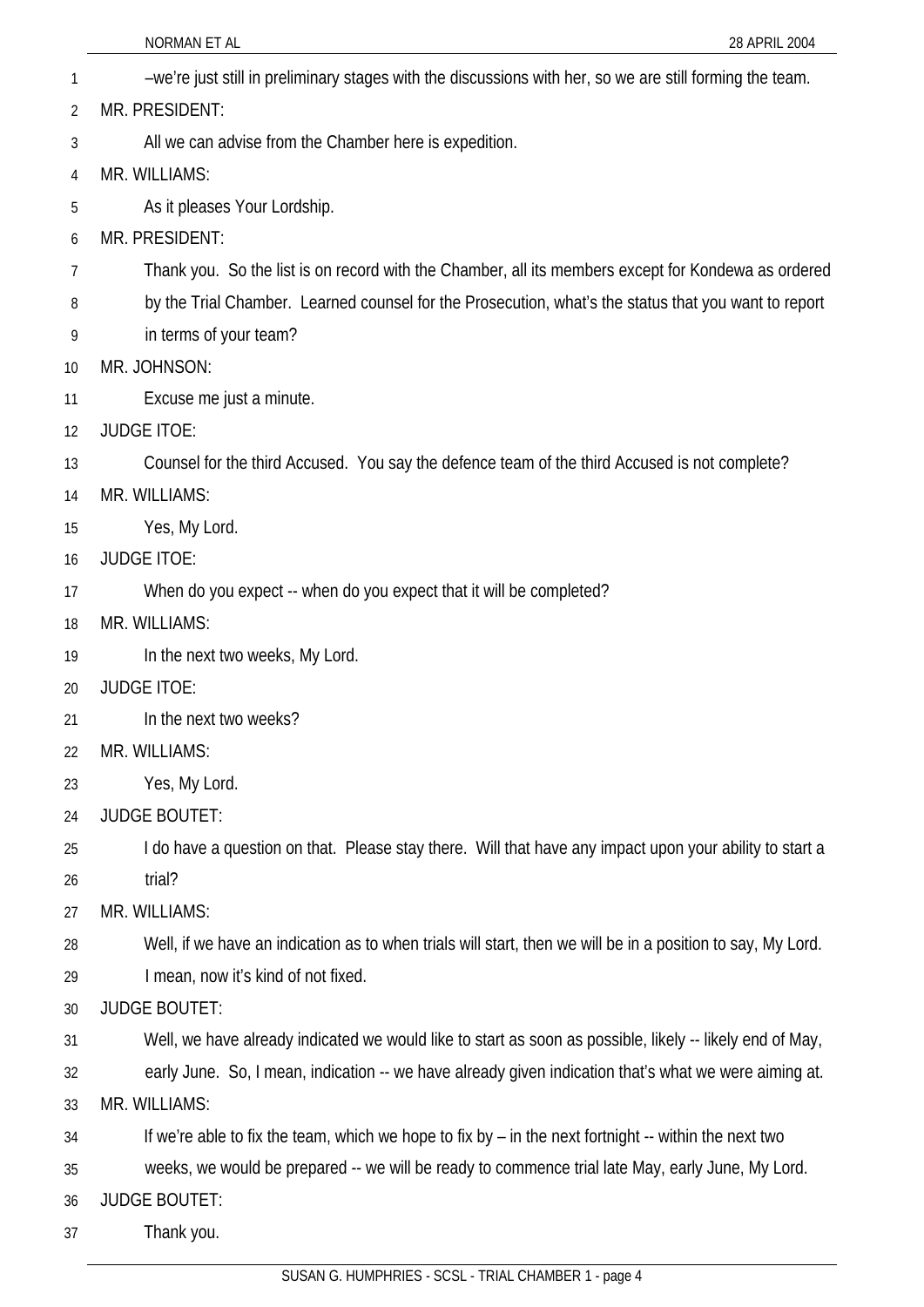| 1  |                                                                                                            |
|----|------------------------------------------------------------------------------------------------------------|
| 2  | MR. PRESIDENT:                                                                                             |
| 3  | The Prosecution.                                                                                           |
| 4  | MR. JOHNSON:                                                                                               |
| 5  | The Prosecution team is formed, Your Honour.                                                               |
| 6  | MR. PRESIDENT:                                                                                             |
| 7  | Thank you, Counsel. Are there any other matters of a housekeeping nature that we need to - Well, if        |
| 8  | there are none we will move on to the fourth item on the agenda; outstanding issues.                       |
| 9  |                                                                                                            |
| 10 | The first segment of that is filings received from the parties pursuant to Trial Chamber orders after the  |
| 11 | status conference. I have just adverted to the specific orders and we would like to hear some              |
| 12 | statement from the Prosecution on that.                                                                    |
| 13 | MR. JOHNSON:                                                                                               |
| 14 | Yes, Your Honour, thank you. On the 26 <sup>th,</sup> on Monday, the Prosecution filed its submissions in  |
| 15 | accordance with your 1 April 2004 order to the Prosecution to file disclosure materials. We have met       |
| 16 | our obligations under that in what was needed to be filed by 26th April, as well as the disclosure in      |
| 17 | paragraph 7 of your orders.                                                                                |
| 18 | MR. PRESIDENT:                                                                                             |
| 19 | Judge Boutet wants to --                                                                                   |
| 20 | <b>JUDGE BOUTET:</b>                                                                                       |
| 21 | We have some questions on that. I note from the list of witnesses that you have produced that it           |
| 22 | appears to me that all the witnesses -- I don't know why -- all the witnesses the Prosecution intends to   |
| 23 | call have pseudonyms; in other words all the witnesses, regardless whether they are expert or not,         |
| 24 | are not identifiable at this particular time.                                                              |
| 25 | MR. JOHNSON:                                                                                               |
| 26 | That's correct, Your Honour, we have only listed pseudonyms at this time.                                  |
| 27 | <b>JUDGE BOUTET:</b>                                                                                       |
| 28 | I do understand you have only listed pseudonyms, but I am asking you, is it the intent of the              |
| 29 | Prosecution to call only witnesses that have at this particular time pseudonyms and that goes for          |
| 30 | experts? So presumably experts -- if you are intending to call any experts, I don't know.                  |
| 31 | MR. JOHNSON:                                                                                               |
| 32 | Well, yes. Well, then let me caveat that with the experts. We are looking at calling some experts.         |
| 33 | The experts that we are looking at are not on this list at this time, this is purely witnesses, not expert |
| 34 | witnesses. We are still working out some co-ordinating with experts. We hope to have that finished in      |
| 35 | the very near future and we will file experts as well as expert reports in accordance with -- I believe it |
| 36 | is Rule 94 -- in accordance with Rule 94, Your Honour.                                                     |
| 37 |                                                                                                            |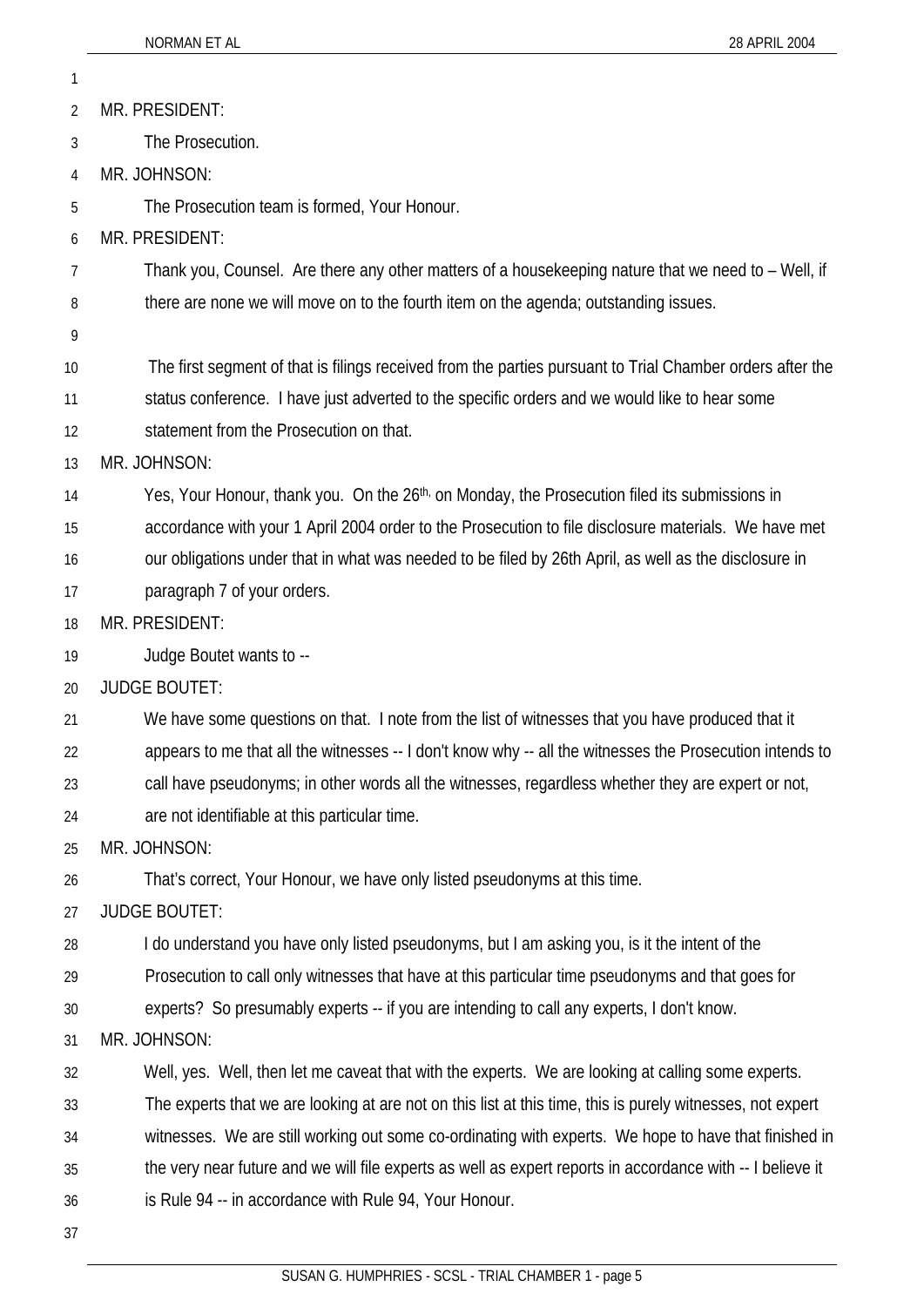| 1  | MR. PRESIDENT:                                                                                                   |
|----|------------------------------------------------------------------------------------------------------------------|
| 2  | I would like to give the Defence a chance to respond briefly to the statement before the further                 |
| 3  | interventions by the Chamber.                                                                                    |
| 4  |                                                                                                                  |
| 5  | Counsel on the other side, what are your respective responses to the Prosecution's statement?                    |
| 6  | Counsel for the first Accused.                                                                                   |
| 7  | <b>JUDGE ITOE:</b>                                                                                               |
| 8  | Or observations.                                                                                                 |
| 9  | MR. PRESIDENT:                                                                                                   |
| 10 | Observations, statements, comments, observations.                                                                |
| 11 | MR. TEJAN-SIE:                                                                                                   |
| 12 | Yes, Your Honour, we are in receipt of disclosure material that we had served on us on the 26 <sup>th</sup> . We |
| 13 | also find that we are still in the same position, My Lord, the statements are so redacted that, as we            |
| 14 | reported at the last status conference, it is very difficult for us to make any sense out of them and it is      |
| 15 | still stalling our investigations and our preparation for trial. The situation is still the same, My Lord,       |
| 16 | and we are still awaiting their expert reports as well as the list of experts that they might be calling         |
| 17 | because we would need to have experts to rebut whatever they are coming with. So, My Lord, we are                |
| 18 | still in the same position.                                                                                      |
| 19 | MR. PRESIDENT:                                                                                                   |
| 20 | Thank you, Learned Counsel. Counsel for the second Accused.                                                      |
| 21 | MR. KOPPE:                                                                                                       |
| 22 | Yes, Your Honour, we also confirm receipt of all these documents mentioned by the Prosecutor.                    |
| 23 | However, it was quite an amount of documents so of course you will have understanding for the fact               |
| 24 | that we were unable to read them all.                                                                            |
| 25 |                                                                                                                  |
| 26 | In addition to that, I would like to comment or to make the statement in respect of the supplemental             |
| 27 | pre-trial brief. It seems to us that there are quite some new details incorporated in that brief, even           |
| 28 | new facts are admitted in this pre-trial brief, so of course we will start very quickly and rapidly to           |
| 29 | prepare. However, to get these new materials at such possible short notice before trial seriously                |
| 30 | hinders, of course, good preparation for a trial. So, yes, we received all these new documents, but we           |
| 31 | have serious objections to the fact that there are all kinds of new elements, so it seems, in these              |
| 32 | documents.                                                                                                       |
| 33 | <b>JUDGE ITOE:</b>                                                                                               |
| 34 | Can you be specific on the objections you are raising?                                                           |
| 35 | MR. KOPPE:                                                                                                       |

- 36 My --
- 37 JUDGE ITOE: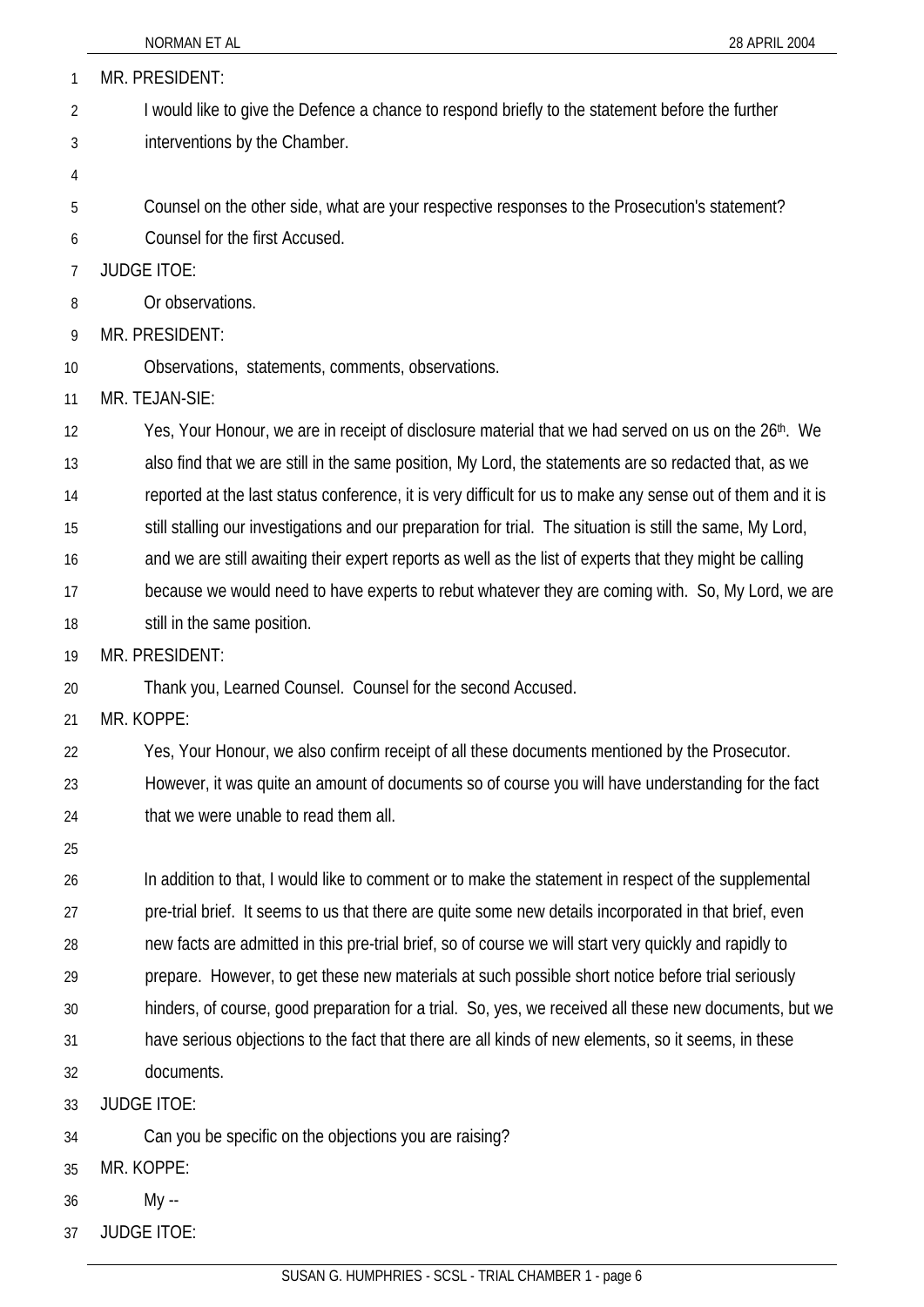- NORMAN ET AL 28 APRIL 2004 1 Because we want to get into specifics since we are going to trial – 2 3 4 5 6 7 8 9 10 11 12 13 14 15 16 17 18 19 20 21 22 23 24 25 26 27 28 29 30 31 32 33 34 35 36 MR. KOPPE: Of course, of course, of course. JUDGE ITOE: -- so we want to place our view or equal, you know, in these proceedings. MR. KOPPE: Yes, yes. JUDGE ITOE: We want to know -- I mean, it is good for them to know the objections which you might be raising on the documents which have been served on you. MR. PRESIDENT: Let me quote my learned brother, that if you give us specifics we would feel able to make any necessary directions, but if we are asked to just look at things on the level of generalities, then our hands are tied, so to speak. MR. KOPPE: That is correct. I mean, I have limited myself to a general observation being unable to give you specific observation because we only have these new documents only for a few days. But to give you an example -- MR. PRESIDENT: Do you want to undertake that you will submit something in writing? MR. KOPPE: Well, it really all depends on whether there is actually going to be a trial starting at the end of May. MR. PRESIDENT: Exactly. MR. KOPPE: It's all – you know, if the trial is -- JUDGE ITOE: We will want you to get it clear. It may start, but it would start in May or thereabout. Don't speculate as to whether it will start or not, we want – MR. KOPPE: I am not speculating at all, but of course whatever we are saying as a general observation on these new materials is related to when a possible trial might start. If we have -- if the trial were to start, let us say, a few weeks later, of course we would have more time to prepare accurately -- JUDGE ITOE: My colleague did indicate that it could be maybe by the first week of June. MR. KOPPE:
- 37 Yes, so –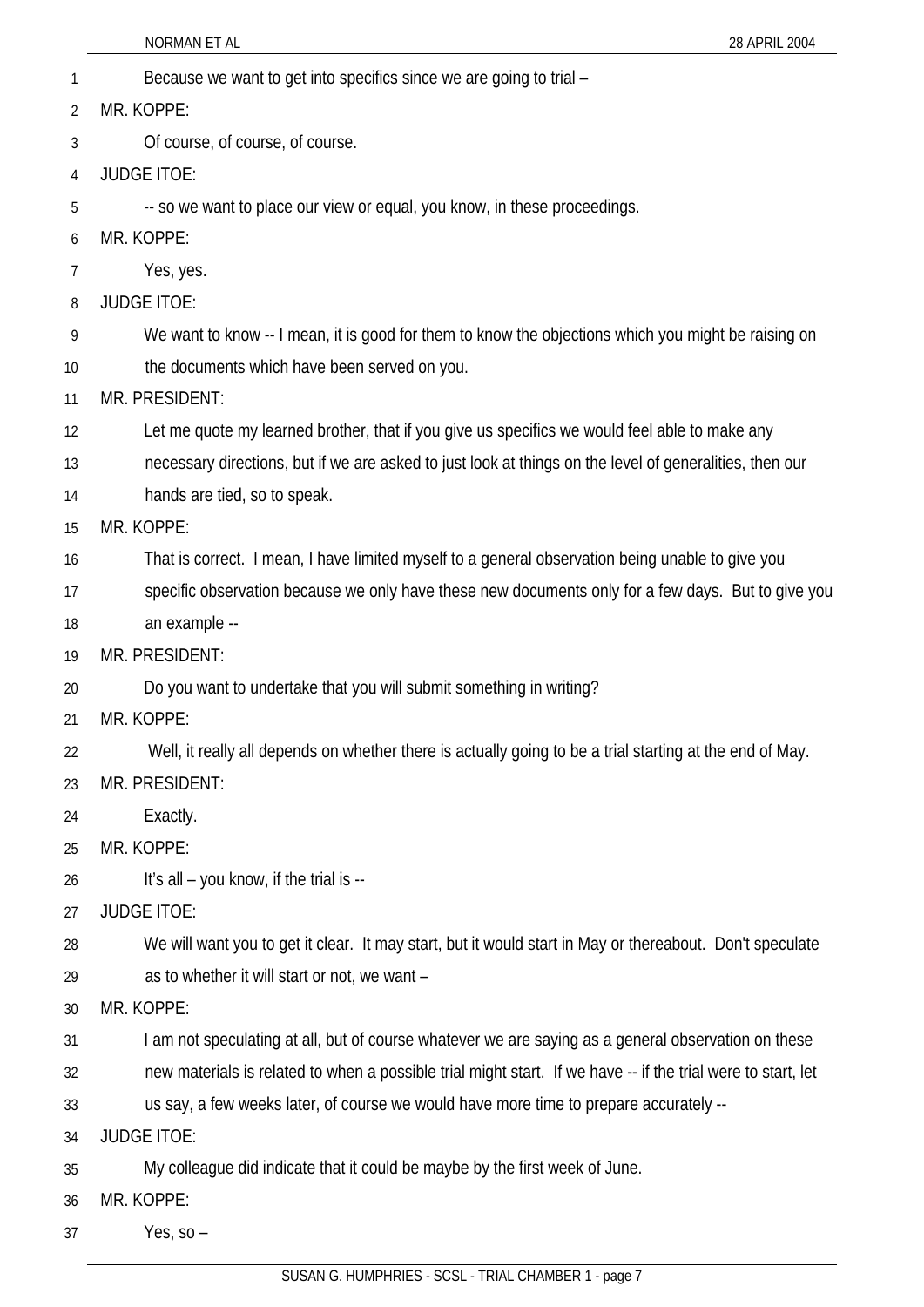1 JUDGE ITOE:

- 2 Is that all right by you? Would you be set, you know?
- 3 MR. KOPPE:

4 5 6 7 8 9 10 11 Not by the beginning of June, no. No, no, no. If it were facts and material already known to us of course we might be set, but if there is all kinds of new materials, new facts added, especially in this supplemental pre-trial brief, then of course four weeks or five weeks, as we are talking about, is quite a short amount of time to prepare properly. Especially, of course, if we are still not aware of the real -- of the names of all the witnesses, we only have to deal with their pseudonyms. And my point really is that of course I have all the -- I understand very well that expeditious trial and speedy trial is necessary to both parties and to the Court, but of course to be here preparing in only a few weeks before the actual trial starts is quite something to ask for the Defence.

12

13 14 15 16 17 18 Let me just make it more specific. If we take this supplemental pre-trial brief, we now see that the Prosecution is alleging that my client was present at actual factual happenings rather -- as till now it was more general proposition or general allegation that he was having certain type of command control. However, now we see that the Prosecution is actually alleging that he was present at certain factual matters. That's all new to us and, of course, we have to be able to prepare our defence on these new issues and that was really my general observation and I am now specifying it to a certain

19 amount.

20 JUDGE BOUTET:

21 I still don't understand what you are saying because you are complaining now that you are giving –

22 you are being given too much accurate information. Is it essentially what I hear you to say now?

23 MR. KOPPE:

24 25 No, no, what I am saying is that if a trial were really to start -- of course this is all hypothetical -- but if a trial really were to start –

26 JUDGE BOUTET:

27 Let me –-

28 MR. KOPPE:

29 -- that is all my point.

30 JUDGE BOUTET:

31 32 33 34 35 36 37 Starting the trial, as you know, will not mean that all witnesses will be called the very first day. I mean, it goes on over a period of time and presumably during that period of time you will have time as well to carry on your investigation, whatever you need to do. And to add to this, we have issued protective measures, but protective measures are clearly that -- the information about these witnesses have to be disclosed 42 days before these witnesses are to be heard. So, I mean, you are saying we don't know how much time, we are telling you, you know the team because a minimum -- a minimum of 42 days before these witnesses are to be called their names or identity have to be disclosed to you.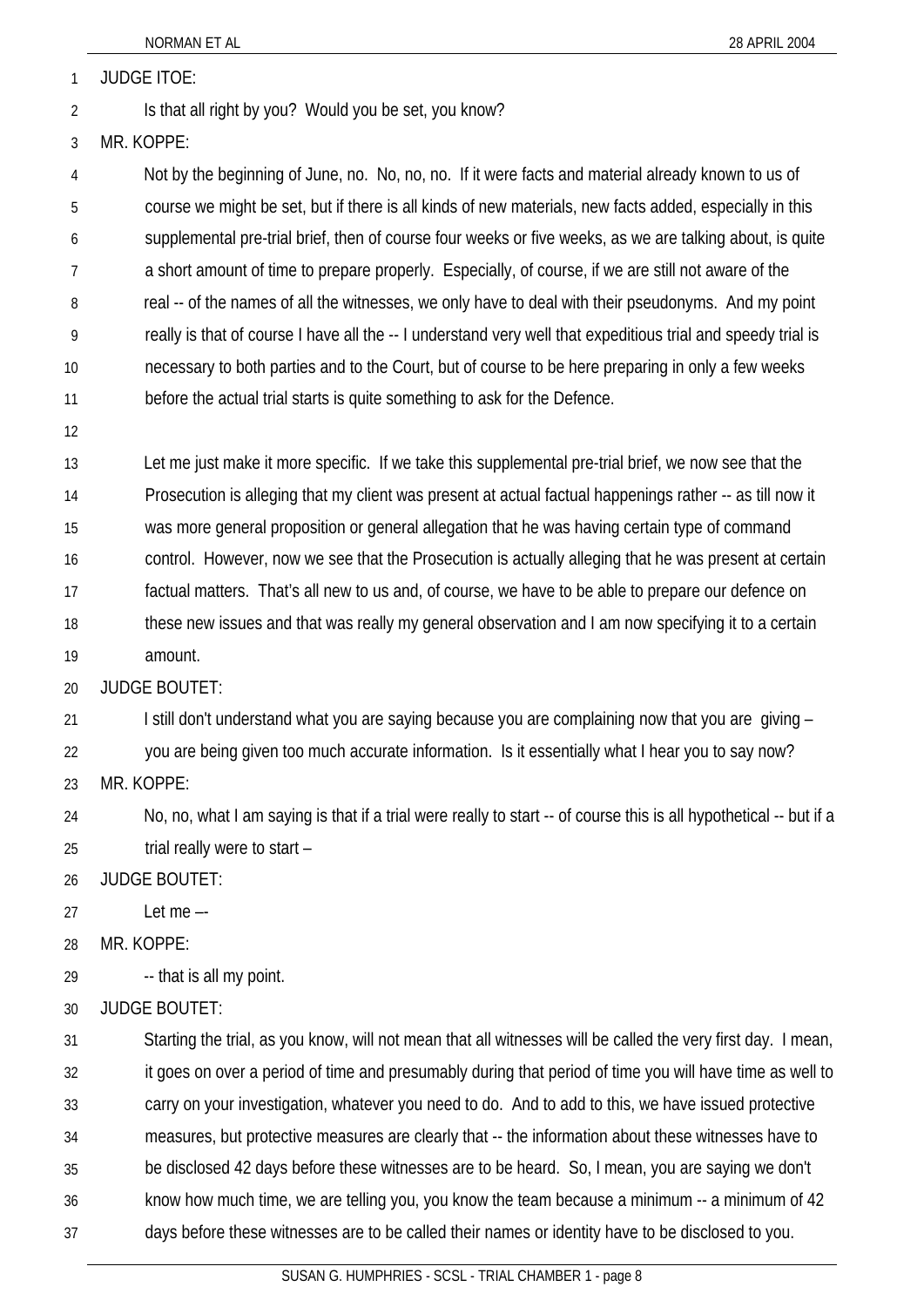|                | NORMAN ET AL<br>28 APRIL 2004                                                                               |
|----------------|-------------------------------------------------------------------------------------------------------------|
| 1              | MR. KOPPE:                                                                                                  |
| $\overline{2}$ | That's true, but of course we are also conducting our own investigations.                                   |
| 3              | <b>JUDGE BOUTET:</b>                                                                                        |
| 4              | But in conducting your investigations if you are being told now that your Accused (sic) was at this very    |
| 5              | specific place rather than all over the place, I would think it does give you some indication, much more    |
| 6              | precise information, as to what it is and what it is not.                                                   |
| 7              | MR. KOPPE:                                                                                                  |
| 8              | Yes, but knowing that this is not the situation we would of course have to, in the next few weeks,          |
| 9              | rapidly start our own investigations on these specific points. My point really is only that if a trial were |
| 10             | really to start end of May, beginning of June, the Defence would have a problem.                            |
| 11             | <b>JUDGE BOUTET:</b>                                                                                        |
| 12             | Thank you.                                                                                                  |
| 13             | MR. PRESIDENT:                                                                                              |
| 14             | Thank you, Counsel. Counsel for Kondewa.                                                                    |
| 15             | MR. WILLIAMS:                                                                                               |
| 16             | May it please Your Lordships, we are in receipt of the documents ordered by Your Lordships to be            |
| 17             | filed by 26th April. We received them last night, My Lord and, as your Lordships mentioned, all of the      |
| 18             | witnesses -- the Prosecution only provided pseudonyms for all of the witnesses that they intend to          |
| 19             | call. We find this quite interesting because even for witnesses, I mean, whose statements are               |
| 20             | exculpatory or to some extent -- I mean, amounts to a mitigation of the offences, alleged offences,         |
| 21             | redacted or only pseudonyms are provided for those witnesses. Your Lordship --                              |
| 22             | MR. PRESIDENT:                                                                                              |
| 23             | We only really allowed that latitude.                                                                       |
| 24             | MR. WILLIAMS:                                                                                               |
| 25             | Yes, I agree, My Lord. I just -- a point of observation.                                                    |
| 26             | MR. PRESIDENT:                                                                                              |
| 27             | Thank you.                                                                                                  |
| 28             | MR. WILLIAMS:                                                                                               |
| 29             | The summaries -- Your Lordship did order that summaries of each witness be provided. That was               |
| 30             | done, but we find some of those summaries very, very brief.                                                 |
| 31             | MR. PRESIDENT:                                                                                              |
| 32             | They were abbreviated.                                                                                      |
| 33             | MR. WILLIAMS:                                                                                               |
| 34             | Very much, My Lord. And for most of them dates and names and names of places are not provided               |
| 35             | so, I mean, we could make very little out of some of those summaries. That is all I intend to say at        |
| 36             | this stage, My Lord.                                                                                        |

37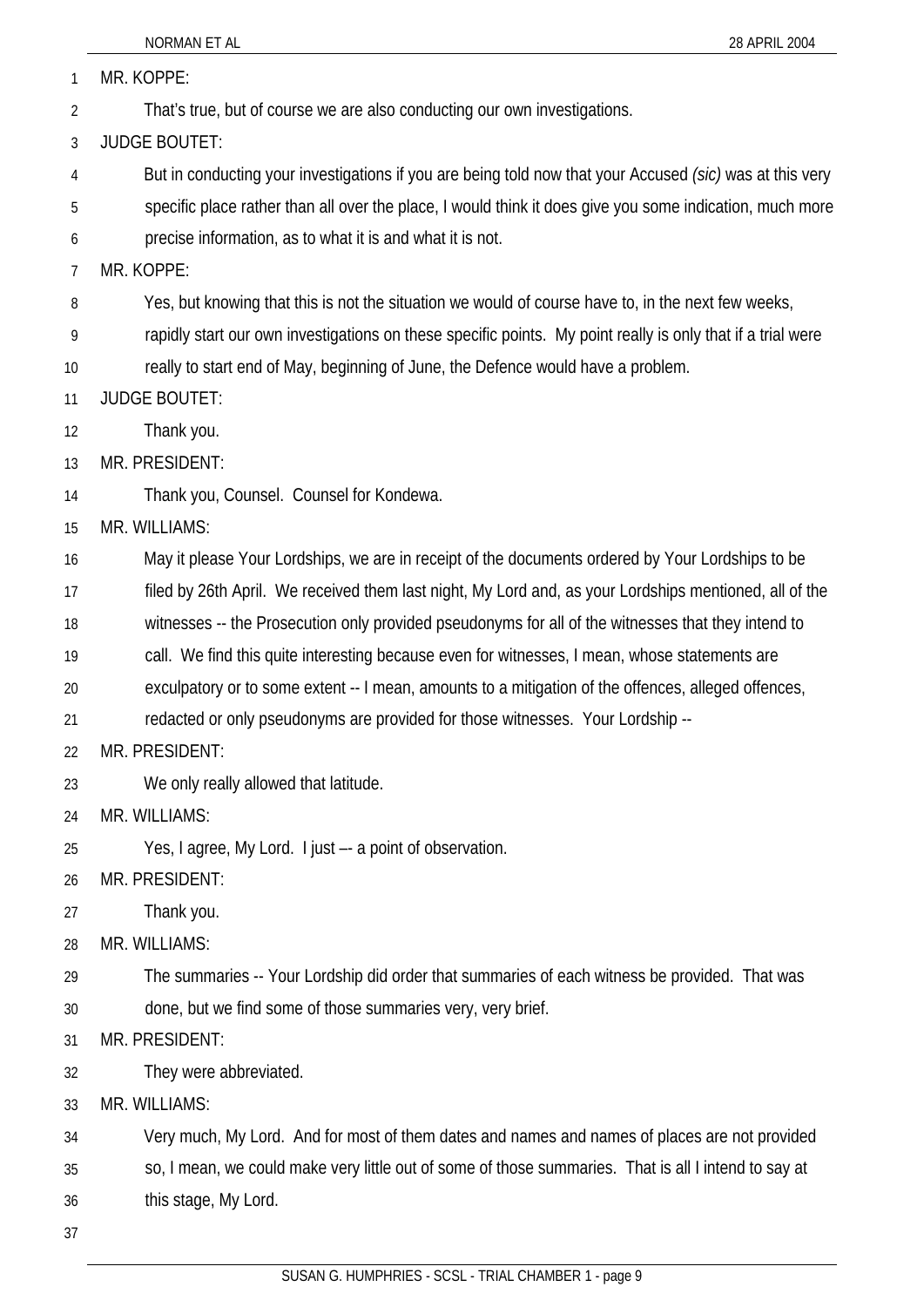| 1  | MR. PRESIDENT:                                                                                               |
|----|--------------------------------------------------------------------------------------------------------------|
| 2  | Yes. It is again a question of summaries. I remember when we were being asked to paraphrase and              |
| 3  | summarise during school days, it is so much a subjective perspective of what you think you can               |
| 4  | reduce a ten page document into. But I don't want to engage in that kind of exercise, but I think it's --    |
| 5  | I browsed through some of them and I am not sure whether the fact that some are abbreviated is a             |
| 6  | negative because perhaps the material from which they are abbreviated may probably be about a                |
| 7  | paragraph.                                                                                                   |
| 8  | MR. WILLIAMS:                                                                                                |
| 9  | Well, I mean, for -- Your Lordships did order that they provide the number of pages of each statement.       |
| 10 | MR. PRESIDENT:                                                                                               |
| 11 | Yes, yes.                                                                                                    |
| 12 | MR. WILLIAMS:                                                                                                |
| 13 | And for some -- I mean most -- a good number of them were 11, nine, ten pages, and for some reason           |
| 14 | they were just like three lines.                                                                             |
| 15 | MR. PRESIDENT:                                                                                               |
| 16 | Yes, as I said, it is a question of subjective perspective, you know, it's too controversial. That's okay,   |
| 17 | let us move on to the next item. The Chamber, just out of curiosity -- and I am not sure whether my          |
| 18 | colleagues, learned colleagues, are keen on pressing it -- is that this supplemental brief, pre-trial brief, |
| 19 | became extremely voluminous and running into about 216 pages because there is no prescribed limit            |
| 20 | for supplemental briefs because I know that ordinarily pre-trial briefs are limited to 50 pages. I am not    |
| 21 | holding this against the Prosecution, but it is quite a lot of reading material. Or was this again an        |
| 22 | attempt to give as much or did it depend on the fact that -- because I recall at the status conference       |
| 23 | we did identify some deficiencies in the pre-trial brief. So it may well be that this was an attempt to      |
| 24 | deal with those deficiencies. What is your response?                                                         |
| 25 | MR. JOHNSON:                                                                                                 |
| 26 | Your Honour, first to that point to the supplemental pre-trial brief, we were under the impression that      |
| 27 | there was not a page limit, that certainly we could not do everything we felt we needed to do in the         |
| 28 | initial pre-trial brief within the 50 pages.                                                                 |
| 29 | MR. PRESIDENT:                                                                                               |
| 30 | No, actually what we were thinking where you do not have those prescribed limits, the concept of             |
| 31 | reasonableness is the guide, is it not? As lawyers we know that.                                             |
| 32 | MR. JOHNSON:                                                                                                 |
| 33 | Yes, Your Honour.                                                                                            |
| 34 | MR. PRESIDENT:                                                                                               |
| 35 | The anthropomorphic conception. Go ahead.                                                                    |
| 36 | MR. JOHNSON:                                                                                                 |
| 37 | Okay. Just with that, with the supplemental, we did not feel we were bound by a page limit. We of            |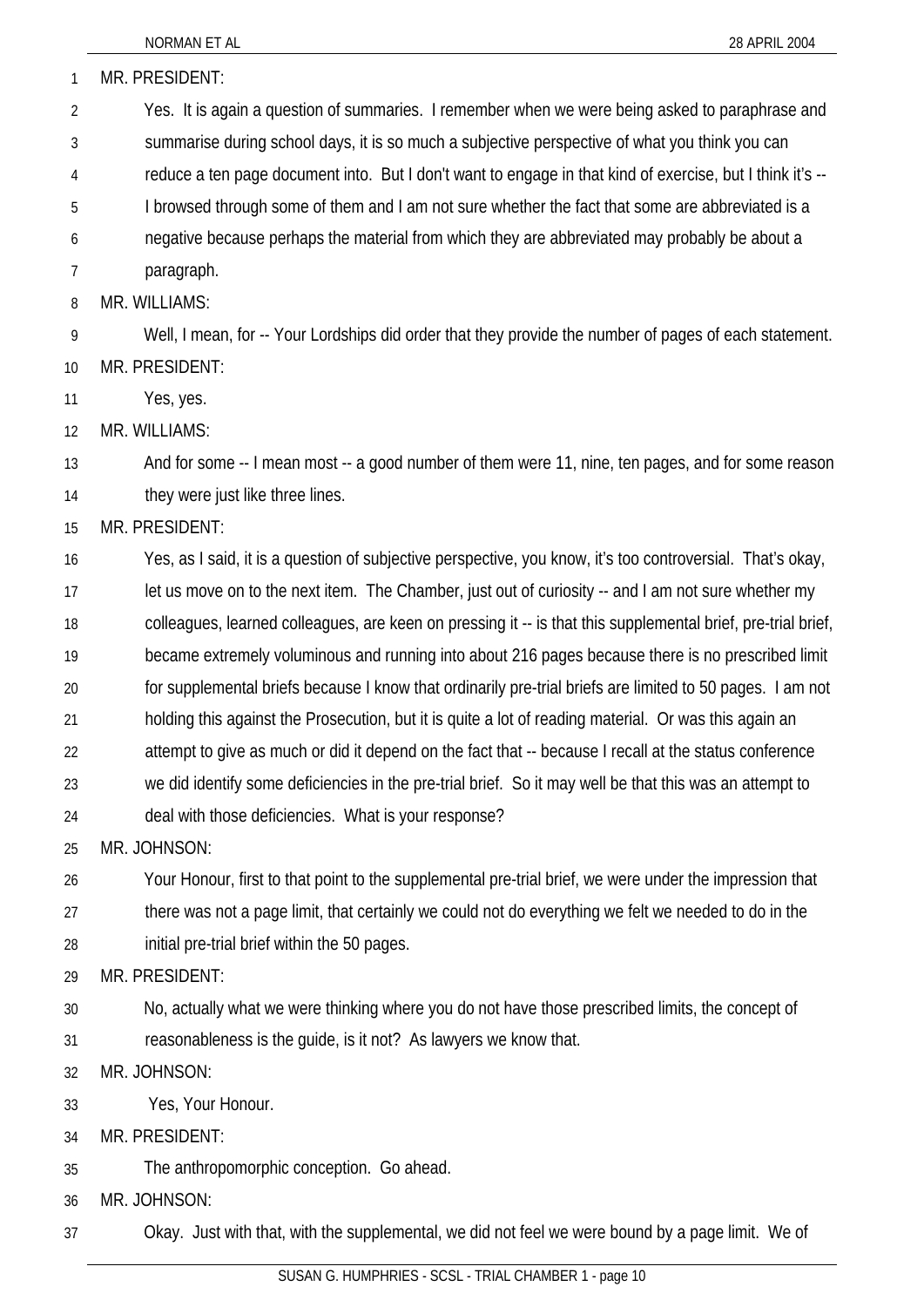- NORMAN ET AL 28 APRIL 2004 course held it down to a point where we felt we could and still adequately submit the pre-trial brief you requested. 1 2 3 4 5 6 7 8 9 10 11 12 13 14 15 16 17 18 19 20 21 22 23 24 25 26 27 28 29 30 31 32 33 I would like to make one comment to counsel. When he was referring to the summaries and talking about the summaries and possibly for a point of clarification or I was not understanding which summaries he was talking about. And I appreciate that he has received a whole lot of material in a very short period of time and probably has not had the chance to get through all of that. In our initial disclosure of statements and summaries, we did provide, of course, statements and in many instances one-page summaries and statements we felt we could not redact. In the supplemental disclosure that we provided this week, we provided -- in every case where we had provided a summary in the past, we had not provided the redacted statements. So in every case where they had a summary before they now have or should have a redacted statement in place of that summary. I will admit in some cases there's a lot of redaction in some of those statements. Again, we tried very hard to only redact what we felt was absolutely necessary to ensure that the identity of the witness would not be revealed. MR. PRESIDENT: Thank you. Do the Prosecution feel able to provide some indication of the total number of witnesses that they intend to call? Did you provide that? MR. JOHNSON: In the -- Yes, we provided you with a witness -- a list of witnesses. I believe that list contains --MR. PRESIDENT: *(inaudible)* MR. JOHNSON: -- around 130 witnesses. MR. PRESIDENT: One hundred and thirty-three. MR. JOHNSON: Pardon? MR. PRESIDENT: Is it 155 or 133? MR. JOHNSON: I am -- excuse me, I misspoke. The witness list that we provided has 148 names on that list. Now I must say that that witness list may very well and will probably be reduced by some number. I couldn't
- 34 speculate how much yet --
- 35 MR. PRESIDENT:
- 36 Yes.
- 37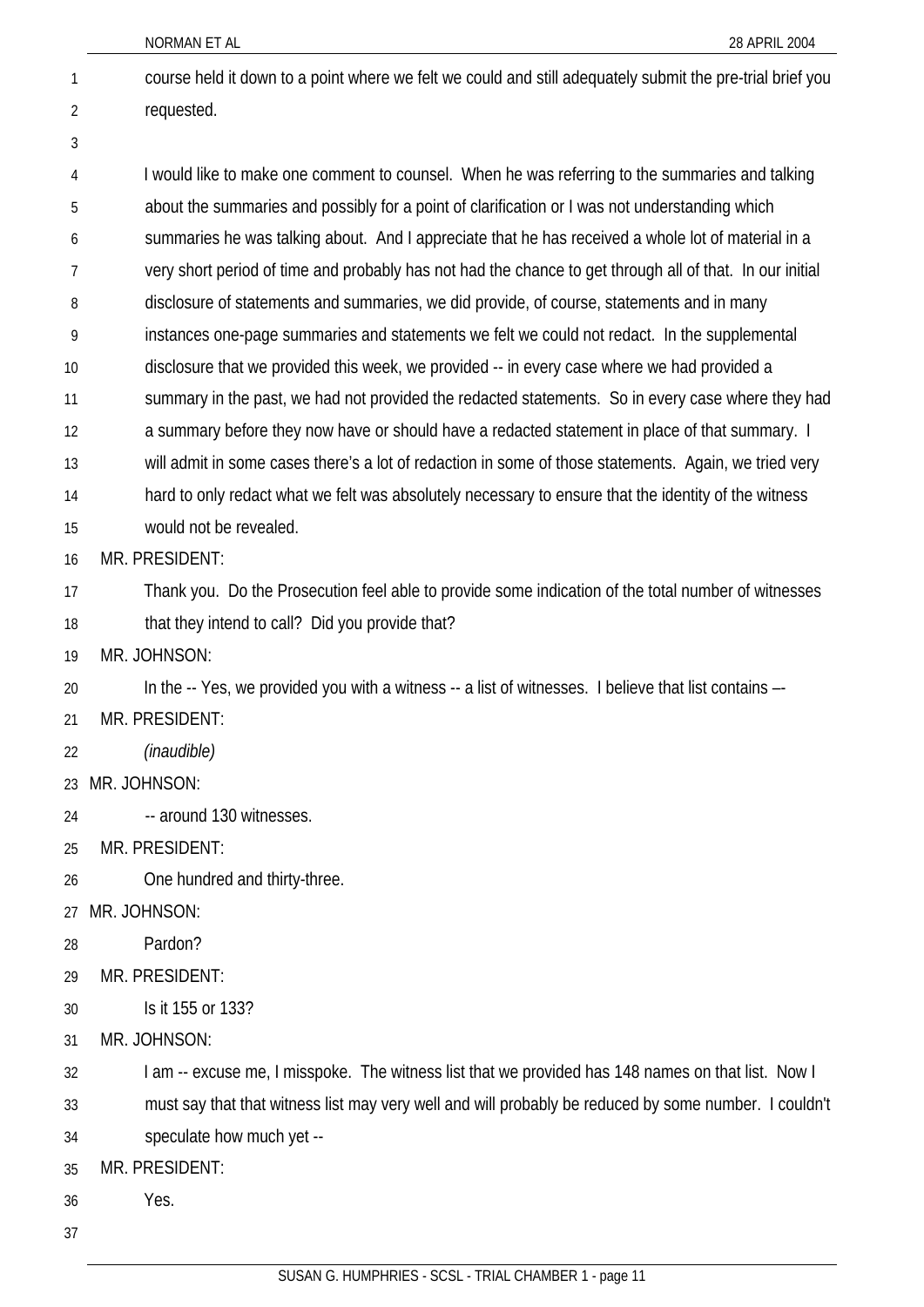|          | NORMAN ET AL<br>28 APRIL 2004                                                                          |
|----------|--------------------------------------------------------------------------------------------------------|
| 1        | MR. JOHNSON:                                                                                           |
| 2        | -- depending on judicial notice, admissions, agreed upon facts that we come to down the line.          |
| 3        | MR. PRESIDENT:                                                                                         |
| 4        | Would you agree that there may well have been a discrepancy, probably of 20 per cent, between what     |
| 5        | was indicated at the status conference?                                                                |
| 6        | MR. JOHNSON:                                                                                           |
| 7        | Yes, I would, Your Honour. At the status conference I believe I was saying round 125.                  |
| 8        | MR. PRESIDENT:                                                                                         |
| 9        | Yes.                                                                                                   |
| 10       | MR. JOHNSON:                                                                                           |
| 11       | And the witness list now is, as I said, about 148.                                                     |
| 12       | <b>JUDGE ITOE:</b>                                                                                     |
| 13       | Can you tell us why it has moved from about 125 to this number?                                        |
| 14       | MR. JOHNSON:                                                                                           |
| 15       | I may have been too imprecise the first time as we reviewed very carefully the witnesses and the       |
| 16       | witnesses that we felt it would be necessary to call if there were indeed no admissions of fact.       |
| 17       | Nothing was admitted -- nothing was taken as judicially notice and I understated it -- I understated   |
| 18       | what it came to.                                                                                       |
| 19       | <b>JUDGE BOUTET:</b>                                                                                   |
| 20       | You have indicated that the list contains 148 witnesses, we have counted 155, so either my calculator  |
| 21       | is wrong or there is a <i>(inaudible)</i> --                                                           |
| 22       | <b>JUDGE ITOE:</b>                                                                                     |
| 23       | And again to follow up, you know, you see, when you are giving the list it is good to number them, you |
| 24       | know, not giving them the numbers, but the pseudonyms, you know. 1, 2, 3, in numerical -- so that      |
| 25       | we know that this is the number of witnesses you have.                                                 |
| 26       | MR. PRESIDENT:                                                                                         |
| 27       | And to complicate the matter a little, there's an earlier count which came to 133.                     |
| 28       | <b>JUDGE ITOE:</b>                                                                                     |
| 29       | One hundred and thirty-three. Then we went further.                                                    |
| 30       | MR. JOHNSON:                                                                                           |
| 31       | I apologise for that, I'll try to get it right.<br><b>JUDGE ITOE:</b>                                  |
| 32<br>33 | Okay, all right.                                                                                       |
|          | MR. PRESIDENT:                                                                                         |
| 34<br>35 | Thank you.                                                                                             |
| 36       |                                                                                                        |
| 37       | We ordered, Mr. Prosecutor --                                                                          |
|          |                                                                                                        |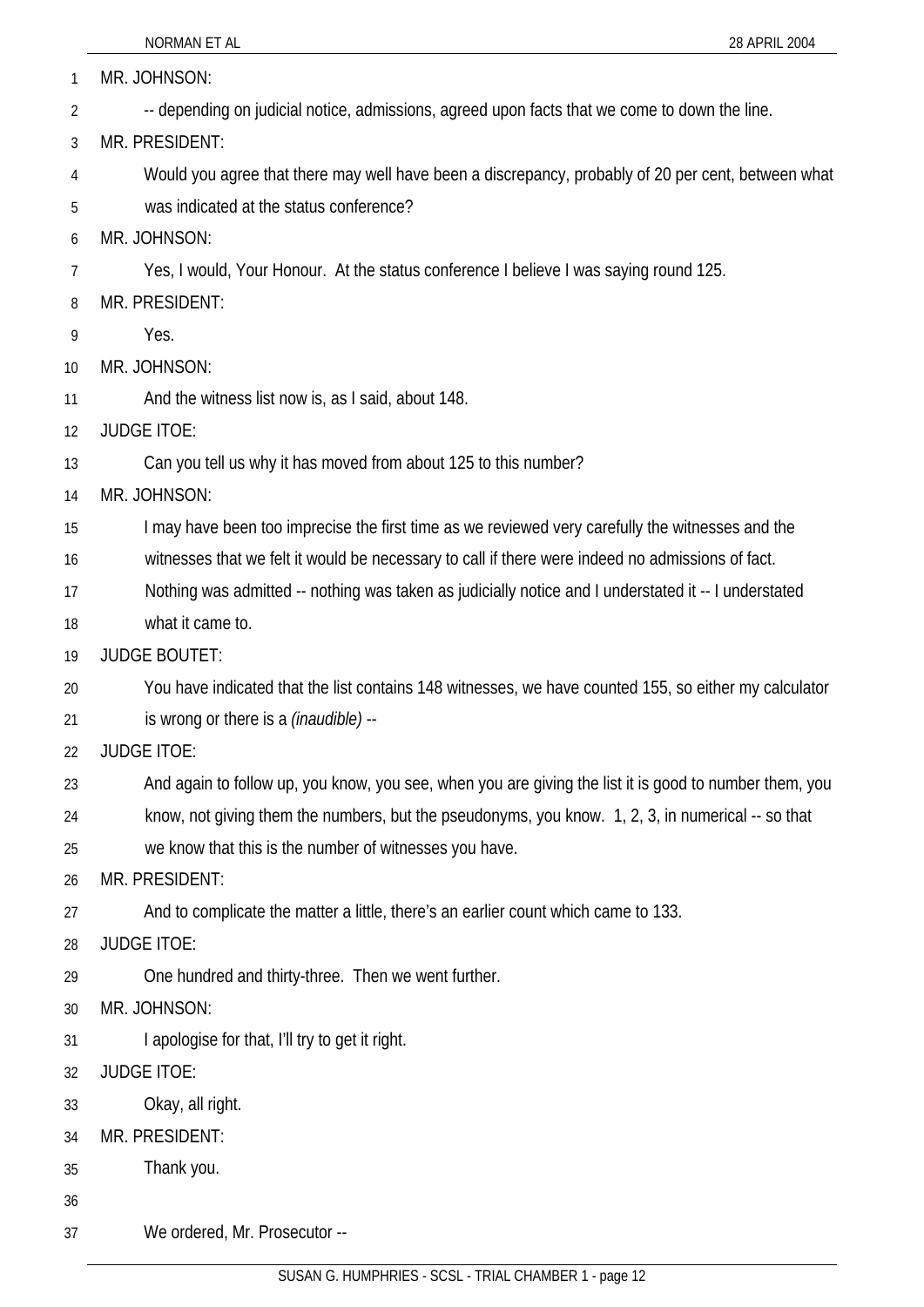| $\mathbf{1}$   | <b>JUDGE ITOE:</b>                                                                                       |
|----------------|----------------------------------------------------------------------------------------------------------|
| $\overline{2}$ | Mr. Johnson can you -- you see, I am coming back to this question -- I am revisiting this question, and  |
| 3              | that is the issue of you having redacted all the witnesses. Are you saying that you do not have some     |
| 4              | witnesses who are unprotected and who would be testifying in this trial? Are all your witnesses          |
| 5              | protected, including those who should ordinarily not be entitled to any protection?                      |
| 6              | MR. JOHNSON:                                                                                             |
| $\overline{7}$ | Well none of our witnesses at this time have waived protection, Your Honour. And the way that they       |
| 8              | are protected witnesses at this particular time is that their identities have not been revealed. In the  |
| 9              | case of the disclosure that we provided on Monday, we had two witnesses that are in a greater            |
| 10             | degree of protection and in that case we revealed their statements to the Defence in an unredacted       |
| 11             | fashion and the identities of those witnesses. And so in the sense that all of our witnesses are now in  |
| 12             | a protected status, we feel they are in a protected status and that is because their identities have not |
| 13             | been released. As we come down the line and are required to start releasing full unredacted              |
| 14             | statements and the identities of those witnesses, then decisions will be made. We will discuss with      |
| 15             | the witnesses all on an individual basis to find out if they waive greater protections or if there is a  |
| 16             | requirement that we need to bring those witnesses into some kind of higher degree of protection and      |
| 17             | that may include bringing the witnesses in -- bringing the witnesses' families in, putting them in an    |
| 18             | undisclosed hidden location -- it could go beyond that -- to an undisclosed location with some kind of   |
| 19             | guards or protection on a 24 hour basis. So all of our witnesses are certainly in a protect -- we        |
| 20             | consider them to be in a protected status now and that is because their names have not been              |
| 21             | revealed, their identities have not been revealed.                                                       |

22 JUDGE BOUTET:

23 24 25 26 I understand that the identity may not have been revealed, but is it required that all of your witnesses be protected to that extent, I mean whether it is just identity or more? I am troubled by the fact that all the witnesses the Prosecution intend to call have this level of sensitivity where their identity or more needs to be protected at this time.

27 MR. JOHNSON:

28 We believe that that is the case, Your Honour. We believe that all of our witnesses do need to be

29 protected. We have been directed by the Chamber to file an additional witness protection measure on

- 30 the 3rd, this coming Monday, and at that time when we file that motion we will break down more
- 31 completely for you the reasons that we feel that way and why we think that that is necessary.

32 JUDGE ITOE:

33 You are not prepared at any stage to concede to the meaninglessness of protecting all the witnesses?

34 I mean, I am saying -- I mean, do you think it is meaningful to say that in a trial like this all witnesses

35 have to be protected?

36 MR. JOHNSON:

37 Yes, I think it is, Your Honour.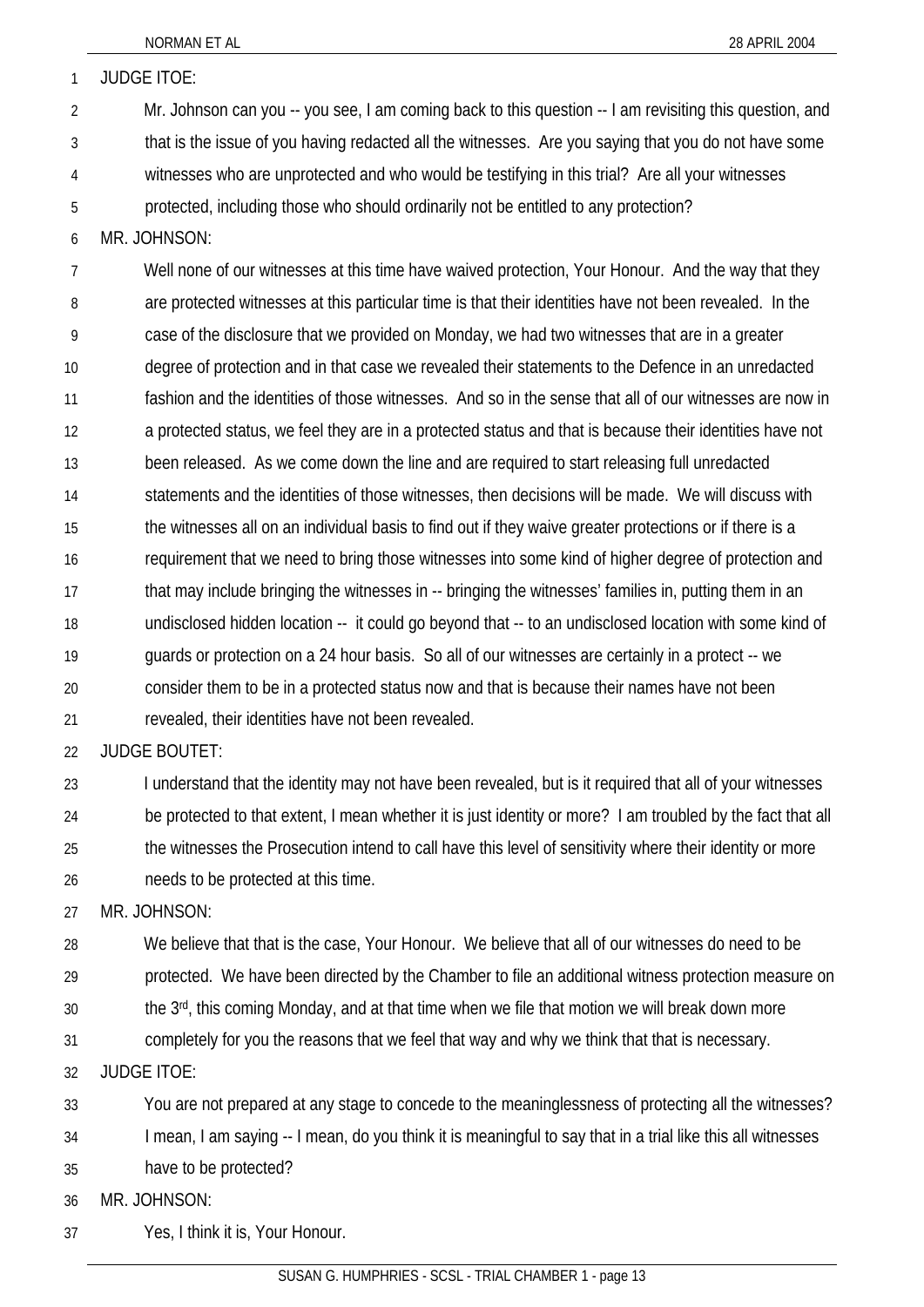1 MR. PRESIDENT:

2 You think so?

3 MR. JOHNSON:

4 I think it is. I think the danger is there, I think the danger exists in this case for the witnesses, and I

5 mean I can certainly go into it a little bit more, but we will certainly be providing that with our motion on

6 Monday.

7 MR. COTE:

8 With your permission.

9 MR. PRESIDENT:

10 Right.

11 MR. COTE:

12 If you recall the way that the witness protection motion and order are designed is that every single

13 witness who lives here or whose family is here in Sierra Leone is entitled to protection following your

14 order.

15 MR. PRESIDENT:

16 Yes.

17 MR. COTE:

18 19 20 21 22 23 24 25 26 27 28 29 30 31 About 99 per cent -- if there is one witness that is from outside, it may be an expert witness for which we don't have a report yet and no decision was taken. Of course we will not protect the identity of someone who lives outside and is not living in Sierra Leone. And to answer your concern, Judge Itoe, I would just also ask this Court to look carefully at the way that those protection orders were crafted and designed which is based on the similarity as in Rwanda. And if you look at the Rwandan cases, in most of the cases all the witnesses that have testified in front of the Court testified under pseudonyms. I am talking about witnesses that live in Rwanda, I'm not talking about witnesses coming from abroad. This case will be based nearly exclusively on witnesses who still live in this country with perpetrators still around them and therefore we will ask for their identity to be protected during trial, not from the Defence, of course, but from everybody else. So, yes, they will testify without their identity being – I mean, if the Court agreed with us they will testify with their identity protected from the public and they will testify under pseudonyms. MR. PRESIDENT: So you are inviting the Court to defer to your prosecutorial judgment on a matter of peculiar

32 sensitivity?

33 MR. COTE:

34 At this point in time I ask the Court to defer to its own order which says, yes, protect their identity and

35 then you ask --

36 MR. PRESIDENT:

37 Yes. Plus the Court also relies upon your prosecutorial judgment, based on the affidavit evidence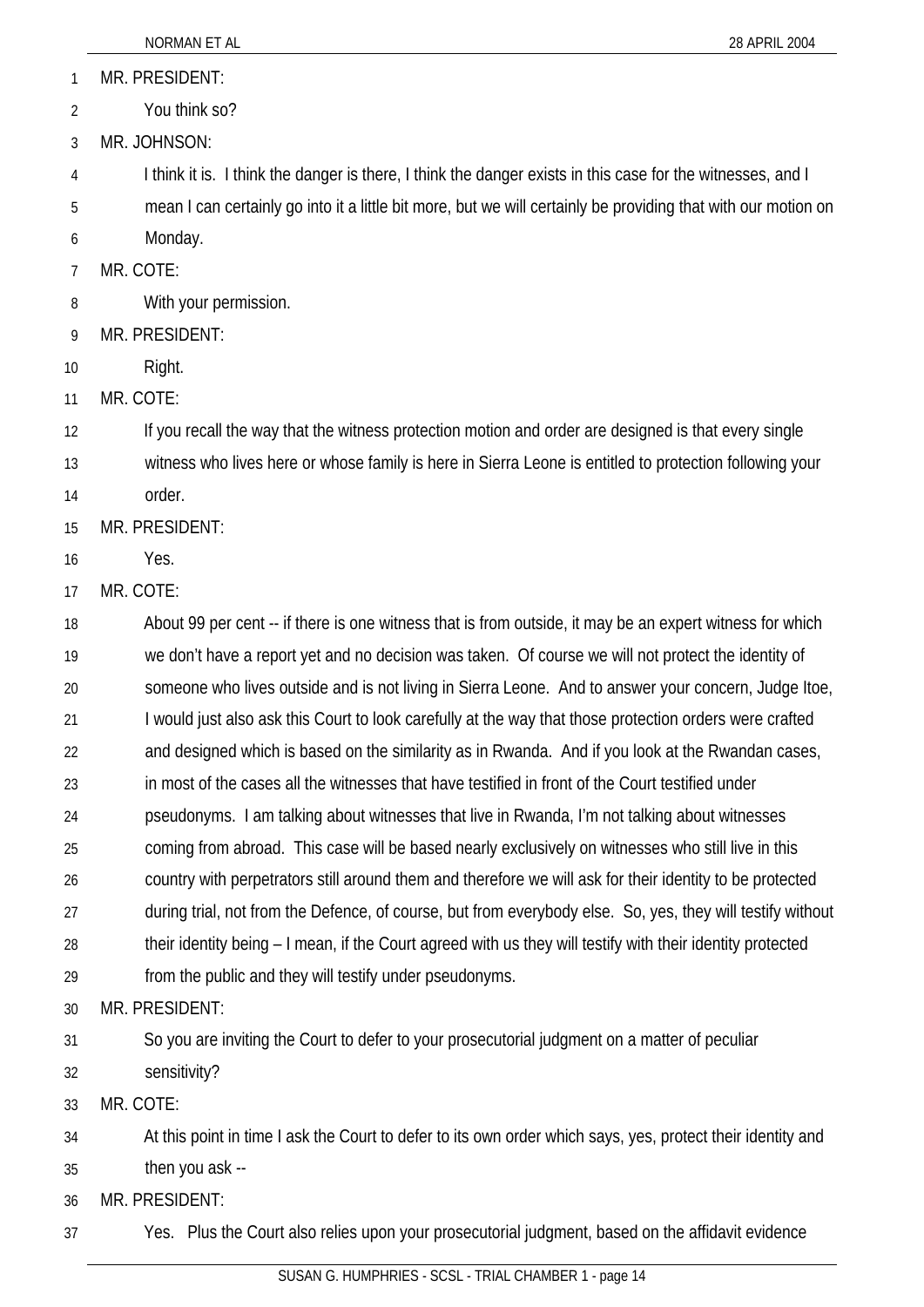and on that -- In other words, you are suggesting to us that nothing has changed since then to justify any kind of relaxation of that position. 1 2 3 4 5 6 7 8 9 10 11 12 13 14 15 16 17 18 19 20 21 22 23 24 25 26 27 28 29 30 31 32 33 34 35 36 37 MR. COTE: I would say -- I would say, Your Honour, that nothing has changed. I would say the situation is kind of worse than it was when you re-issued your order and I believe that Your Honours, by asking us for a renewed witness protection motion for next Monday, wanted us to prove that to you and to give you new refreshed, let us say, evidence upon which we base –- on which we are basing our request to protect witnesses. You will have that, Your Honour, and on Monday or afterwards with the response and the reply we are able to argue in front of you that the situation right now is even worse than it was a year ago. I am talking about witness protection. MR. PRESIDENT: Well, I want to assure you that we consider it our obligation to make these enquiries. Thank you. MR. COTE: Thank you. JUDGE BOUTET: But before -- Mr. Côte, before you -- I come back again to this witness list. I don't know -- I assume at some given time you may be calling, for example, some police investigators and if you are not, maybe that is not the case; I don't know the case for the Prosecution, though I take it from the witness list that every single witness that you are calling at this particular moment is to be protected. MR. COTE: Every witness that is on that list from my understanding live in Sierra Leone right now and they are not police officers from our organisation, like ex patriot or people like that, no. That's the reason why they are protected. JUDGE BOUTET: You see, all witnesses on that witness list, I thought the witness list did contain the list of all witnesses. MR. COTE: Yes, that's why – well, all witnesses that are on the list which is the list is all witnesses, yes, yes. JUDGE BOUTET: Okay. MR. JOHNSON: Like I say, we may -- I mean, we did seek some experts for which we are waiting to see the report and if our intention is to call them we will have to come in front of you and say we have to wait for the report to know if yes or no they would be useful for this Court, and then we're going to have to show good cause and ask permission to add those persons which will certainly not be protected. JUDGE BOUTET: So at this time you are still looking for these experts, you don't know if you will be calling them or not?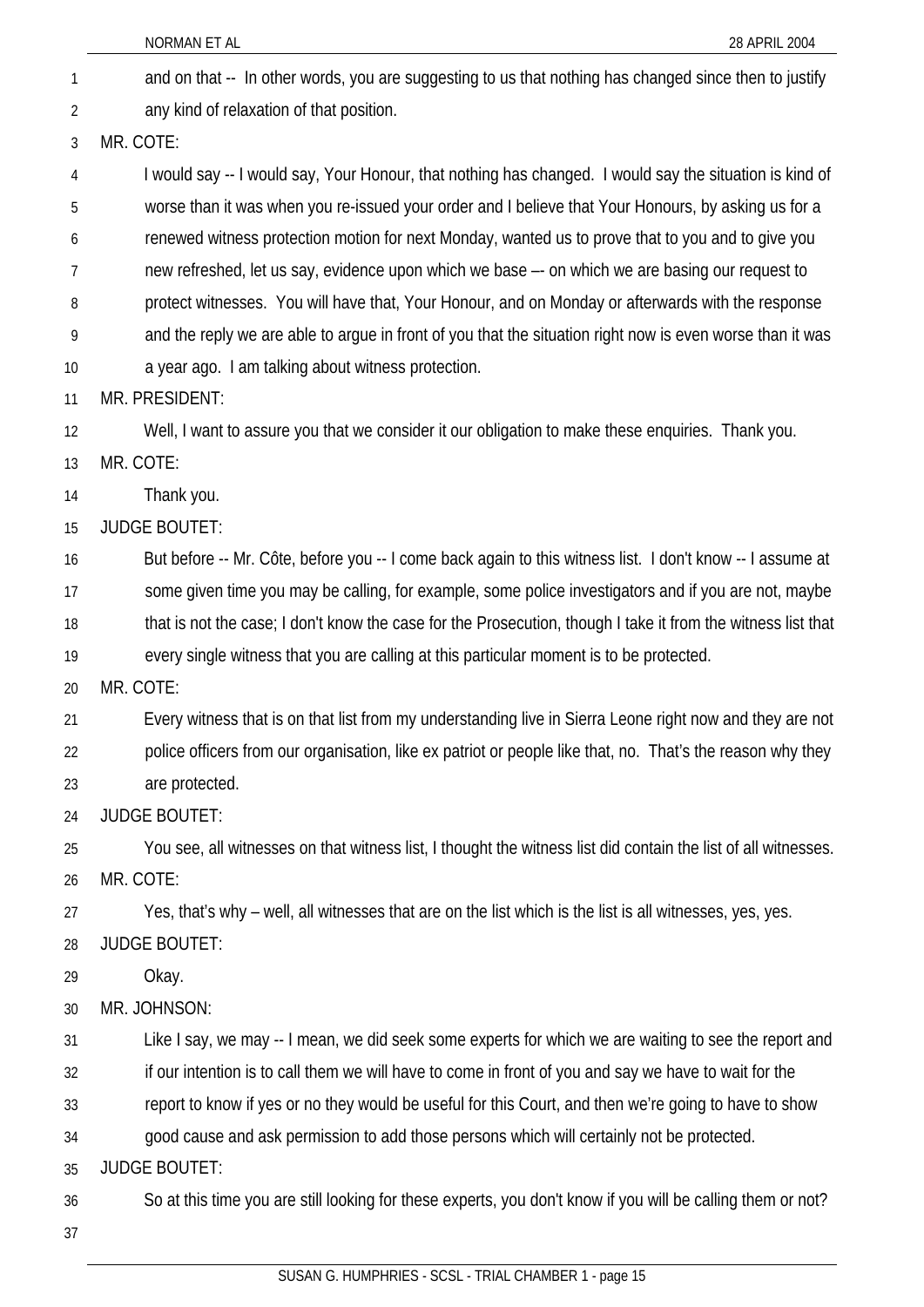| 1  | MR. JOHNSON:                                                                                            |
|----|---------------------------------------------------------------------------------------------------------|
| 2  | We approached them, we are waiting for the report.                                                      |
| 3  | <b>JUDGE BOUTET:</b>                                                                                    |
| 4  | Okay, thank you.                                                                                        |
| 5  | MR. PRESIDENT:                                                                                          |
| 6  | Thank you, Learned Counsel. We would move on to the second order; the compliance report on              |
| 7  | disclosure.                                                                                             |
| 8  |                                                                                                         |
| 9  | According to our order, that report should include the number of witnesses for whom statements or       |
| 10 | summaries have been disclosed, the date of disclosure, the total number of pages for each summary       |
| 11 | or statement. What is the position from your perspective, learned counsel?                              |
| 12 | MR. JOHNSON:                                                                                            |
| 13 | Yes, Your Honour, we have included the compliance report. We have filed the compliance report we        |
| 14 | believe -- we believe it contains the information that you have asked. It contains the pseudonyms of    |
| 15 | witnesses that you will find that are not on the witness list because, of course, statements were       |
| 16 | disclosed early on from these potential witnesses and at a later point we decided that we would not be  |
| 17 | calling that witness. But the report is filed, Your Honour.                                             |
| 18 | MR. PRESIDENT:                                                                                          |
| 19 | Yes, but the Chamber wishes to observe, before I let the Defence respond, that the report does not      |
| 20 | distinguish between disclosure, summaries and statements and --                                         |
| 21 | MR. JOHNSON:                                                                                            |
| 22 | Yes, Your Honour.                                                                                       |
| 23 | MR. PRESIDENT:                                                                                          |
| 24 | And it is possible to argue that the absence of such a distinction may well affect the Trial Chamber's  |
| 25 | ability to evaluate the quality of the Prosecution's compliance with their disclosure obligations. So   |
| 26 | suppose that point were made, how would you respond to it?                                              |
| 27 | MR. JOHNSON:                                                                                            |
| 28 | I can certainly re-file a report, Your Honour, and distinguish what kind of -- whether we are talking   |
| 29 | about a statement or a summary, distinguish -- put some kind of notation on the compliance report to    |
| 30 | indicate that.                                                                                          |
| 31 | MR. PRESIDENT:                                                                                          |
| 32 | Yes, we do make that observation because we do not think that you are giving, so to speak, a non-       |
| 33 | constructive interpretation of the Rules.                                                               |
| 34 | MR. JOHNSON:                                                                                            |
| 35 | I understand, and possibly, to go one step further, Your Honour, when it is a summary when the report   |
| 36 | in my - report that I will re-file for you where I am showing a summary was filed, I go farther to show |
| 37 | what witness's statement that summary may have been based on, so you can see that farther down          |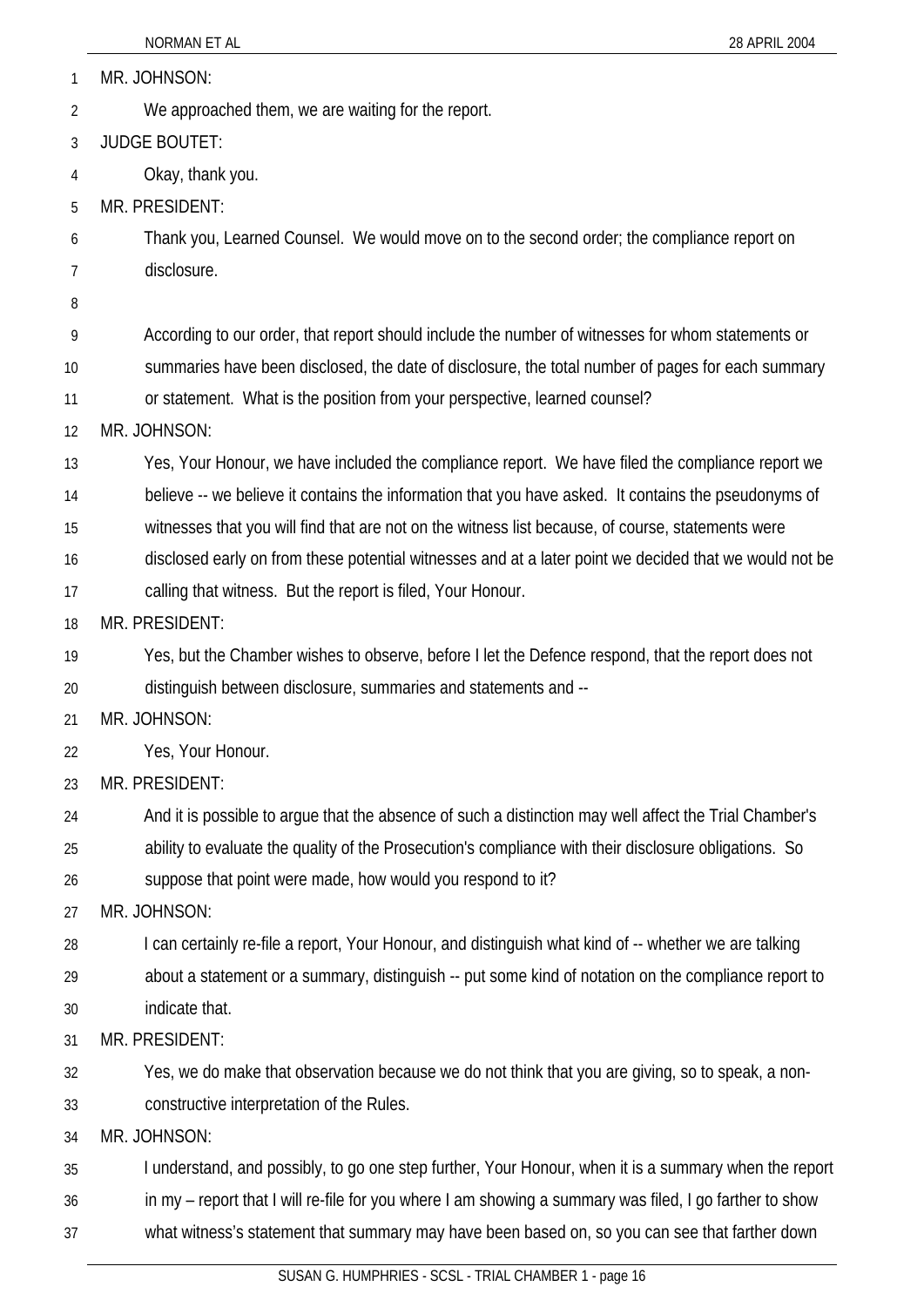|    | NORMAN ET AL<br>28 APRIL 2004                                                                              |
|----|------------------------------------------------------------------------------------------------------------|
| 1  | the report when the statement was eventually disclosed.                                                    |
| 2  | MR. PRESIDENT:                                                                                             |
| 3  | Yes. And so such a summary will include the exact paragraph or count to which a witness will testify.      |
| 4  | Will that also be part of your --                                                                          |
| 5  |                                                                                                            |
| 6  | MR. JOHNSON:                                                                                               |
| 7  | That is included. That is also -- we already have included that.                                           |
| 8  | MR. PRESIDENT:                                                                                             |
| 9  | Are you sure you have looked at that very carefully to see whether you have actually complied with         |
| 10 | that, in other words indicate the exact paragraph or count to which the witnesses will testify, or did you |
| 11 | do an aggregation of the number of counts and the relevance of a witness? Something like -- if you         |
| 12 | look at your chart again perhaps you might disabuse my mind on that issue.                                 |
| 13 | MR. JOHNSON:                                                                                               |
| 14 | Okay. Of course attached to our submissions on Monday, Your Honour, was the compliance report              |
| 15 | and also attached to it was a witness list with the summary of the witness testimony.                      |
| 16 | MR. PRESIDENT:                                                                                             |
| 17 | Yes, good.                                                                                                 |
| 18 | MR. JOHNSON:                                                                                               |
| 19 | And on that witness list I have --                                                                         |
| 20 | MR. PRESIDENT:                                                                                             |
| 21 | Yes, cover sheet 3?                                                                                        |
| 22 | MR. JOHNSON:                                                                                               |
| 23 | Pardon?                                                                                                    |
| 24 | MR. PRESIDENT:                                                                                             |
| 25 | Cover sheet 3, is that it, witness summary?                                                                |
| 26 | MR. JOHNSON:                                                                                               |
| 27 | Yes, Your Honour, cover sheet 3.                                                                           |
| 28 | MR. PRESIDENT:                                                                                             |
| 29 | Okay, yes.                                                                                                 |
| 30 | MR. JOHNSON:                                                                                               |
| 31 | And under that I have included the counts to which that witness will testify to.                           |
| 32 |                                                                                                            |
| 33 | I believe you have me breaking down for a submission this coming Monday to where I am breaking it          |
| 34 | down in that instance by paragraph of the indictment.                                                      |
| 35 | MR. PRESIDENT:                                                                                             |
| 36 | Quite right, yes.                                                                                          |
| 37 |                                                                                                            |
|    |                                                                                                            |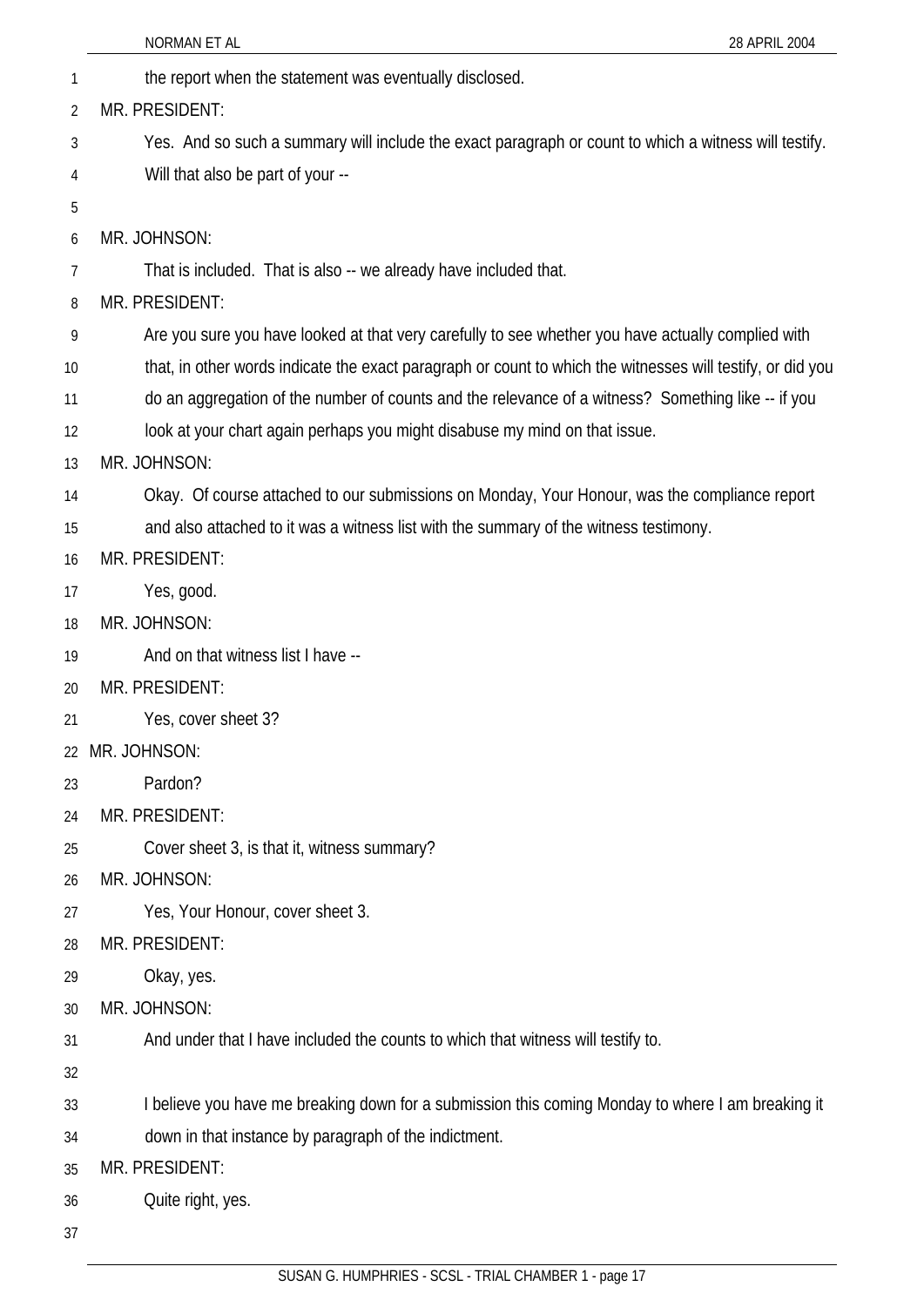1 MR. JOHNSON:

2 And that is due, I believe, on Monday.

3 JUDGE BOUTET:

4 But we would also like to have a breakdown by, if I take your example, the very first page of your

5 witness summary, TF2-001. Looking at that, it says that witness will essentially testify as to Counts 1

6 and 2, 5, 6 and 7.

7 MR. JOHNSON:

8 Yes, Your Honour.

9 JUDGE BOUTET:

10 But we would like to know how many witnesses -- this is the kind of picture we would like to have. In

11 other words, as to Count 1, do we have 25 witnesses; is it two witnesses? That is the kind of

12 information we would like to have.

13 MR. PRESIDENT:

14 In other words, we are asking you to fine tune the audio visual presentation of this kind of thing.

15 MR. JOHNSON:

16 In the report I am preparing for you for Monday --

17 MR. PRESIDENT:

18 Okay.

19 MR. JOHNSON:

20 -- down the left column I have paragraph number. Now to the right of that I have the witnesses that

21 are testifying to that paragraph number and the documents that go to that paragraph number. So

22 then of course you will be able to tell the number of witnesses or the number of documents that go to

23 that particular count.

24 MR. PRESIDENT:

25 Counsel, you have anticipated us well. Thanks.

26 MR. JOHNSON:

27 Okay. One last note I would like to say, Your Honour, that you asked for an estimated time of how

28 long we expected the witness to testify to and we have put that on here and I must say that although

29 we have tried to speculate, there are so many variables into that, including such things as

30 interpretation and –-

31 JUDGE ITOE:

32 That we understand.

33 MR. PRESIDENT:

34 Yes, we –-

35 JUDGE ITOE:

36 What you are telling us -- what you are giving us on paper is fairly indicated -- it is indicated just

37 because we want to provide an agenda and we just want you to give us an indication. It doesn't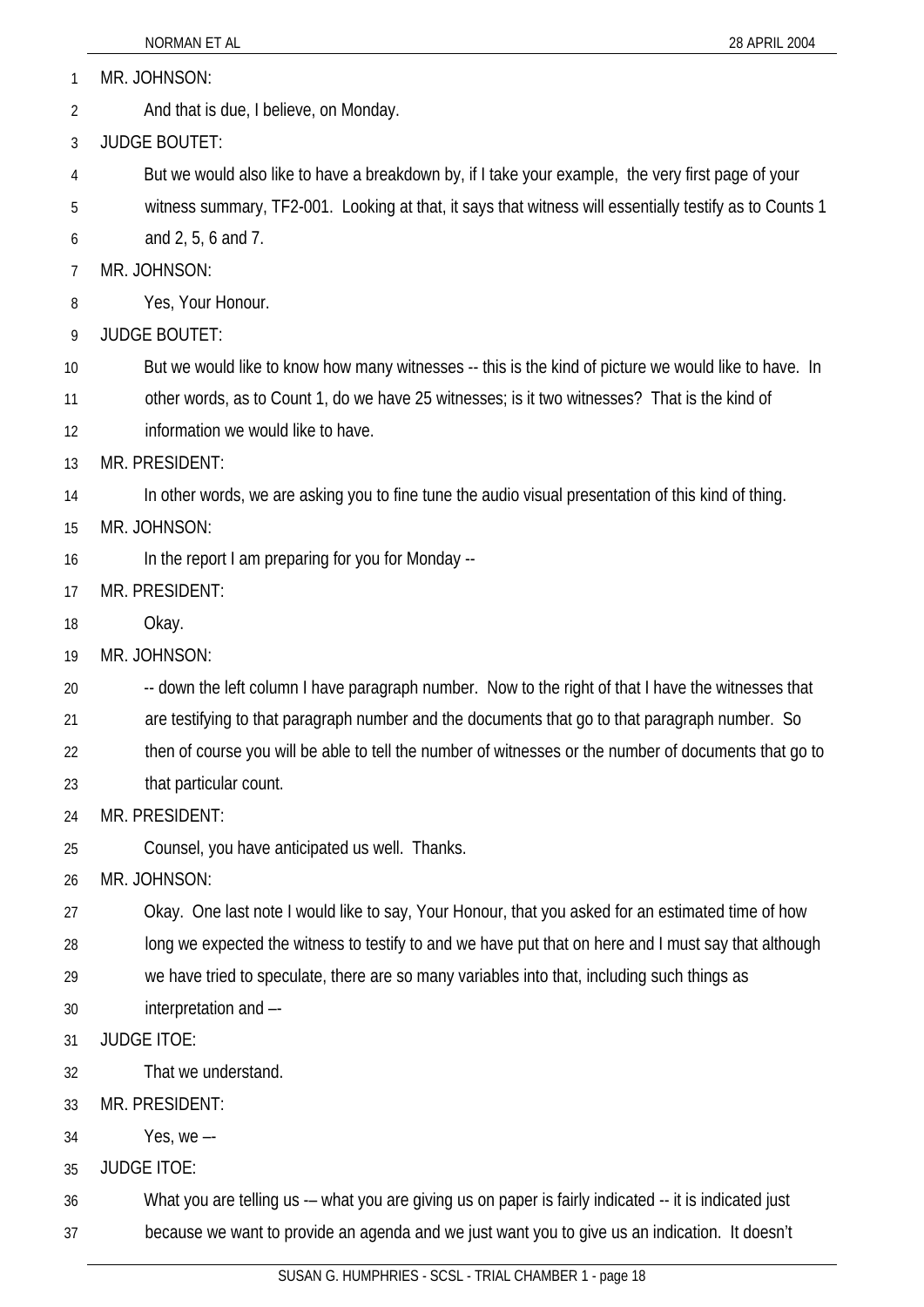- 1 mean, of course, that you are limited to that time.
- 2 MR. JOHNSON:
- 3 Thank you, Your Honour.
- 4 MR. PRESIDENT:
- 5 Thank you.
- 6 JUDGE BOUTET:
- 7 This type of information you have obviously applies only to the Prosecution's aspect of the witness.
- 8 MR. JOHNSON:
- 9 Oh yes, Your Honour.
- 10 JUDGE BOUTET:
- 11 It doesn't take into account cross-examination.
- 12 MR. JOHNSON:
- 13 Yes, Your Honour.
- 14 JUDGE BOUTET:
- 15 I just want that to be clear. Thank you.
- 16 MR. PRESIDENT:
- 17 18 Well, we have covered the summary of each witness. Exhibit list and copies of each exhibit. Let me hear the Defence.
- 19
- 20 Defence, I am sure you may want to make some comments on what we have heard so far on the
- 21 witness list and the summary of each witness compliance with the disclosure report.
- 22 MR. TEJAN-SIE:
- 23 Your Honour, as I said earlier on, we only received these documents on the night of the 26<sup>th</sup>. We
- 24 have perused, but we have not fully studied the documents. Until we do, we are not in a position --
- 25 MR. PRESIDENT:
- 26 You are not able to make any constructive contributions.
- 27 MR. TEJAN-SIE:
- 28 Any constructive contribution at this stage.
- 29 MR. PRESIDENT:
- 30 Much appreciated. Exhibit list. Come, Counsel. I apologise.
- 31 MR. KOPPE:
- 32 The same, of course, is for the defence of Moinina Fofana. There was one point though which I would
- 33 like to bring to your attention. We are presently speaking to the Prosecution about the possibility of
- 34 getting all the material documents which will not be put into evidence. The same goes for witnesses
- 35 which were interrogated by the Prosecution but who will not be put on the stand at one point. So just
- 36 bringing to your attention that we are at this point presently talking to the Prosecution about this issue.
- 37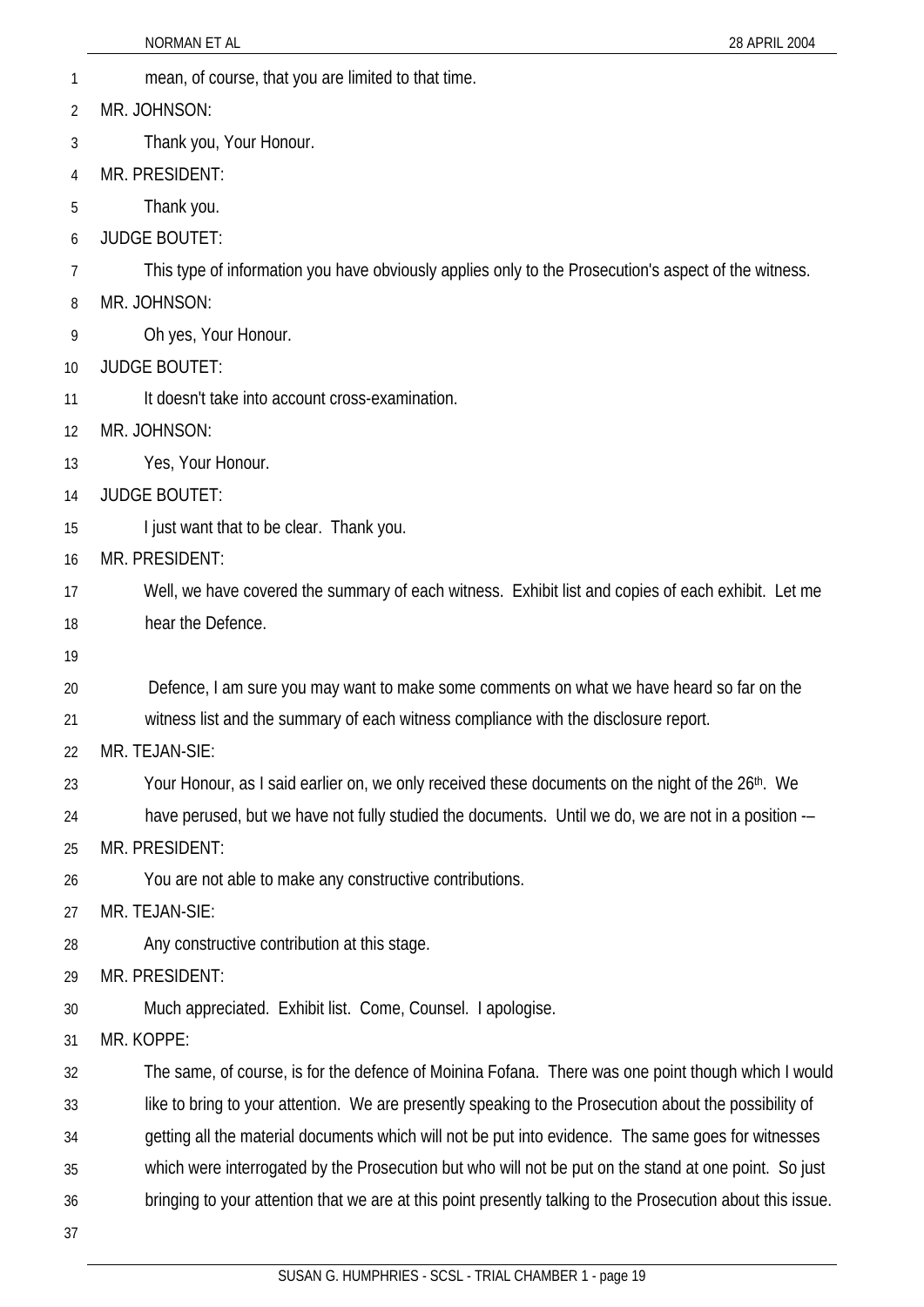|    | NORMAN ET AL<br>28 APRIL 2004                                                                             |
|----|-----------------------------------------------------------------------------------------------------------|
| 1  | MR. PRESIDENT:                                                                                            |
| 2  | Well, we encourage the dialogue. Learned counsel for Kondewa.                                             |
| 3  | MR. WILLIAMS:                                                                                             |
| 4  | I do not intend to add anything to what my learned friends have said on the issue, My Lord.               |
| 5  | MR. PRESIDENT:                                                                                            |
| 6  | Thank you very much.                                                                                      |
| 7  | <b>JUDGE BOUTET:</b>                                                                                      |
| 8  | Mr. Prosecutor, I do have one question. If I can come back to the witness compliance report. Looking      |
| 9  | at your compliance report, Witnesses TF2-217 and TF2-218 are contained in the witness list and are        |
| 10 | not cited in the compliance report. Why is the discrepancy and has the Prosecution disclosed the          |
| 11 | statement or summaries of these witnesses to the Defence?                                                 |
| 12 | MR. JOHNSON:                                                                                              |
| 13 | I will look into that and get back to it today, Your Honour.                                              |
| 14 | <b>JUDGE BOUTET:</b>                                                                                      |
| 15 | Because if you look in your list it says from 216, it jumps, in the compliance report, it goes to 219. It |
| 16 | may be a typo, but, on the face of it, 17 and 18 on are not there.                                        |
| 17 | MR. JOHNSON:                                                                                              |
| 18 | Okay, all right. I will report back to the Court on that.                                                 |
| 19 | MR. PRESIDENT:                                                                                            |
| 20 | On the issue of list of exhibits and copies of each exhibit, two short points from the Chamber. One,      |
| 21 | we note that you have 56 documents; are we right in that counting?                                        |
| 22 | MR. JOHNSON:                                                                                              |
| 23 | How many, Your Honour?                                                                                    |
| 24 | MR. PRESIDENT:                                                                                            |
| 25 | Fifty-six.                                                                                                |
| 26 | MR. JOHNSON:                                                                                              |
| 27 | Fifty-six.                                                                                                |
| 28 | MR. PRESIDENT:                                                                                            |
| 29 | Or is it more than that?                                                                                  |
| 30 | MR. JOHNSON:                                                                                              |
| 31 | The exhibit list was much longer than that, Your Honour, it was 262.                                      |
| 32 | MR. PRESIDENT:                                                                                            |
| 33 | Well 56 for which the Prosecution seeks judicial notice.                                                  |
| 34 | MR. JOHNSON:                                                                                              |
| 35 | Oh, on the judicial notice list?                                                                          |
| 36 | MR. PRESIDENT:                                                                                            |
| 37 | Yes.                                                                                                      |
|    |                                                                                                           |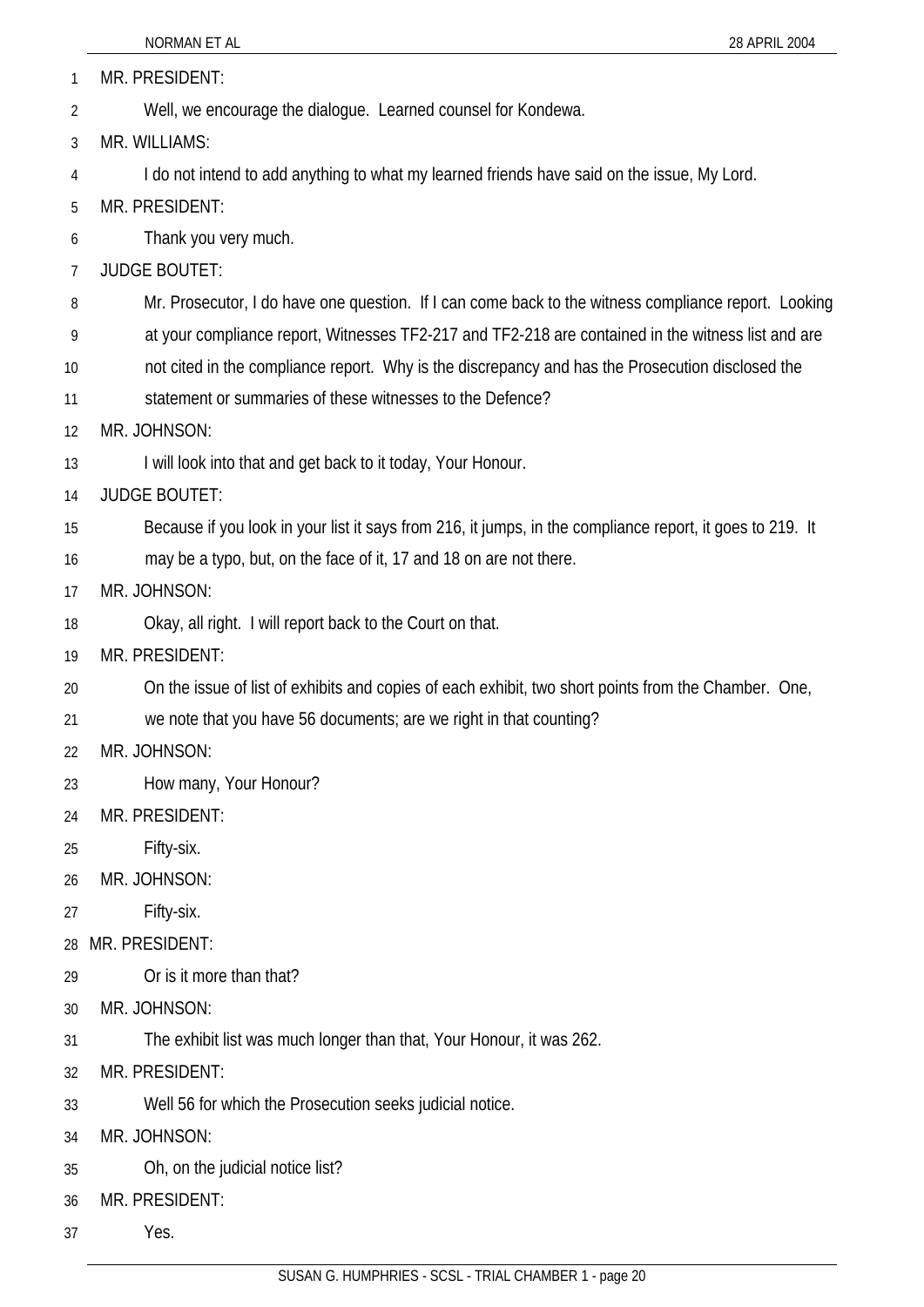would have received them

|    | NORMAN ET AL<br>28 APRIL 2004                                                                             |
|----|-----------------------------------------------------------------------------------------------------------|
| 1  | MR. JOHNSON:                                                                                              |
| 2  | That sounds right, Your Honour. I would have to double check.                                             |
| 3  | MR. PRESIDENT:                                                                                            |
| 4  | Did you disclose all the copies of the exhibit to the Defence prior to filing the judicial notice motion? |
| 5  | MR. JOHNSON:                                                                                              |
| 6  | No, not all of them, Your Honour, some of them -- we disclosed -- those documents included on the         |
| 7  | judicial notice motion were, of course, filed with the court and the Defence would have received ther     |
| 8  | with that filing. We were able to disclose -- at the time we filed we disclosed to the two counsel that   |
| 9  | were located here in Freetown. The counsel for Mr. Fofana did not get -- we did not hand those to         |
| 10 | him until Monday.                                                                                         |
| 11 | MR. PRESIDENT:                                                                                            |
| 12 | Yes.                                                                                                      |
| 13 | MR. JOHNSON:                                                                                              |
| 14 | We carried them over on Monday to the Defence office.                                                     |
| 15 | MR. PRESIDENT:                                                                                            |
| 16 | So in terms of the total exhibits the number might reduce --                                              |
| 17 | MR. JOHNSON:                                                                                              |
| 18 | Oh certainly.                                                                                             |
| 19 | MR. PRESIDENT:                                                                                            |
| 20 | -- depending on the outcome of the judicial notice?                                                       |
| 21 | MR. JOHNSON:                                                                                              |
| 22 | Absolutely, because they are included in both places.                                                     |
| 23 | MR. PRESIDENT:                                                                                            |
| 24 | Well at that point I will recess this court for a break. Thank you.                                       |
| 25 | (Court recessed at 1115 H)                                                                                |
| 26 | (Pages 1 to 21 by Susan G. Humphries)                                                                     |
| 27 |                                                                                                           |
| 28 |                                                                                                           |
| 29 |                                                                                                           |
| 30 |                                                                                                           |
| 31 |                                                                                                           |
| 32 |                                                                                                           |
| 33 |                                                                                                           |
| 34 |                                                                                                           |
| 35 |                                                                                                           |
| 36 |                                                                                                           |

37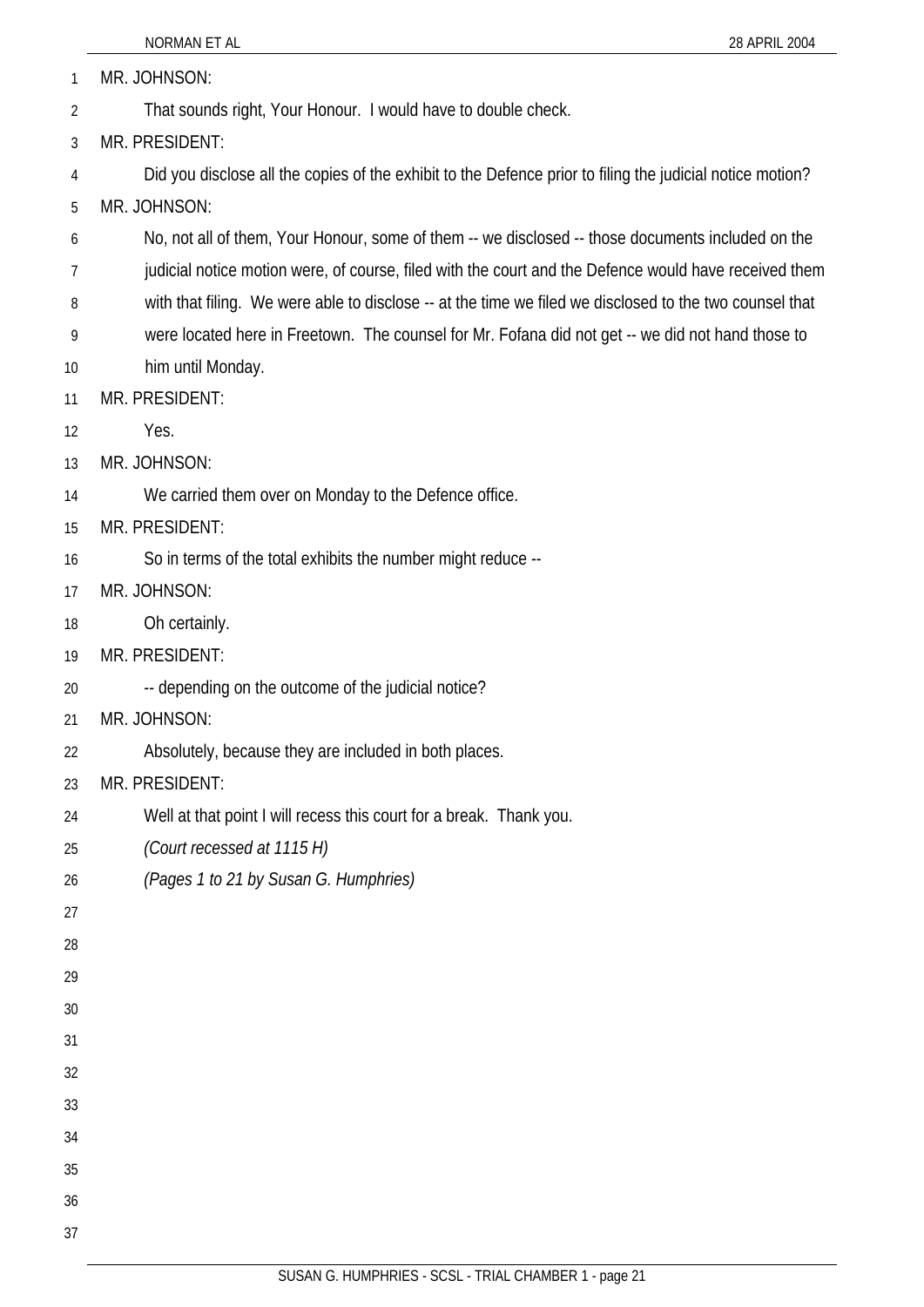|    | NORMAN ET AL<br>28 APRIL 2004                                                                           |
|----|---------------------------------------------------------------------------------------------------------|
| 1  | (Court resumed at 1140H)                                                                                |
|    | 2 MR. PRESIDENT:                                                                                        |
| 3  | We are back in session.                                                                                 |
| 4  |                                                                                                         |
| 5  | We'll move on to the -- I think we've already covered the item dealing with further expected filing and |
| 6  | obligations of the parties. The Prosecution has indicated that they will be filing a proofing chart. Is |
| 7  | that right? And -- and you've heard the Chamber's reservations about -- or observations about what      |
| 8  | more details may be necessary. Do you want to respond?                                                  |
| 9  | MR. JOHNSON:                                                                                            |
| 10 | As I understand, you've requested that I file a further detail on where the disclosed statements in     |
| 11 | summary form and we now show where those are indeed delineated. That was when summaries                 |
| 12 | were filed and that has now been disclosed in redacted form. And so we will provide in addition to the  |
| 13 | compliance report, that shows what statements which we filed as summaries <i>(inaudible)</i> . And of   |
| 14 | course now that all of those statements have be filed in redacted form, so that there are no            |
| 15 | statements outstanding when that happens.                                                               |
| 16 | MR. PRESIDENT:                                                                                          |
| 17 | Yes, thank you. Well, we are aware from our researches that some such effort has been made in the       |
| 18 | supplementary pre-trial briefing, somewhere, I'm not sure, but we take that -- we accept the            |
| 19 | undertaking to do that. Do you want to comment on the -- or have you said sufficiently what you want    |
| 20 | to say on the renewed motion for protective measures? Do you want to add anything useful to what        |
| 21 | you have told us?                                                                                       |
| 22 | MR. JOHNSON:                                                                                            |
| 23 | Yes, I would like to make one request, Your Honour. We were going to file in writing today, but         |
| 24 | perhaps I could do it before the Chamber orally, and that is to request leave to exceed the ten-page    |
| 25 | limitation on motions. We cannot adequately cover the subject in ten pages in our renewed motion for    |
| 26 | witness protection measures, and we seek to be able to file it in greater than ten but less than 20.    |
| 27 | <b>JUDGE BOUTET:</b>                                                                                    |
| 28 | May I ask you why?                                                                                      |
| 29 | MR. JOHNSON:                                                                                            |
| 30 | We do not think we can adequately cover as my co-counsel has said. We think that things have            |
| 31 | certainly changed and that the situation and, indeed, potential danger to our witnesses, has increased  |
| 32 | and I don't feel we can significantly cover the issue in ten pages, but less than 20, certainly.        |
| 33 | <b>JUDGE ITOE:</b>                                                                                      |
| 34 | I was going to ask if it's not ten how many less than 20.                                               |
| 35 | MR. PRESIDENT:                                                                                          |
| 36 | Has the Defence any comment on this? Let them reply to an -                                             |
| 37 |                                                                                                         |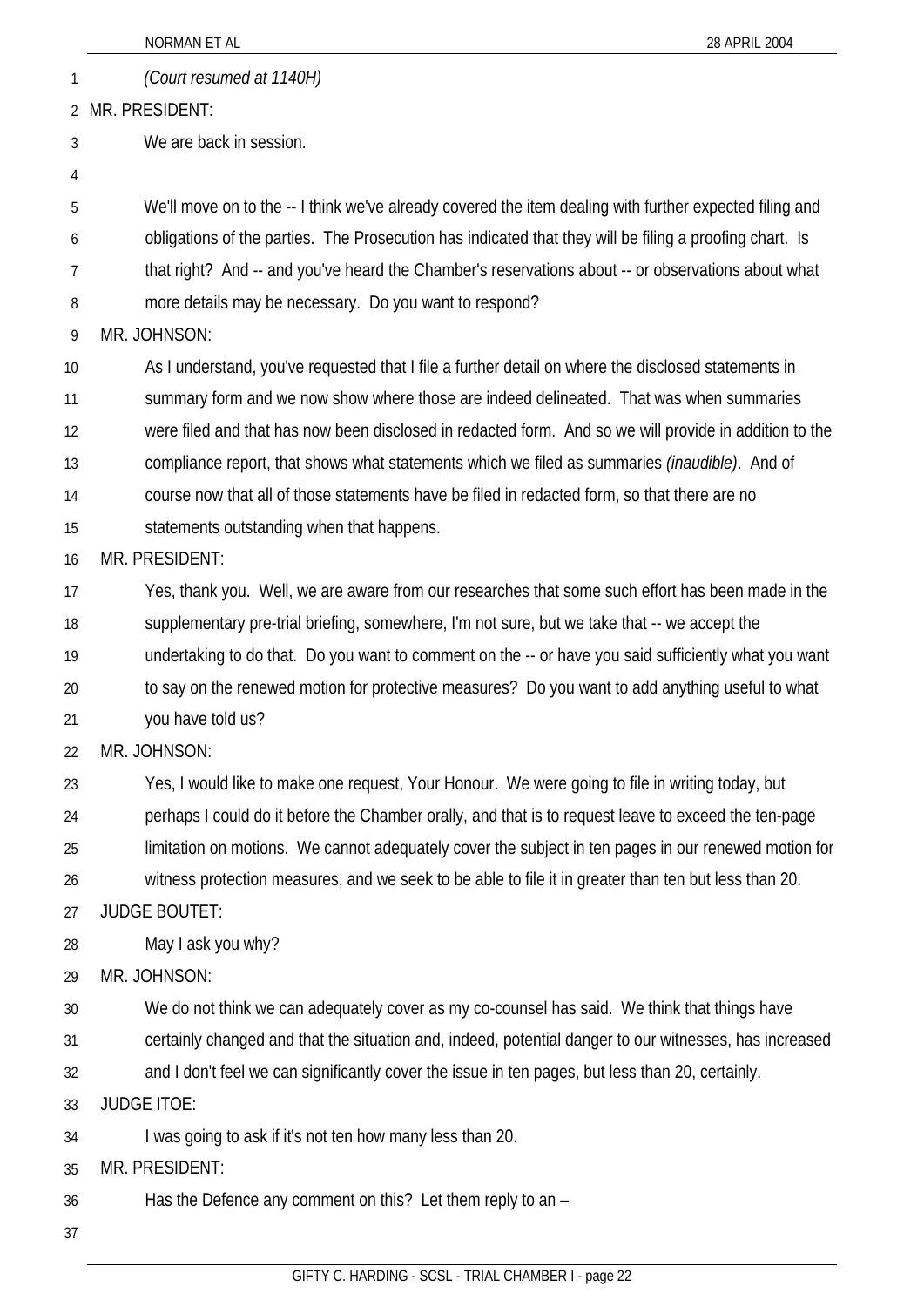JUDGE ITOE: 1

Yes, let the Defence respond to an oral -- 2

3 MR. PRESIDENT:

-- application. Yes, let's hear the response of the Defence.

5 MR. TEJAN-SIE:

4

6 7 8 9 10 11 My Lord, for the first Accused we would oppose the objection *(sic)* vehemently. This is not the first time that they are coming for protective measures, My Lord. The first time they came in they had the file on *ex parte* motion the first time they came around for protective measures and I think that motion was in consonance with the rules for filing, My Lord. So I don't see why that rule should be relaxed because of what they have referred to us new developments or fresh facts. My Lord, I think the rules should stand. We should act within those Rules.

12 MR. PRESIDENT:

13 14 But what would be the prejudice to your side? If this motion is filed what sort of -- remember here we are dealing with a matter of great sensitivity.

15 MR. TEJAN-SIE:

16 17 18 19 20 21 22 Yes. My Lord, we welcome the order for them to file to revisit this area because, I mean, our preparation for trial, My Lord, is already stalled because of the ongoing protective measures. We don't know who is coming to testify against us at this stage; we are investigating blindly. Our investigations have started and we are starved for funding our investigation; we are only -- as far as I know from the Defence office, we only have six months to conduct our investigations, we've already used three of these six months and we have not even started trial, we don't -- we do not even know the witnesses we are -- that will be coming up; we need to know the background of those witnesses.

23

24 25 We do not -- the prosecution has already indicated that they do have the names of the experts. We don't know who those experts are, we have not even -- how can we even start the process of talking

26 to our own experts when we do not know the experts that are coming in?

27 MR. PRESIDENT:

28 Anything else?

29 MR. TEJAN-SIE:

30 That's what I have to say, except if you have any questions, My Lord.

31 MR. PRESIDENT:

32 33 Well, I will at this point detach myself from it and ask if any of your other learned colleagues want to associate or make any statement.

34

35 Any response, Counsel?

36 MR. KOPPE:

37 Just very briefly, Your Honour, on the matter of whether it should be more than ten pages.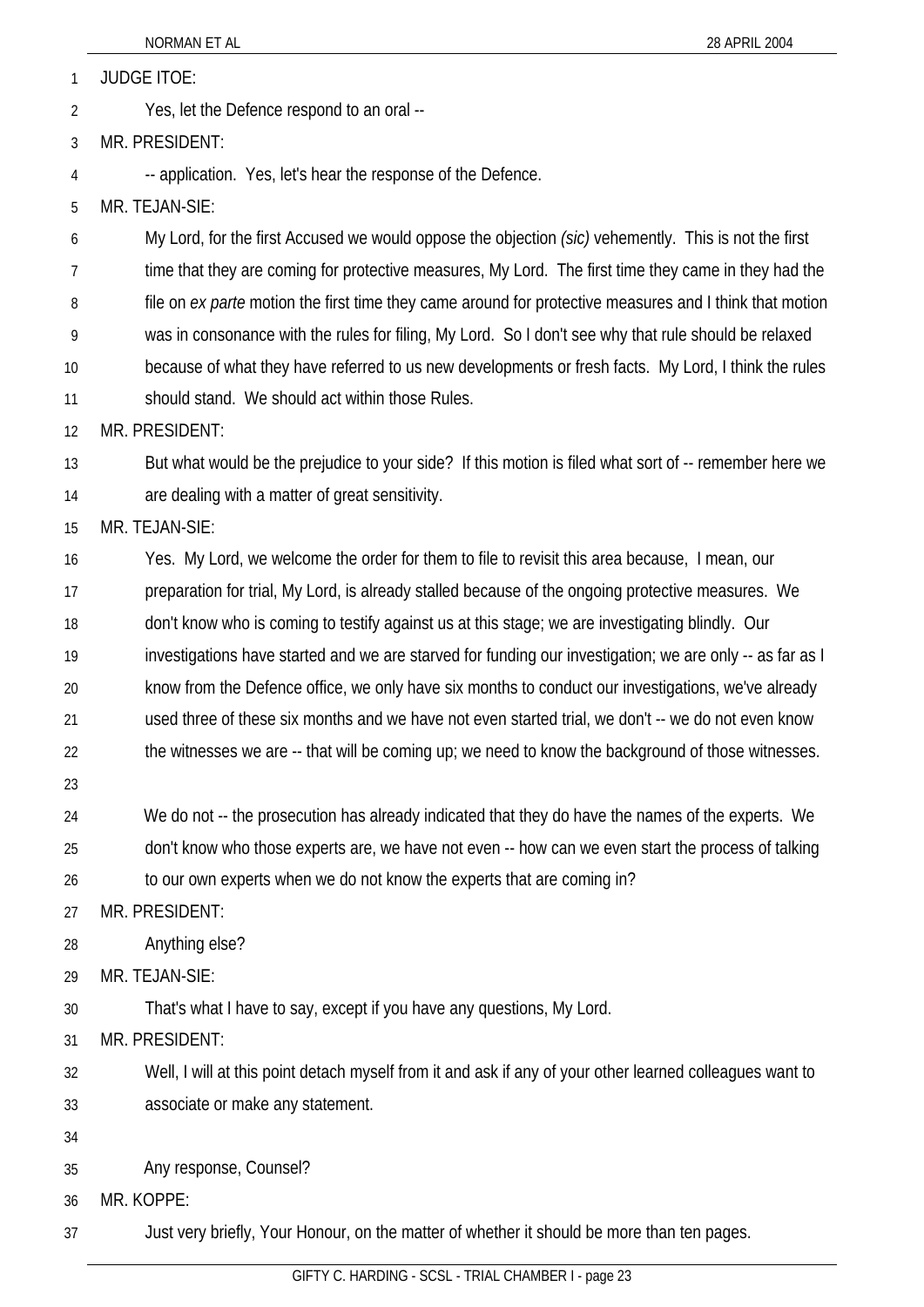- NORMAN ET AL 28 APRIL 2004 1 If it's not much more than ten pages, we don't really --2 3 4 5 6 7 8 9 10 11 12 13 14 15 16 17 18 19 20 21 22 23 24 25 26 27 28 29 30 31 32 33 34 35 36 MR. PRESIDENT: No, the practised direction says ten pages. MR. KOPPE: Yes, I know, but if this motion is going to be less than 20 -- MR. PRESIDENT: Okay. Counsel -- Which other counsel? MR. WILLIAMS: Your Lordships, we are indifferent. We are indifferent. MR. PRESIDENT: Okay, thank you. MR. PRESIDENT: Well, let's -- let the Prosecution respond. MR. JOHNSON: I would just like to point out one more thing, please, Your Honour. In the order that you provided us to file this by the 3rd of May, you said, "The motion shall specify the form of protection being sought for each witness, including this late disclosure, pseudonym, face distortion or closed session, to the extent that Prosecution can provide a specification." And we are attempting to do that to the extent that we can, but as you can see this goes beyond to measures at trial, talking about closed sessions and face distortion or other types of measures that could be taken at trial. So, I only submit that this goes beyond a little bit what we did in our initial protective measures motion and to do that the best we can, we need more than ten pages. JUDGE BOUTET: That was a bit -- the meaning of my question to you as to what -- why you need more than ten pages there. I know that we have imposed upon you a bit more detail than you had the first time because now you are asked to categorise and specify and so on. So, thank you. MR. PRESIDENT: We'll give our response at the end of this -- before the end of the proceedings. JUDGE BOUTET: May I just come back a bit on the exhibits that we dealt with on the previous issue. I -- the proofing chart, and -- that we are asking that you produce for the 3rd of May where you will be describing the counts at all, I want to make sure that you do understand that we would like to have exhibits with as well referred to; in other words, you have two hundred and some exhibits listed. We would like to know Exhibit No. 225, is it used to all counsel, counsel number one or -- this kind of –
- 37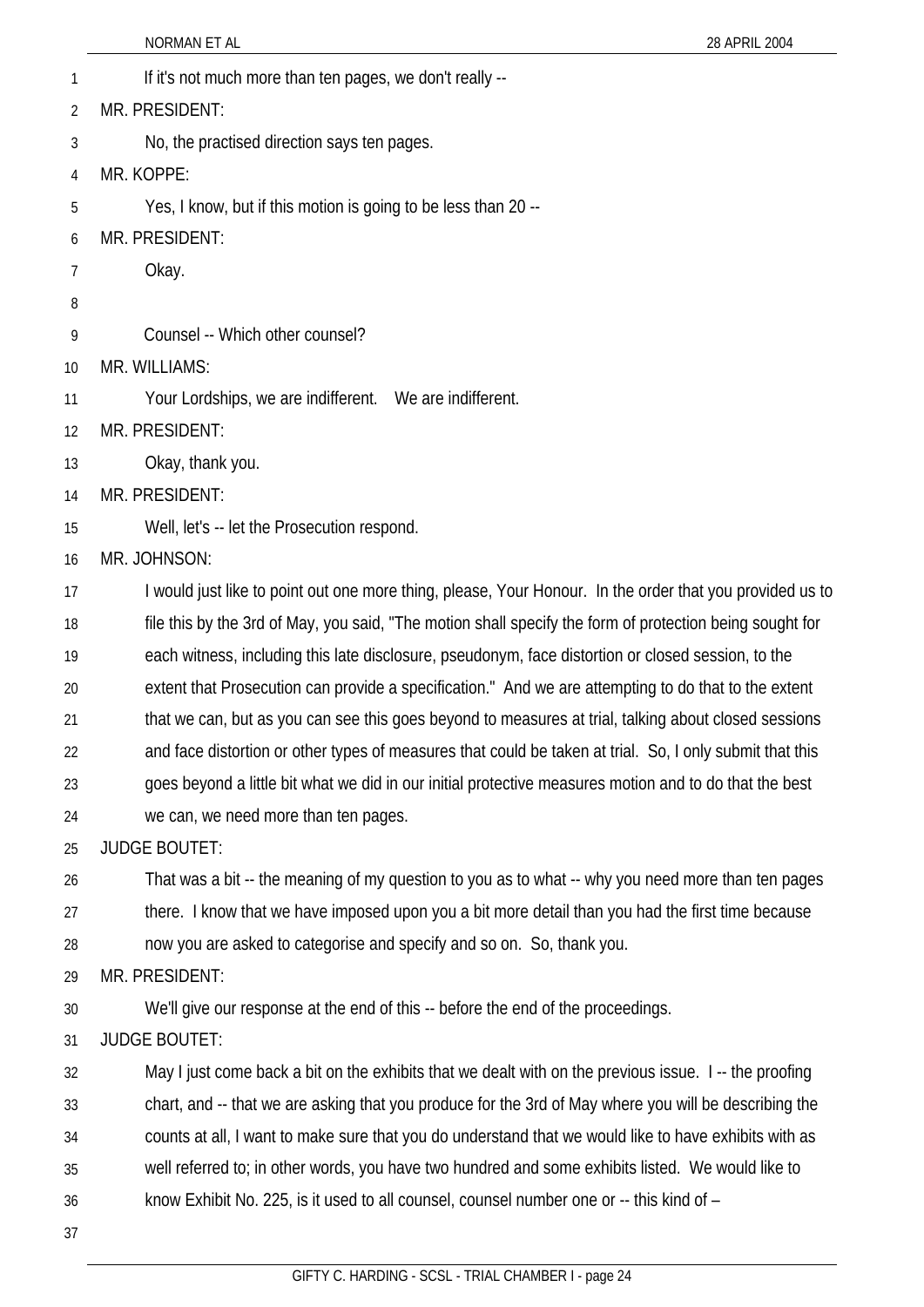| 1  | MR. JOHNSON:                                                                                              |
|----|-----------------------------------------------------------------------------------------------------------|
| 2  | Yes, Your Honour, as we currently have it formatted, we have column 1, paragraph number from the          |
| 3  | indictment; column 2, the witnesses we expect to testify towards that paragraph number; column 3,         |
| 4  | the exhibit number.                                                                                       |
| 5  | <b>JUDGE BOUTET:</b>                                                                                      |
| 6  | Thank you.                                                                                                |
| 7  | MR. PRESIDENT:                                                                                            |
| 8  | Learned Counsel for the Defence, there was in fact an order about the filing of Defence briefs, pre-trial |
| 9  | briefs and the new deadline, I'm sure you are aware, is two weeks before trial. And is there any          |
| 10 | comment -- brief comments on that? Is that -- we on our side --                                           |
| 11 | MR. TEJAN-SIE:                                                                                            |
| 12 | We are bound by Your Lordship's direction, My Lord.                                                       |
| 13 | MR. PRESIDENT:                                                                                            |
| 14 | Quite right. I just wanted to know whether -- I appreciate that.                                          |
| 15 |                                                                                                           |
| 16 | Counsel for the second Accused?                                                                           |
| 17 | MR. KOPPE:                                                                                                |
| 18 | No, just to put a question back to the Court: What exactly is the Court expecting from the Defence to     |
| 19 | put in this pre-trial brief? We are not quite sure.                                                       |
| 20 | MR. PRESIDENT:                                                                                            |
| 21 | Well, two weeks before trial and yes, we can assure you that within the next 48 hours you will hear of    |
| 22 | the preferred date of trial.                                                                              |
| 23 | MR. KOPPE:                                                                                                |
| 24 | Your Honour, also the content on what should be -- what you are expecting us --                           |
| 25 | MR. PRESIDENT:                                                                                            |
| 26 | If you look at the Rules -- just look at the appropriate Rule, you will see everything there and it's a   |
| 27 | matter of judgment.                                                                                       |
| 28 |                                                                                                           |
| 29 | Counsel for the third accused.                                                                            |
| 30 | MR. WILLIAMS:                                                                                             |
| 31 | Your Lordships, we actually filed a Defence pre-trial brief in March.                                     |
| 32 | MR. PRESIDENT:                                                                                            |
| 33 | Oh, yes.                                                                                                  |
| 34 | MR. WILLIAMS:                                                                                             |
| 35 | But Your Lordship subsequently ordered that we are at liberty to do --                                    |
| 36 | MR. PRESIDENT:                                                                                            |
| 37 | -- a supplementary pre-trial, yeah.                                                                       |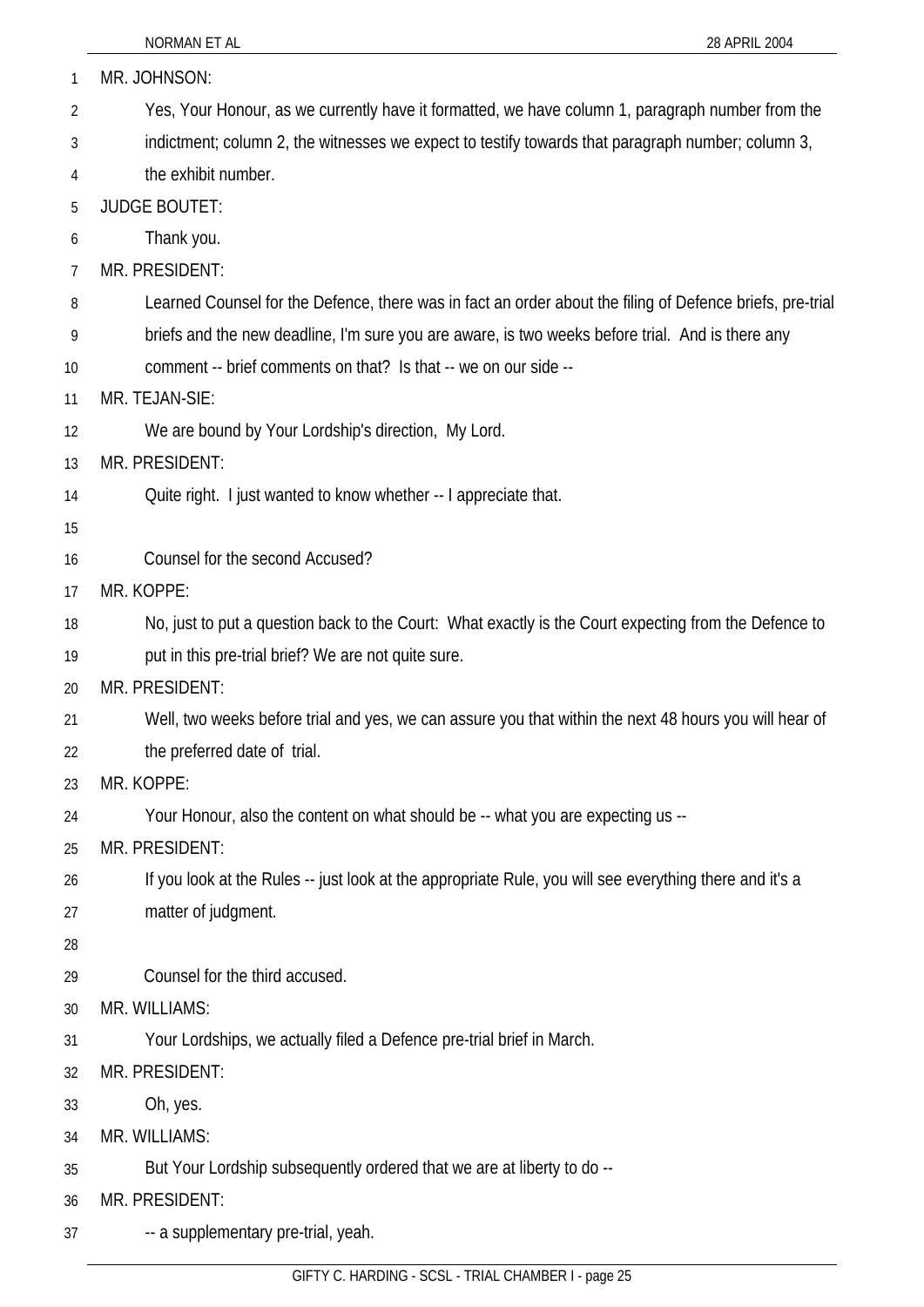| 1              | MR. WILLIAMS:                                                                                              |
|----------------|------------------------------------------------------------------------------------------------------------|
| $\overline{2}$ | Yes, based on the Prosecution's pre-trial brief --                                                         |
| 3              | MR. PRESIDENT:                                                                                             |
| 4              | Quite right.                                                                                               |
| 5              | MR. WILLIAMS:                                                                                              |
| 6              | -- it will determine this.                                                                                 |
| 7              | MR. PRESIDENT:                                                                                             |
| 8              | Yes. Thank you.                                                                                            |
| 9              |                                                                                                            |
| 10             | We can now cover, briefly, if the Prosecution wants to mention -- give a response to this disclosure of    |
| 11             | witness identities. But, of course, this is a sensitive thing that we are talking about, and your position |
| 12             | is that you haven't disclosed any witness's identity?                                                      |
| 13             | MR. JOHNSON:                                                                                               |
| 14             | That's not true, Your Honour. We indeed have disclosed the identities of two witnesses that had had        |
| 15             | protection.                                                                                                |
| 16             | MR. PRESIDENT:                                                                                             |
| 17             | And -- of course, we also have -- perhaps we need to know -- I mean, again, I don't know whether you       |
| 18             | are speaking from your records, but when was that done?                                                    |
| 19             | MR. JOHNSON:                                                                                               |
| 20             | Monday; this last Monday, Your honour, on the 26th.                                                        |
| 21             | MR. PRESIDENT:                                                                                             |
| 22             | Of course, how are you resolving the discrepancy between the 42 days mandate and the 21 days               |
| 23             | mandate?                                                                                                   |
| 24             | MR. JOHNSON:                                                                                               |
| 25             | Until such time that there may be additional witness protective measures put in place by the motion        |
| 26             | that we're going to seek and file with you on Monday, we consider we have an obligation of 42 days.        |
| 27             | MR. PRESIDENT:                                                                                             |
| 28             | In other words, accept that as a norm?                                                                     |
| 29             | MR. JOHNSON:                                                                                               |
| 30             | Yes.                                                                                                       |
| 31             | MR. PRESIDENT:                                                                                             |
| 32             | Thanks.                                                                                                    |
| 33             |                                                                                                            |
| 34             | Let's move on to the next item: outstanding motions.                                                       |
| 35             |                                                                                                            |
| 36             | Here we wish to report to both sides that the decisions on the Prosecution's motions for leave to          |
| 37             | amend the indictment will be published very soon. And the Prosecution's motion for judicial notice         |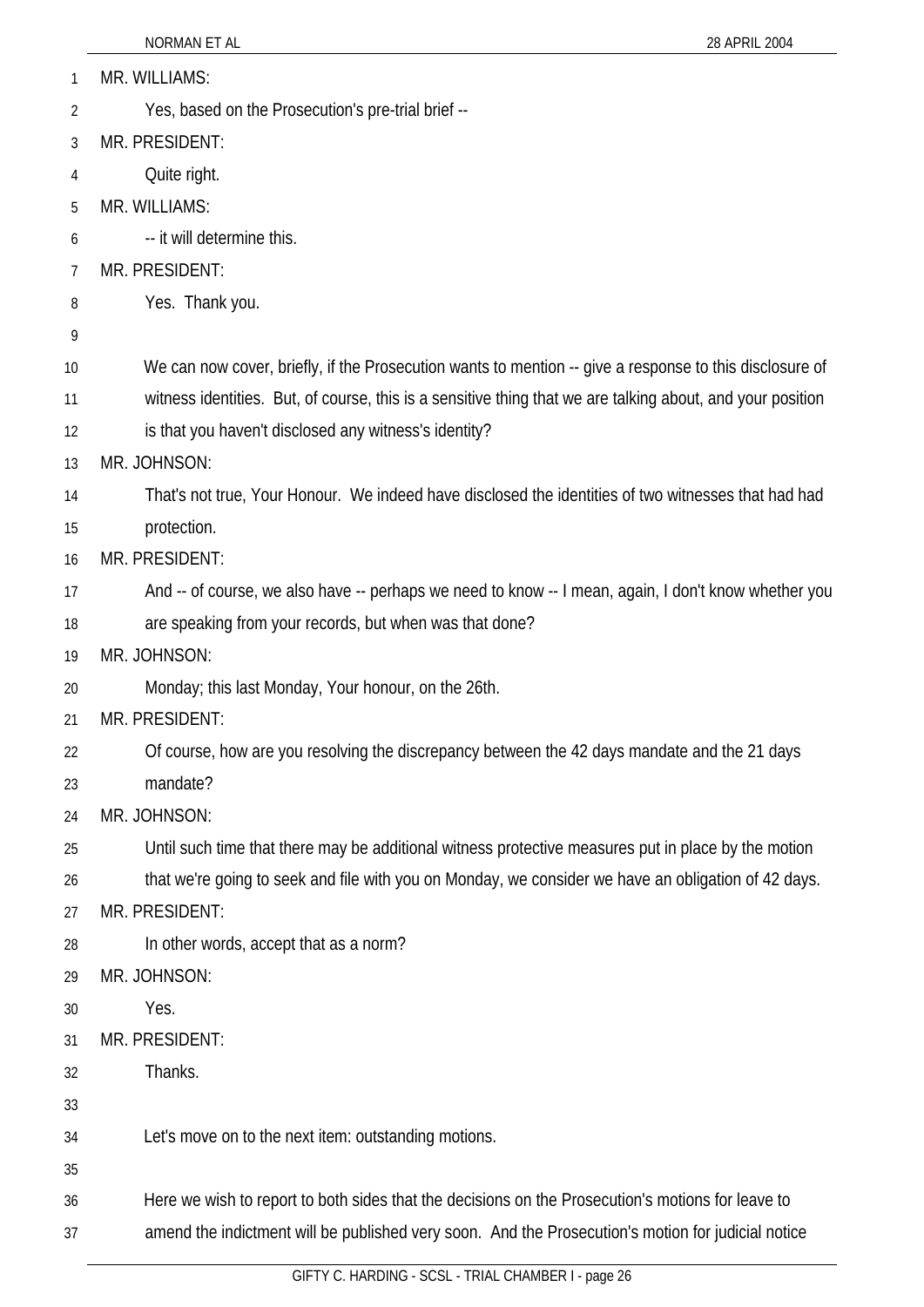|    | NORMAN ET AL<br>28 APRIL 2004                                                                             |
|----|-----------------------------------------------------------------------------------------------------------|
| 1  | and admissions of evidence, work is currently being done on that and we hope to have a decision in        |
| 2  | due course.                                                                                               |
| 3  |                                                                                                           |
| 4  | There is a motion by Fofana for bail and a decision is in progress on that, yes. And my learned           |
| 5  | brother, Judge Boutet wants to speak on the Kondewa extension motion.                                     |
| 6  | <b>JUDGE BOUTET:</b>                                                                                      |
| 7  | I would like to proceed with an in-chamber hearing on that tomorrow afternoon.                            |
| 8  | MR. WILLIAMS:                                                                                             |
| 9  | You said what?                                                                                            |
| 10 | <b>JUDGE BOUTET:</b>                                                                                      |
| 11 | I would like to proceed tomorrow afternoon to hear that motion in Chamber to try to shorten the time      |
| 12 | line alone. And I would like to have that at 4 o'clock in Chamber.                                        |
| 13 | MR. PRESIDENT:                                                                                            |
| 14 | The motion for an extension of time.                                                                      |
| 15 | MR. WILLIAM:                                                                                              |
| 16 | Your Lordships, we've not received any response from the Prosecution.                                     |
| 17 | <b>JUDGE BOUTET:</b>                                                                                      |
| 18 | The response will be done orally at the in-Chamber meeting.                                               |
| 19 | MR. WILLIAMS:                                                                                             |
| 20 | As it pleases Your Lordship.                                                                              |
| 21 | MR. PRESIDENT:                                                                                            |
| 22 | Thank you.                                                                                                |
| 23 |                                                                                                           |
| 24 | We can -- we also wish to report briefly that there are seven motions pending before the Appeals          |
| 25 | Chamber on jurisdictional matters, pursuant to Rule 72, and these are motions filed by accused            |
| 26 | persons here.                                                                                             |
| 27 |                                                                                                           |
| 28 | I wish this Chamber could say more as to when those motions will be disposed of, but we resist the        |
| 29 | temptation to do that, lest we open ourselves to the accusation of judicial encroachment.                 |
| 30 |                                                                                                           |
| 31 | Let's move on to the next item: Witnesses. I think much of what we expect to discuss here may well        |
| 32 | have been covered by the Prosecution, but we give the Prosecution the liberty to indicate, perhaps        |
| 33 | provisionally, some order in which the witnesses may be called, only provisionally or tentatively, just a |
| 34 | mere outline without, I mean, asking you to give away any Prosecutorial strategy. And this question is    |
| 35 | not intended to elicit any such strategy; it's merely for the information of the Chamber, and also        |
| 36 | perhaps that the Defence might have just a tentative idea.                                                |
| 37 | MR. JOHNSON:                                                                                              |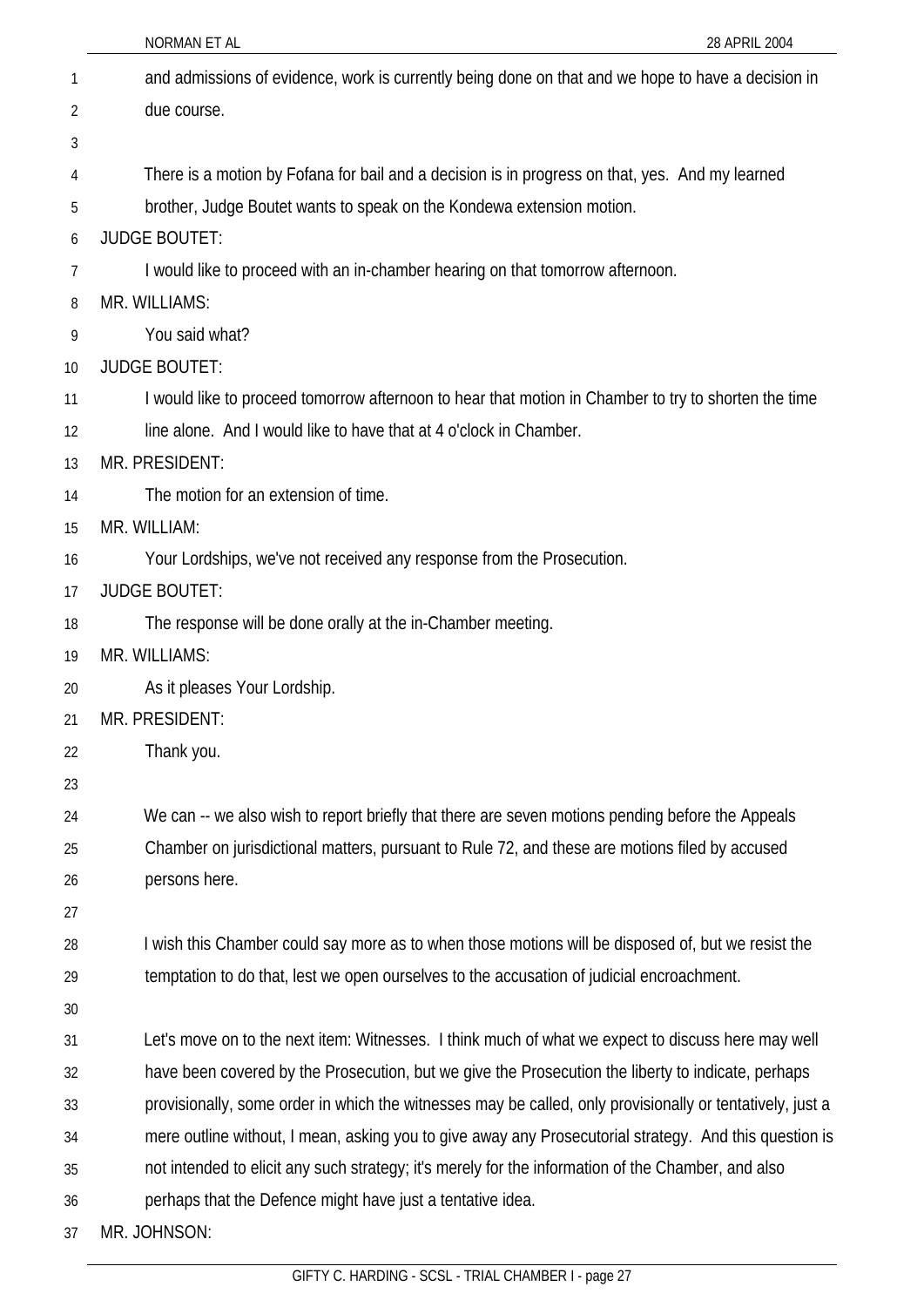| 1  | Your Honour, I please request that I not be required to do this at this time. I don't have something         |
|----|--------------------------------------------------------------------------------------------------------------|
| 2  | prepared for you here today to do that. Of course, at the time that we have a trial date set and we          |
| 3  | have witness disclosure obligations, and we will certainly meet those obligations and disclose the           |
| 4  | identities of the witnesses and the order of our witnesses as we get to the initial phases of trial,         |
| 5  | because that would be something that we must do in accordance with the witness protective                    |
| 6  | measures that are in place at the time. And I don't have anything to offer to you at -- here today.          |
| 7  | MR. PRESIDENT:                                                                                               |
| 8  | So not even a list of the first ten to 20 witnesses to be called?                                            |
| 9  | MR. JOHNSON:                                                                                                 |
| 10 | I would --                                                                                                   |
| 11 | MR. PRESIDENT:                                                                                               |
| 12 | I'm just thinking here -- thinking perhaps that because we all here are committed to the doctrine of --      |
| 13 | MR. JOHNSON:                                                                                                 |
| 14 | We are -- I -- let me add this, Your Honour, please.                                                         |
| 15 | MR. PRESIDENT:                                                                                               |
| 16 | Yes.                                                                                                         |
| 17 | MR. JOHNSON:                                                                                                 |
| 18 | We are in the process right now of contacting the witnesses that we will call in the initial weeks of trial. |
| 19 | And we are in the process of contacting them, locating them, notifying them, and letting them know           |
| 20 | that the time is for -- that their identities may be released is coming and may take place very soon.        |
| 21 | And, of course, giving -- discussing with them continued protecting measures, the options of other           |
| 22 | measures that are available once their identities had been disclosed. And until we have had time to          |
| 23 | contact those witnesses and let them know that the -- that the -- that this is impending, that this is very  |
| 24 | near, I would prefer not to do that.                                                                         |
| 25 |                                                                                                              |
| 26 | By even giving you the names, the pseudonyms of those witnesses at this time, that will -- that may          |
| 27 | very well focus in on particular geographic areas, and I prefer not to do that until we have contacted       |
| 28 | those witnesses and let them know. And we are in the process of -- we are trying to do that right now.       |
| 29 | MR. PRESIDENT:                                                                                               |
| 30 | Well, I for my part do not intend to push you beyond legitimate bounds, but perhaps let me invite you        |
| 31 | to speculate with me, and this is just hypothetical. And let's assume that witnesses' testimonies start,     |
| 32 | hypothetically say, on the 7th of June 2004. It would follow, therefore, looking at the Court's judicial     |
| 33 | calendar that there will be nine weeks of trial before the judicial recess in August. Am I right in that     |
| 34 | estimation?                                                                                                  |
| 35 | MR. JOHNSON:                                                                                                 |
| 36 | Well, I don't have a calendar in front of me but I take your word for it, Your Honour.                       |
| 37 |                                                                                                              |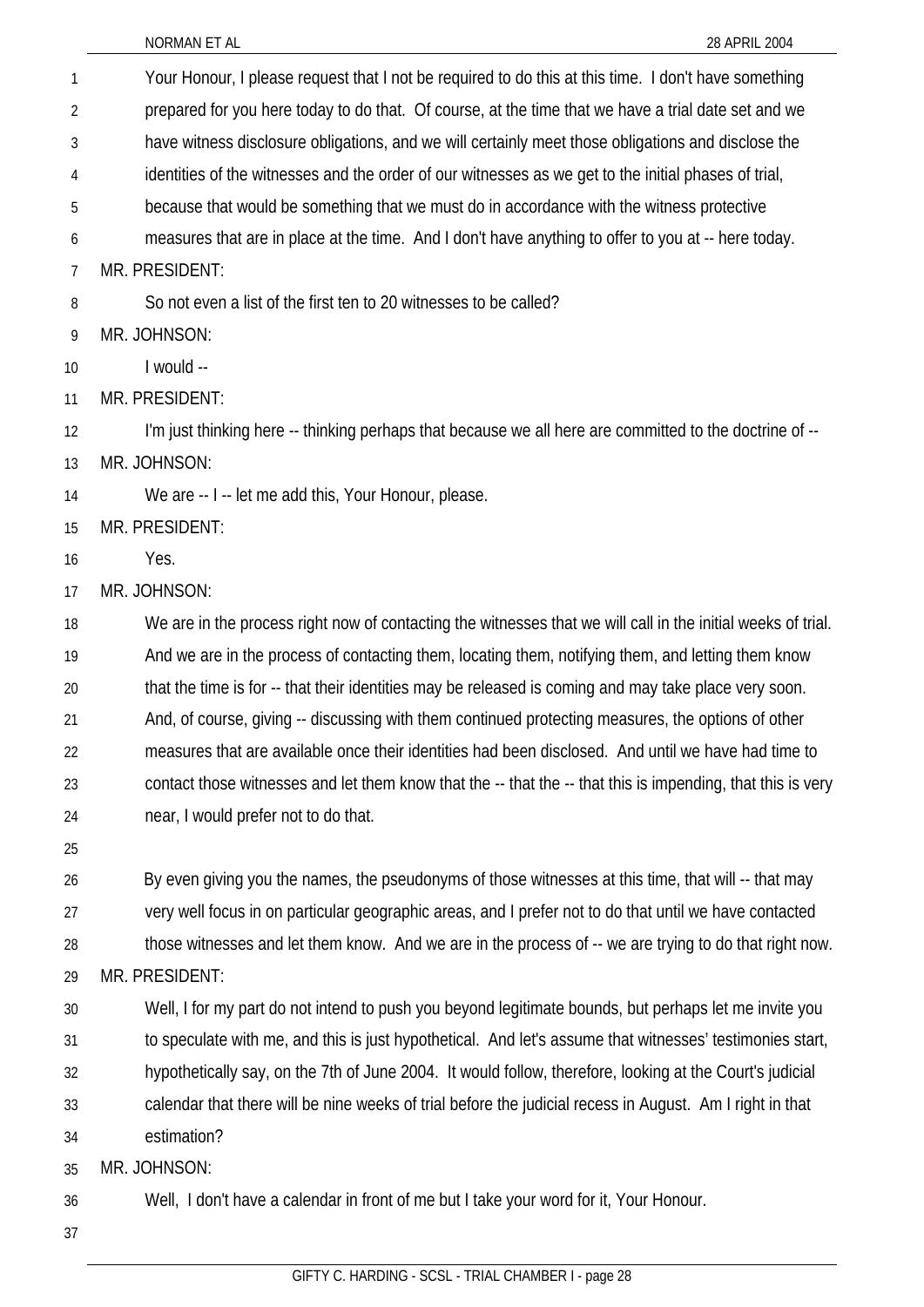| 1  | MR. PRESIDENT:                                                                                                |
|----|---------------------------------------------------------------------------------------------------------------|
| 2  | Well, take into account that I'm doing it. And on the 5 point -- say, 5/4.5 trial days per week and           |
| 3  | bases, would it be pushing you too much to ask how many witnesses the Prosecution estimates to                |
| 4  | call within that period?                                                                                      |
| 5  | MR. JOHNSON:                                                                                                  |
| 6  | Within those nine weeks?                                                                                      |
| 7  | MR. PRESIDENT:                                                                                                |
| 8  | Hypothetical time, I think. This is merely hypothesising.                                                     |
| 9  | MR. JOHNSON:                                                                                                  |
| 10 | I haven't -- I've thought about the first week and I'm anticipating somewhere between seven to ten            |
| 11 | witnesses, Your Honour. I haven't gone beyond that yet.                                                       |
| 12 | MR. PRESIDENT:                                                                                                |
| 13 | I wonder whether Learned Counsel Côte wants to join in this hypothesising                                     |
| 14 | MR. CÔTE:                                                                                                     |
| 15 | I can say two artificial comments --                                                                          |
| 16 | MR. PRESIDENT:                                                                                                |
| 17 | Yes.                                                                                                          |
| 18 | MR. CÔTE:                                                                                                     |
| 19 | My Lord. We want you to -- I mean certainly in the Office of the Prosecution has been working after           |
| 20 | everything that we had to file clearly with the witness list that you have now, which is, again, inflated to  |
| 21 | a certain extent, depending on the admission and the judicial notice, but we are now working on a             |
| 22 | prior -- priority list of how we are going to start trial which is basically a question of strategy that also |
| 23 | has to be dealt -- also had to be decided by the Prosecutor himself; how we are going to present the          |
| 24 | case. But this shall not be construed by the Court in any way as delaying any obligation that we will         |
| 25 | have as soon as the date of trial is fixed or as soon as there is an order from this Court that we shall      |
| 26 | start to disclose identity of witnesses.                                                                      |
| 27 |                                                                                                               |
| 28 | What my colleague said to you, which is true, since last week or -- yes, last week, we were -- we are         |
| 29 | in close contact with the witness protection unit of the registry to start to think of moving witnesses in    |
| 30 | Freetown to protect them. This is why, I mean, at one point we desperately need a date of trial to be         |
| 31 | able to fulfil our obligation and to be able to put the witness protection unit, who is also after us saying  |
| 32 | that, "We don't want to have like everybody coming in town at the same time because we don't have             |
| 33 | all those resources."                                                                                         |

34

35 36 So we are going -- since we have rolling disclosure in your order, even if we are talking about nine weeks, my colleagues had seven to ten witnesses. It depends on the Defence also, cross-

37 examination. My experience is that normally you can have a little bit more than one witness a day.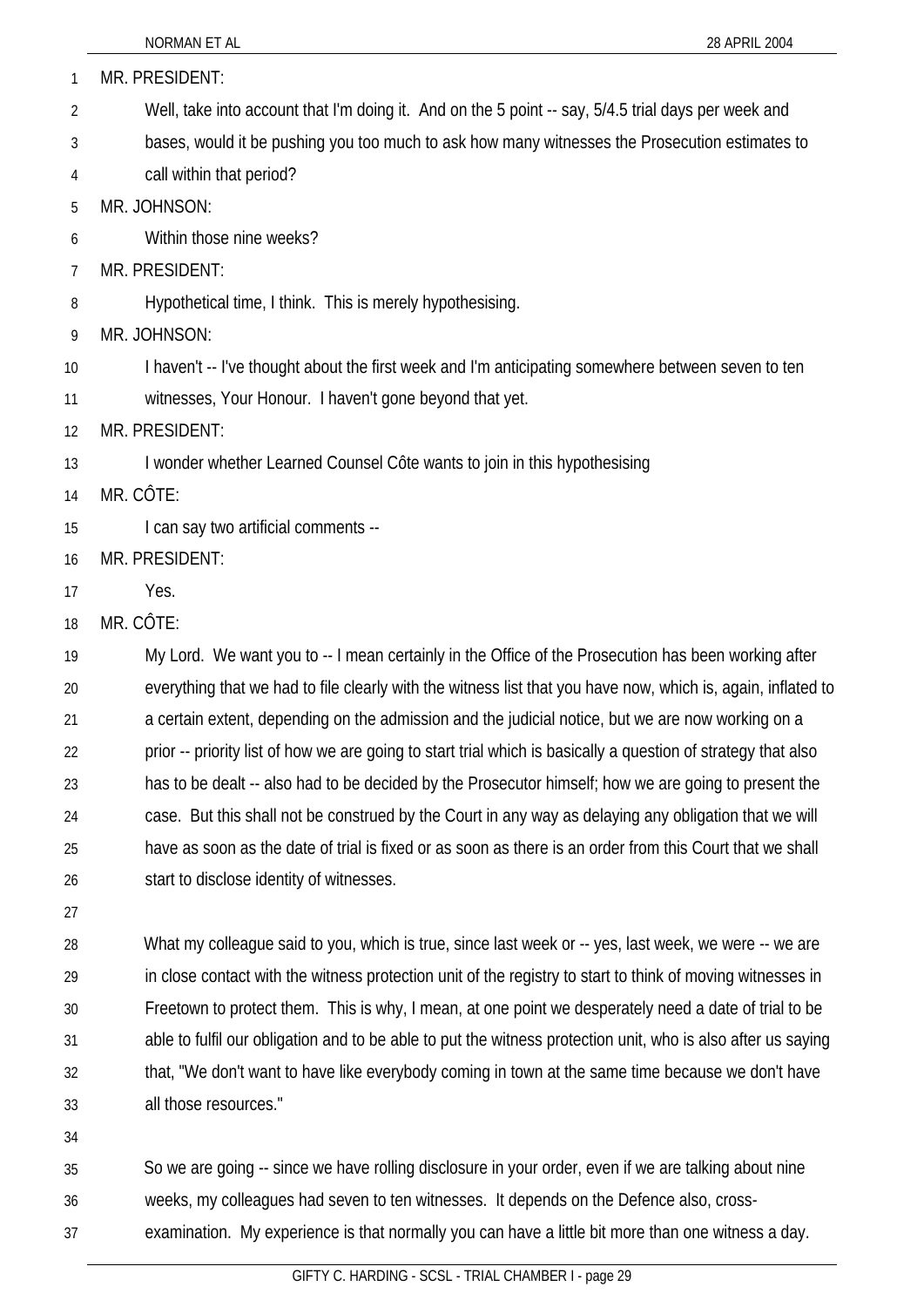NORMAN ET AL 28 APRIL 2004 And we will try to -- looking at the pace of this Court we will be in a position to disclose on a regular basis for -- at this point in time till your order is in place, 42 days in advance. Which means practically, and we need to be practical about that, if you're telling us today, you'll start on the 31st of May, we would have to disclose to the Defence within the next, let's say, 48 hours, your permission, the identity of at least 20 witnesses, something like that, because we need to consider the six weeks applying after the beginning of the 31st of May also. And we are in a position to do that. We would be able -- even if we are not going to be able tomorrow to tell you that the name of the first witness will be this one, we are able to disclose a package of names of witnesses at this point in time. And, of course, my colleague will know exactly the order of the witnesses before the trial. But, I mean, now, it's difficult for us to say. 1 2 3 4 5 6 7 8 9 10 11 12 13 14 15 16 17 18 19 20 21 22 23 24 25 26 27 MR. PRESIDENT: Well, thank you very much. JUDGE BOUTET: Just to put it -- before you said -- we are trying to look at some ways to progress with the trial as well, and one of the ways we were thinking is we were going to ask you -- we're thinking of maybe issuing an order to ask you, Prosecution, to divide your counts; in other words, by grouping them. I don't know if it's all the counts other than -- so we could start with Counts 1 to 5 or 1, 5 and 7; whatever it is. I'm not giving any magic numbers here. And so, we -- what we want to do is start as soon as we can. We know what these times are. We have issued orders of 42 days. All you have to do is look at the calendar in 42 days. Well, as we speak, we are beyond 31 May, but we still have in mind to start at the end of May, early June. We are trying to find -- and we know that the very first days of trial we would have to have opening statements, as such. In some case opening statements have been more than half an hour. So these are the kind of things we are trying to measure at this time and see from you -- although I'm talking of grouping of counts, it may be grouping of witnesses as well. Obviously not all of your witnesses will

28 be called. This is what you were saying and what your colleague was saying. You have already

29 identified which group you want to call first. We certainly support that aspect and that purpose to it,

30 but we are looking at all of it. So, be aware that you may receive some orders that --

31 MR. CÔTE:

32 33 Well, I would urge this Court to take into consideration Prosecution discretion and the way that it is presenting its case also. And I think it's very important, Your Honours.

34

35 36 37 One thing that is certain, what you are suggesting now is impossible; we cannot present it by count because one witness may testify on seven counts or 12 counts and you will not recall that witness to come later on to testify on the two other counts.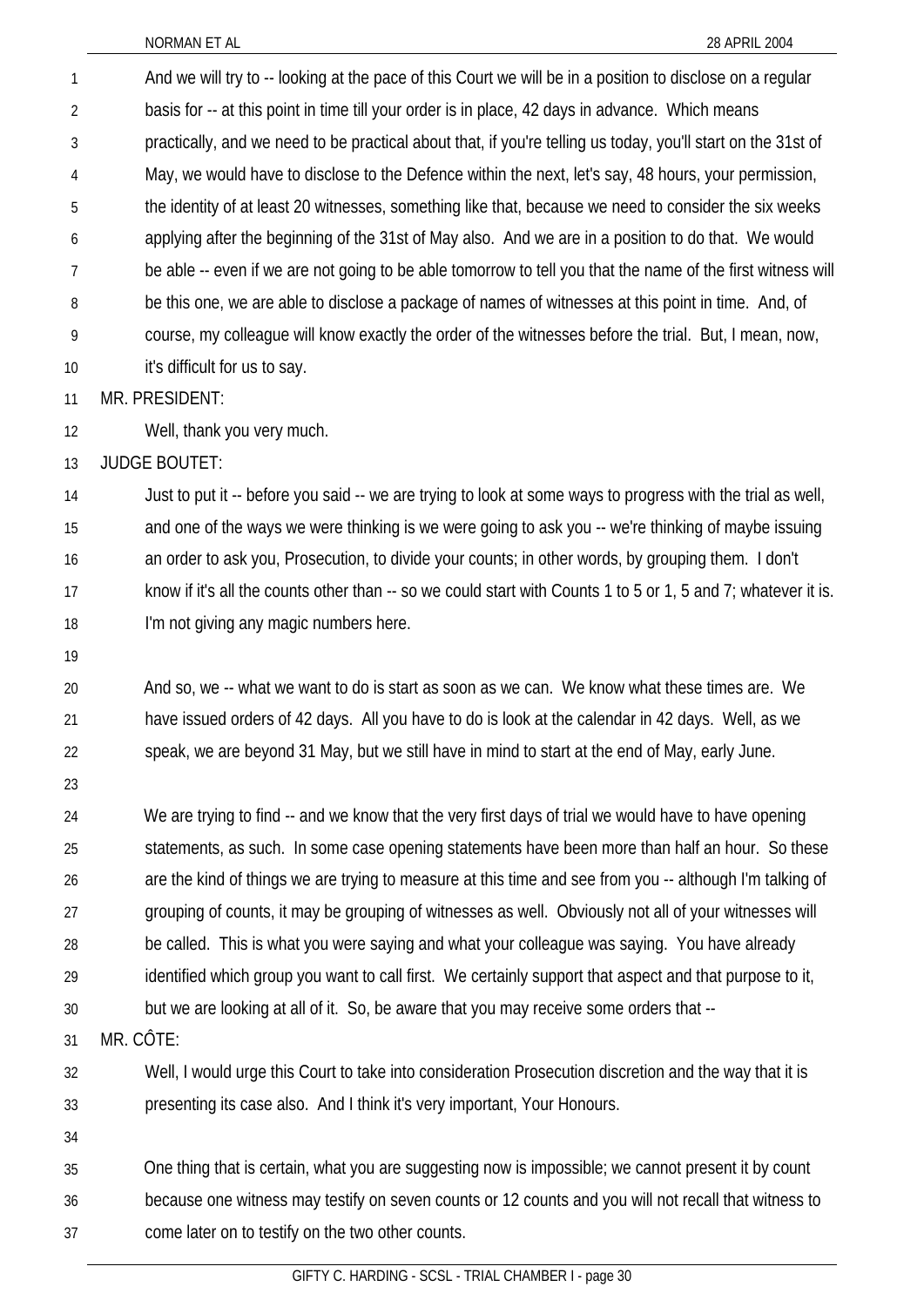NORMAN ET AL 28 APRIL 2004

One of the logical ways that we are looking at right now is to present it more by region which makes more sense, and start with one region instead of another one. But certainly, by counts would be impossible. I mean, you cannot a cut a witness statement in the middle saying that, "We just want you to testify on this part and you may have to come back on another one." 1 2 3 4

6 7 8 9 10 11 And, like I say, this is part of Prosecution strategy. This is part of what we are discussing right now. We are willing to coming forward with a list of presentations as required by the Court in the coming weeks without any problem. And, like I say, you can trust us -- if I can say that -- the Prosecution, that every single witness that will appear will have been disclosed 42 days in advance as long as you are not changing your order or, if you ask us because we don't have 42 days for the beginning of the trial. I mean, we can start disclosing identity within 48 hours.

12

5

13 14 15 16 You have to keep in mind that when you are setting a date of trial and we have to disclose the identity, it's not just giving the identity to my colleagues and the full statement with no redaction, this is already there; it's ready to go. There is no problem with that. The problem that you have is to turn to your witnesses and say, "Okay, now you come and you're going to have to be protected in Freetown."

17

18 19 20 Normally, if it's a mother with children we have to protect the whole family because she will not leave the family behind. And these are the type of issues that we have to deal with which has much more logistical and practical with the witness protection unit, and this is what we have to work on.

21 Therefore, if we have to set the trial, and I re-assess -- I want to re-affirm that again -- I told you that at

22 23 the status conference, we need a real date of trial because we're going to move those people in and those people will -- their lives will be disturbed for six weeks minimally. And if we just fix a date of trial

- 24 to go at opening statement *(sic)* and then postpone the trial to another three weeks, it means that
- 25 those people will have to remain in safe houses --

26 JUDGE ITOE:

27 Nobody is suggesting that.

28 MR. PRESIDENT:

29 Yeah, we are not saying that.

30 MR. CÔTE:

31 No, I know, I know. I'm just saying that it's just a question of logistic.

32 MR. PRESIDENT:

33 34 Clearly we are sensitive to the difference between a symbolic date of trial and a real date of trial, and we assure that we are not interested in the former.

35

36 37 And -- so, do I get your position that you may find the option of dividing the Prosecution witnesses into two groups, rather on the basis of charges? I mean, when you were responding to my brother,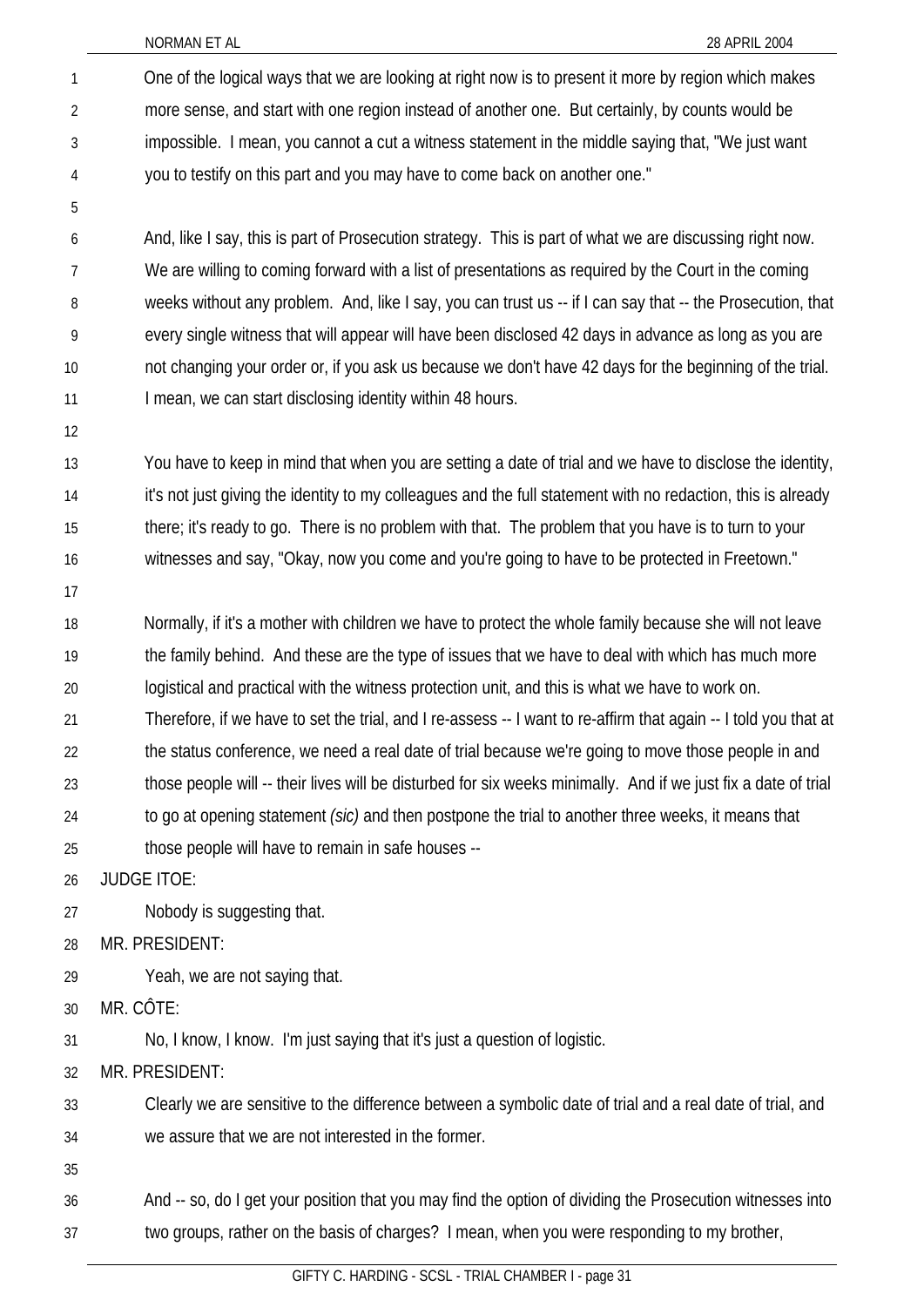- 1 Boutet.
- 2 MR. CÔTE:
- 3 The charges on region or?
- 4 MR. PRESIDENT:
- 5 Of course, yes, on region --
- 6 MR. CÔTE:
- 7 Yes, there will be groups of witnesses that will be brought.
- 8 MR. PRESIDENT:
- 9 -- rather than on the basis of charges.
- 10 MR. CÔTE:
- 11 Yeah. Oh, yeah, certainly.
- 12 MR. PRESIDENT:
- 13 I just wanted to be satisfied.
- 14 MR. PRESIDENT:
- 15 Certainly.
- 16 JUDGE BOUTET:
- 17 That was an example. I mean, we're trying to find ways, ways to help you.
- 18 MR. CÔTE:
- 19 I know, I know.
- 20 MR. PRESIDENT:
- 21 In other words, we were trying to find what you call management trial techniques. We are all learning
- 22 this.
- 23 MR. CÔTE:
- 24 But when you asked the question, Your Honour, you said, "Okay, we have nine weeks that we are
- 25 going to sit before the recess of this summer."
- 26 MR. PRESIDENT:
- 27 That was hypothetical.
- 28 MR. CÔTE:
- 29 Yeah. Nine weeks, let's say you have five witnesses a week, it means 45 witnesses. We don't intend,
- 30 and I mean, I urge this Court not to the force us to disclose 45 identities right now before the recess,
- 31 because then it will be more than 60 -- 42 days and it would cause a lot of pressure on the witness
- 32 protection unit.
- 33 MR. PRESIDENT:
- 34 No.
- 35
- 36 We -- on the question of agreed facts -- before we move on to the agreed facts item, would the
- 37 Defence want to make any comments on what counsel has just said?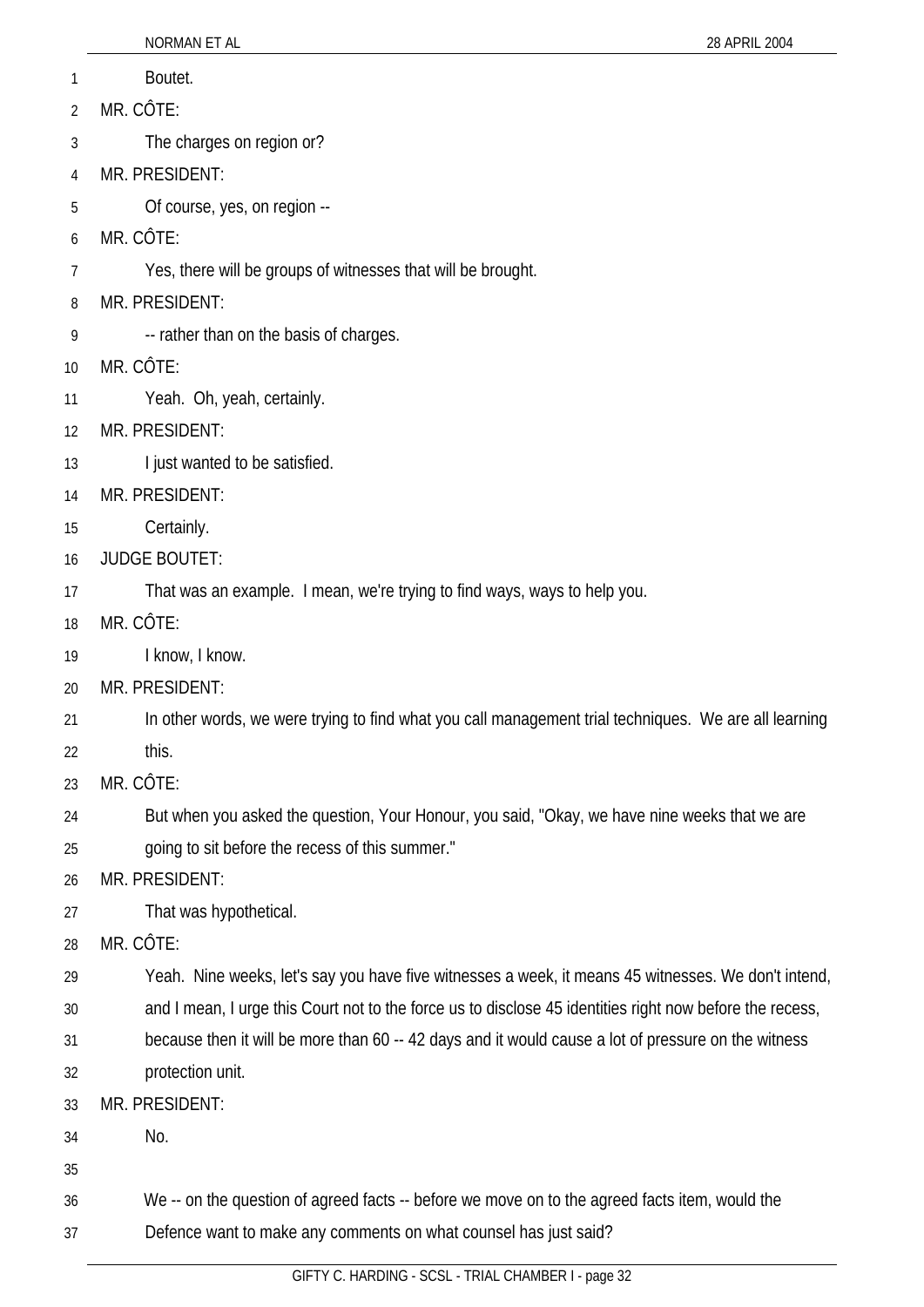| 1              | MR. TEJAN-SIE:                                                                                           |
|----------------|----------------------------------------------------------------------------------------------------------|
| $\overline{2}$ | None, My Lord.                                                                                           |
| 3              | MR. PRESIDENT:                                                                                           |
| 4              | None. Thank you.                                                                                         |
| 5              | On the question of agreed facts, I think what the Trial Chamber can do here, because we do not know      |
| 6              | whether the parties have come to any agreement on this. Does the Prosecution want to report on           |
| 7              | any --                                                                                                   |
| 8              | MR. JOHNSON:                                                                                             |
| 9              | I have to say there is nothing to report.                                                                |
| 10             | MR. PRESIDENT:                                                                                           |
| 11             | Yeah, nothing. Well, all we can do here is to urge the parties to meet again and see whether there       |
| 12             | are any points of agreements on issues of facts or law, and this is very important for us.               |
| 13             |                                                                                                          |
| 14             | The next item is -- yes, go ahead, Counsel.                                                              |
| 15             | MR. KOPPE:                                                                                               |
| 16             | Thank you.                                                                                               |
| 17             |                                                                                                          |
| 18             | We have not formally responded yet to the Prosecution's motion for judicial notice, I agree with that.   |
| 19             | MR. PRESIDENT:                                                                                           |
| 20             | Yes.                                                                                                     |
| 21             | MR. KOPPE:                                                                                               |
| 22             | And there are at least three facts which we are willing now at this point to agree to.                   |
| 23             | <b>JUDGE ITOE:</b>                                                                                       |
| 24             | Can you be more audible, please?                                                                         |
| 25             | MR. PRESIDENT:                                                                                           |
| 26             | Speak out.                                                                                               |
| 27             | MR. KOPPE:                                                                                               |
| 28             | Yes, there are -- we haven't responded yet to the --                                                     |
| 29             | MR. PRESIDENT:                                                                                           |
| 30             | Press the red button on your mike.                                                                       |
| 31             | MR. KOPPE:                                                                                               |
| 32             | -- we are willing to agree to at least three facts right now and please consider this as our response to |
| 33             | this Prosecution's motion.                                                                               |
| 34             |                                                                                                          |
| 35             | We had a discussion yesterday with the Prosecution that there are at least six other facts which, if     |
| 36             | brief or slightly amended, we might also agree to these facts. They are just one or two words missing,   |
| 37             | sometimes just a little rephrasing, so we might end up agreeing to at least nine facts.                  |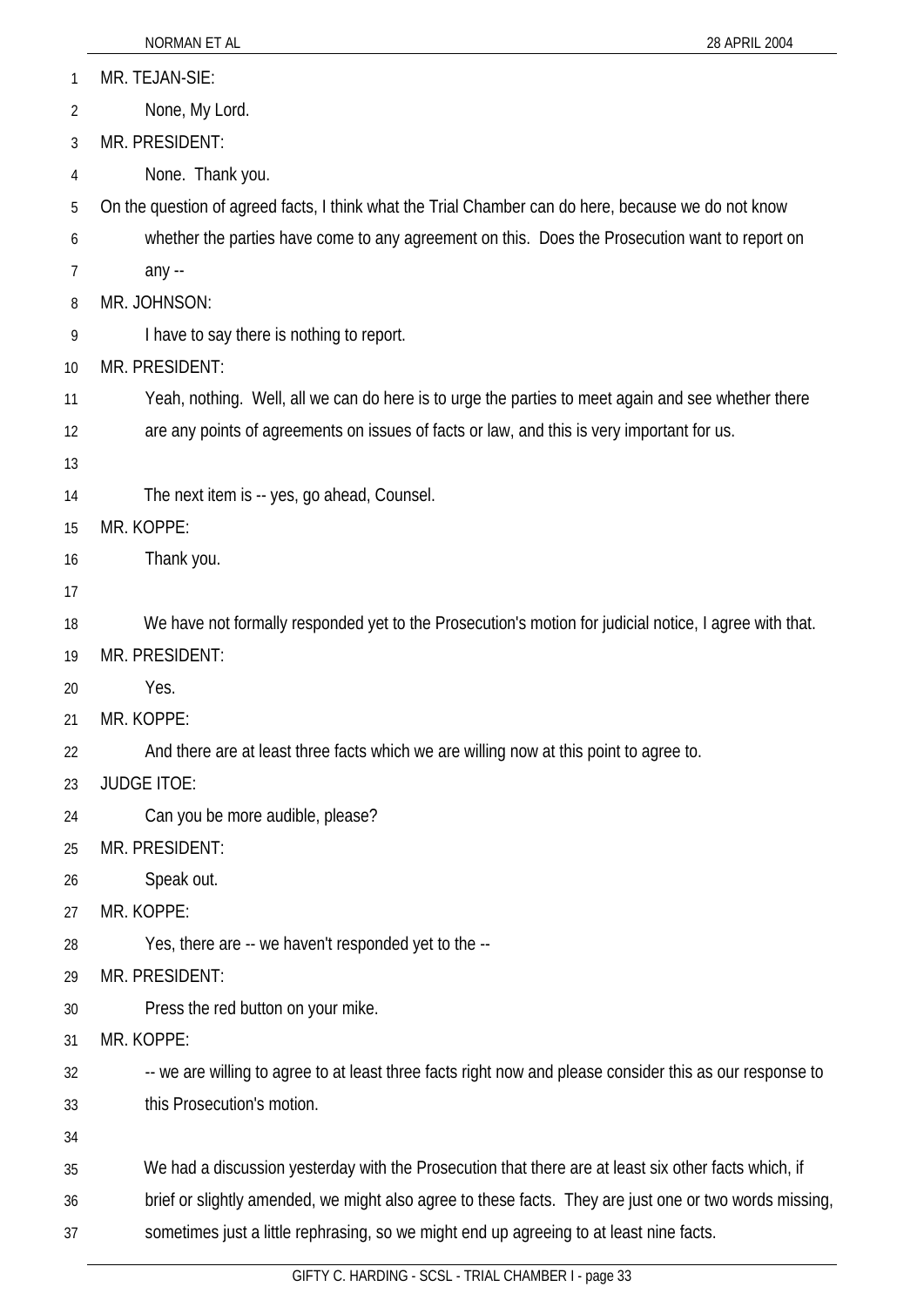|    | 28 APRIL 2004<br>NORMAN ET AL                                                                               |
|----|-------------------------------------------------------------------------------------------------------------|
| 1  | If you would allow me we could at least agree to the facts of -- mentioned under B, P and W.                |
| 2  | MR. PRESIDENT:                                                                                              |
| 3  | Yes                                                                                                         |
| 4  | MR. KOPPE:                                                                                                  |
| 5  | And on E, Q, F, G, L, U, we would like to speak further to the Prosecution and to request them to           |
| 6  | amend only a few words and then we might give you -- we would agree the facts.                              |
| 7  |                                                                                                             |
| 8  | As regards to the reports in Annex B, we are willing to take judicial notice -- to accept the existence     |
| 9  | and authenticities of these documents, referring this matter to the Semanza case in the ICTR but, of        |
| 10 | course, not to the content of the reports.                                                                  |
| 11 |                                                                                                             |
| 12 | So we are willing to admit that these reports are existing, authentic, but not to the actual content of the |
| 13 | reports. So, please consider this response our formal response on the motion.                               |
| 14 | MR. PRESIDENT:                                                                                              |
| 15 | Yes, we certainly consider it a very constructive response from the Defence.                                |
| 16 | MR. JOHNSON:                                                                                                |
| 17 | Yes, we certainly -- we certainly welcome that -- their submissions and when we talked yesterday, I         |
| 18 | said, "Please submit them to me in writing and -- so that we can look at the --"                            |
| 19 | MR. PRESIDENT:                                                                                              |
| 20 | -- the adjustments. Thanks.                                                                                 |
| 21 |                                                                                                             |
| 22 | Now, item 8: Trial preparation and logistics.                                                               |
| 23 |                                                                                                             |
| 24 | For the time being, I think we -- our plan is to have the trial proceed on a -- on the basis of a five-day  |
| 25 | schedule. And the Chamber may adjust this schedule as necessary, due to witness-related issues,             |
| 26 | specific requests by the parties, or other unforeseen circumstances.                                        |
| 27 |                                                                                                             |
| 28 | In this regard, the Court Management Section and the Registry will provide additional information on        |
| 29 | the logistics as necessary. But I think from our own perspective we want to indicate that while the         |
| 30 | case or cases may be scheduled to sit five days a week, it may be possible that the Trial Chamber will      |
| 31 | not hear witnesses everyday or each day, possibly reserving one day every second week to address            |
| 32 | any outstanding procedural issues or other motions that may arise so as not to disturb the rhythm of        |
| 33 | calling witnesses of other days -- the other days.                                                          |
| 34 |                                                                                                             |
| 35 | And there is a possibility too that we might inject some flexibility by saying that the Trial Chamber may   |
| 36 | not sit, say, one afternoon on a particular day of the week.                                                |
| 37 |                                                                                                             |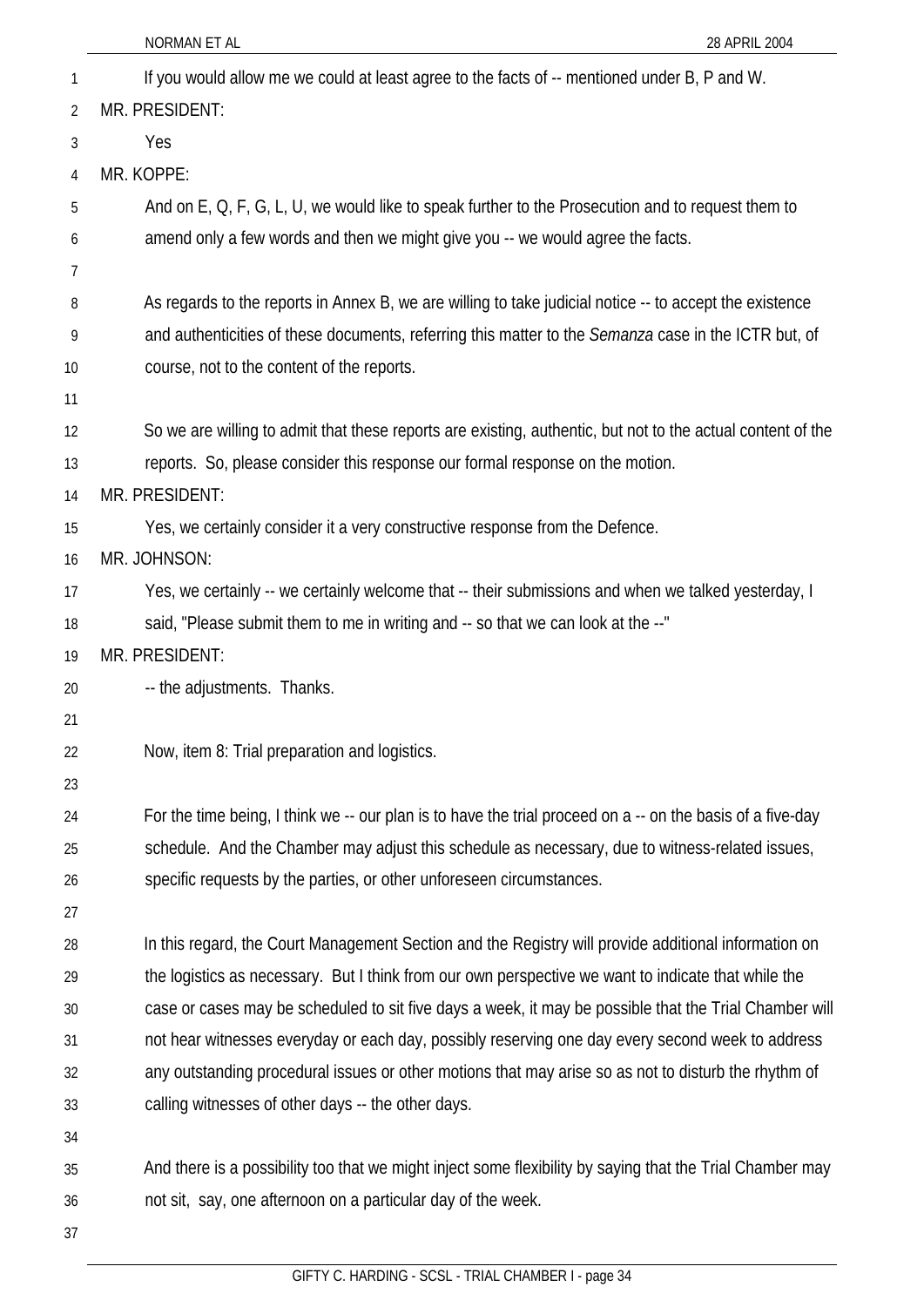|    | NORMAN ET AL<br>28 APRIL 2004                                                                                |
|----|--------------------------------------------------------------------------------------------------------------|
| 1  | These are the kinds of variables that we are working or playing around with in terms of trial                |
| 2  | preparation and logistics.                                                                                   |
| 3  |                                                                                                              |
| 4  | Are there any responses, Prosecution?                                                                        |
| 5  |                                                                                                              |
| 6  | Before you respond, my brother, Judge Boutet, wants to supplement what I have just said.                     |
| 7  | <b>JUDGE BOUTET:</b>                                                                                         |
| 8  | There might be also the possibility that this Trial Chamber may do two trials. So what we have just --       |
| 9  | what my brother has just mentioned remains fully applicable, but should we be moved and hear a               |
| 10 | second trial, obviously we would have to do some alternative movement. So we may be able -- we               |
| 11 | may proceed two weeks with one of the trial and then the next two weeks to the other trial. So we'll         |
| 12 | have to do the logistic and amendments accordingly, but for the time being, what my -- the Presiding         |
| 13 | Judge has mentioned is the way we intend to proceed. So we'll see, as we move along, how we can              |
| 14 | accomplish what I've just mentioned.                                                                         |
| 15 |                                                                                                              |
| 16 | There is movement to have second trial chamber appointed, we don't have information at this moment           |
| 17 | that they have or have not. So, for the time being, what I'm describing is what we intend to do.             |
| 18 | MR. PRESIDENT:                                                                                               |
| 19 | Mr. Prosecutor?                                                                                              |
| 20 | MR. CÔTE:                                                                                                    |
| 21 | I don't have much comment, Your Honour.                                                                      |
| 22 |                                                                                                              |
| 23 | I welcome the fact that this Court is ready to sit five days a week for hearing. I think that that will help |
| 24 | us to expedite the trial to a -- to expedite it in a good term, not meaning anything negative about that.    |
| 25 | And, of course, if this Chamber decided to hear two cases, then for us it's basically it's question of       |
| 26 | having a very precise judicial calendar to know that -- well in advance. I mean, like a couple of            |
| 27 | months in advance that on this week this trial will sit because it would have naturally an impact on the     |
| 28 | disclosure of identity of witnesses. Thank you.                                                              |
| 29 | MR. PRESIDENT:                                                                                               |
| 30 | Thank you. Learned counsel for the Defence, any comments?                                                    |
| 31 | MR. TEJAN-SIE:                                                                                               |
| 32 | Your Honour, we share the same sentiments as the Prosecution.                                                |
| 33 | MR. PRESIDENT:                                                                                               |
| 34 | Thank you. Counsel -- counsel for the third accused.                                                         |
| 35 | MR. WILLIAMS:                                                                                                |
| 36 | Your Lordships, we have a slight concern here. One or two members of our team reside out of the              |
| 37 | jurisdiction and the resources available to our team, I mean, are limited. And they would not be             |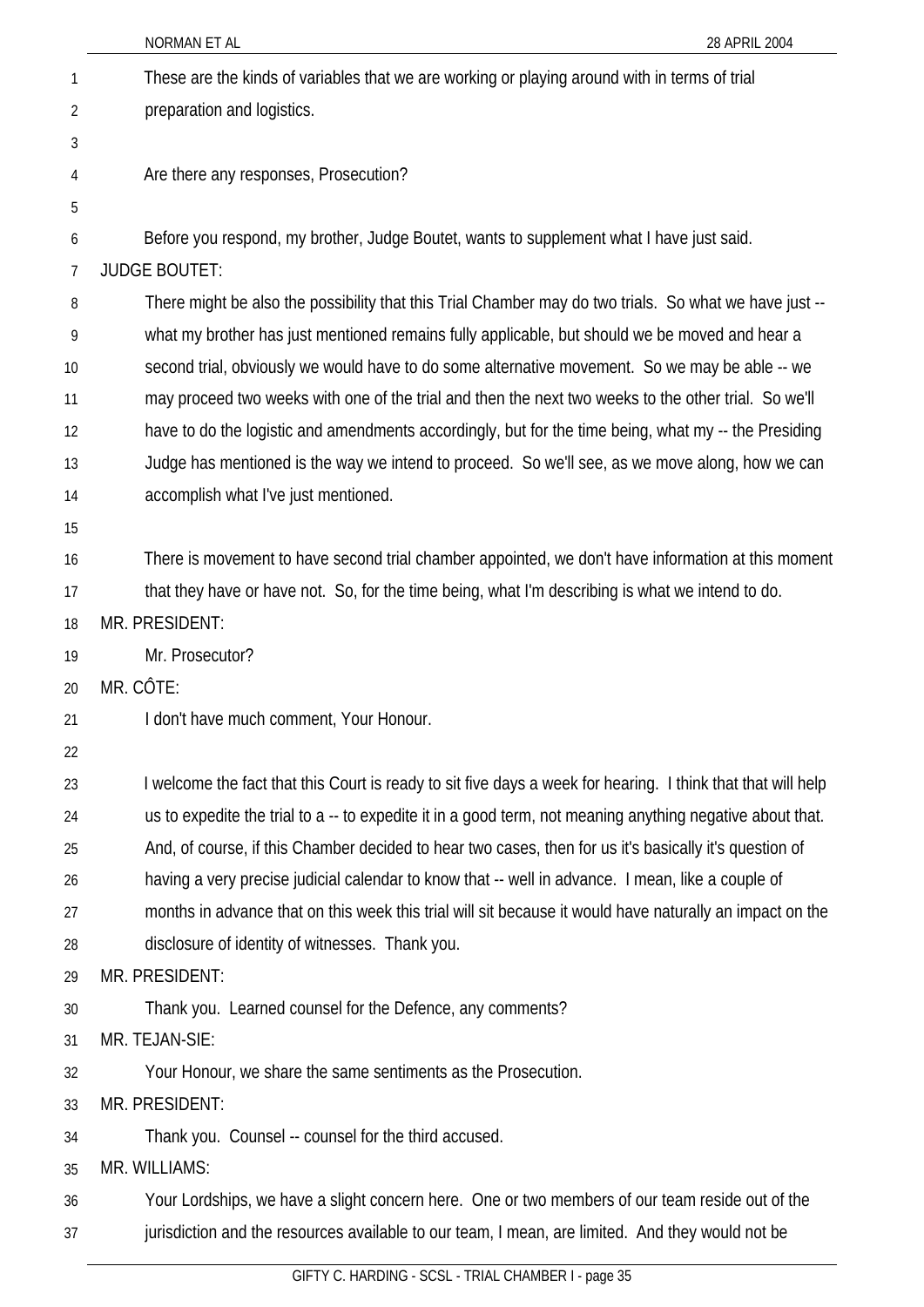| $\mathbf{1}$   | available in Sierra Leone for the entire trial. I mean, they would have to come up in and out. So, we     |
|----------------|-----------------------------------------------------------------------------------------------------------|
| 2              | would -- if that is the way we are going to proceed, we would want sufficient indication because we       |
| 3              | intend to apportion witnesses amongst ourselves. We would want an indication as to when particular        |
| 4              | witnesses would be called so that, I mean, if they fall within the time, you know, it would be make the   |
| 5              | process very expeditious.                                                                                 |
| 6              | MR. PRESIDENT:                                                                                            |
| $\overline{7}$ | The records will reflect that concern.                                                                    |
| 8              | MR. WILLIAMS:                                                                                             |
| 9              | As My Lord pleases.                                                                                       |
| 10             | <b>JUDGE ITOE:</b>                                                                                        |
| 11             | But, you see, it's a question of team work. Wouldn't want -- what you're saying may be sound all right    |
| 12             | now, but it should not create a hold up, you know, of the trials because a member of the Defence          |
| 13             | team is not here so his colleagues cannot go on. You see? I think what should be reflected in the         |
| 14             | groupings you have is the spirit of team work and it should as much as possible not be disruptive of      |
| 15             | the schedule of the Court and how we intend to proceed. So this is the only caution, you know, which      |
| 16             | $\vert \cdot$                                                                                             |
| 17             | MR. WILLIAMS:                                                                                             |
| 18             | Yes, Your Honour, if proper arrangement --                                                                |
| 19             | <b>JUDGE ITOE:</b>                                                                                        |
| 20             | -- will give to you because, I mean, we may not be able to fix calendars, you know, calendars that will   |
| 21             | have to be followed absolutely; there might be variables, there might be other considerations which       |
| 22             | might get us out of a particular schedule, so I think a lot of internal organisation within your teams is |
| 23             | very, very important in order to avoid holding up, you know, the trials at any stage whatsoever.          |
| 24             |                                                                                                           |
| 25             | Whatever the case may be, we will be flexible and we'll be prepared to contain your requests, but not     |
| 26             | where they become unreasonable or where they are unreasonable.                                            |
| 27             | MR. WILLIAM:                                                                                              |
| 28             | I agree with Your Lordship. We would -- if there are any spill overs, other members of the team will      |
| 29             | step it, but we would have a like -- an indication as to when witnesses would be called.                  |
| 30             | MR. PRESIDENT:                                                                                            |
| 31             | We -- of course, it is common knowledge, and we are just stating this for the record, that the official   |
| 32             | language of the proceeding will be English and the interpretation will be provided to the Accused.        |
| 33             |                                                                                                           |
| 34             | Also, guided by the Rules, we would expect that in terms of case presentation, one member of each         |
| 35             | team will conduct the examination-in-chief of each witness and will generally be responsible for          |
| 36             | answering or raising objections. I would think that's the kind of -- the Rules at least guide us along    |
| 37             | those lines.                                                                                              |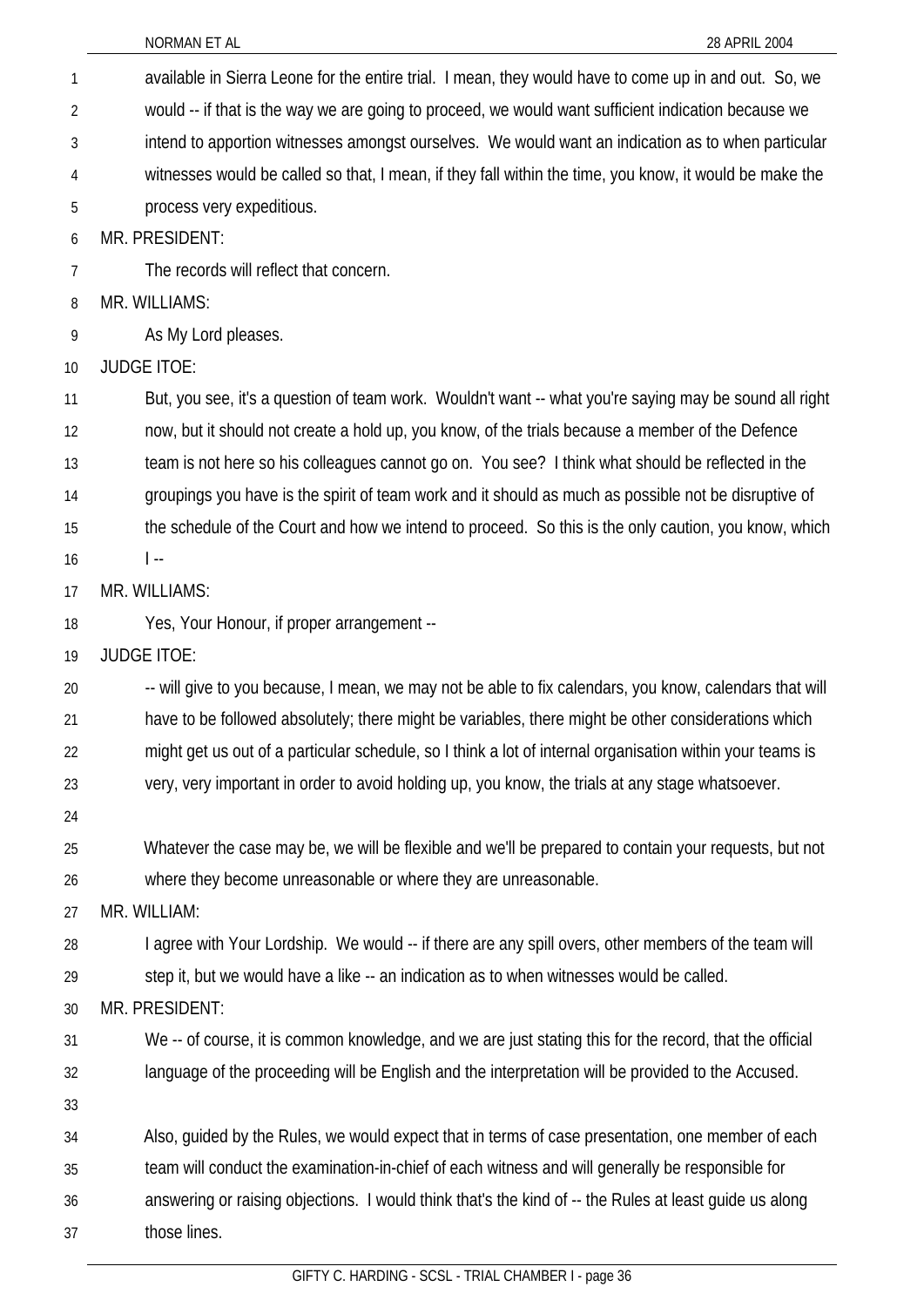| 1              | And, of course, again, much as we don't want to keep encroaching upon prosecutorial discretion here,             |
|----------------|------------------------------------------------------------------------------------------------------------------|
| $\overline{2}$ | but again let me invite them, which invitation they are at liberty to decline respectfully, and to sort of       |
| 3              | give a projection of the length of opening statements. How long would that take us?                              |
| 4              |                                                                                                                  |
| 5              | And remember that at the status conference the Prosecution estimated a maximum of four to six                    |
| 6              | months for their case. And -- so two questions, short questions: One, is the Prosecution in a position           |
| 7              | to give us some kind of projection as to the length of the opening statement, how long it will take?             |
| 8              | And, also, whether they confirm this period of four to six months?                                               |
| 9              |                                                                                                                  |
| 10             | I mean, as I say, this is a question which if they feel they are not able to give any firm answers now, I        |
| 11             | would --                                                                                                         |
| 12             | MR. CÔTE:                                                                                                        |
| 13             | Starting with your last one, Your Honours, I think four to six months is what we anticipate realistically.       |
| 14             | It could be less, it would depend again on negotiation between Defence and Prosecution and some                  |
| 15             | decisions from this Bench.                                                                                       |
| 16             |                                                                                                                  |
| 17             | As far as the opening statement, I can tell you right now that part of the opening statement will be             |
| 18             | done by the Prosecutor himself but I don't anticipate that -- what we are maybe going to do is split the         |
| 19             | opening statement with two persons, one part by the Prosecutor, one part by somebody who is going                |
| 20             | to talk very precisely on the order of presentation of evidence and evidence in the case in a more               |
| 21             | specific way, somebody from the trial team that will be in front of this Chamber on a regular basis. I           |
| 22             | don't anticipate that both those parts of the opening statement will last more than half a day. I would          |
| 23             | say like four hours or something like that. But, again, I haven't consulted the Prosecutor himself about         |
| 24             | the length of his opening statement -- his part of the opening statement, so I reserve the right to go           |
| 25             | back on this estimation.                                                                                         |
| 26             | MR. PRESIDENT:                                                                                                   |
| 27             | No, we are just <i>(overlapping microphones)</i> . We are not casting any <i>(overlapping microphones)</i> here. |
| 28             | Thanks.                                                                                                          |
| 29             |                                                                                                                  |
| 30             | What about the Defence, do they have any -- do you want to disclose anything in terms of perhaps                 |
| 31             | how they would proceed with their cross-examination? Any thoughts yet as to methodology and all                  |
| 32             | kind of things? Anything agreed yet?                                                                             |
| 33             |                                                                                                                  |
| 34             | No; still being worked out.                                                                                      |
| 35             |                                                                                                                  |
| 36             | Counsel on both sides, my brother, Judge Boutet, had indicated that in terms of starting date of the             |
| 37             | trial we really are thinking about May 31. But I think I can inform you that an order setting the trial          |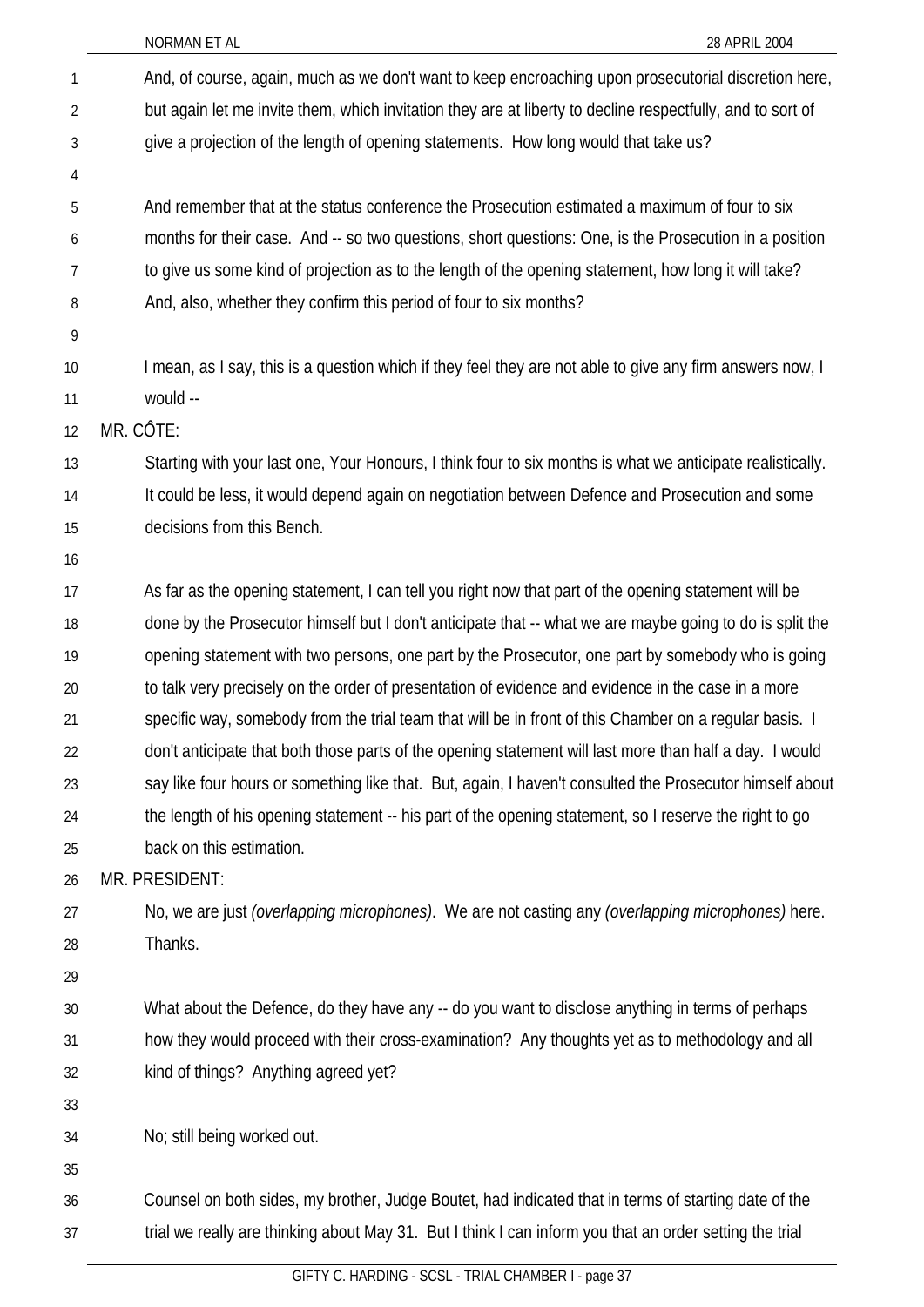NORMAN ET AL 28 APRIL 2004 date, the realistic trial date as distinct from anything symbolic, will go out shortly. I did indicate in 48 hours and I think -- 1 2 3 4 5 6 7 8 9 10 11 12 13 14 15 16 17 18 19 20 21 22 23 24 25 26 27 28 29 30 31 32 JUDGE ITOE: Forty-eight hours. MR. PRESIDENT: -- 48 hours, right. And so I think that's all we need to say on that because I'm pretty sure that we are all aware that there is also the question of an additional status conference which we might consider necessary one week prior to the commencement of the trial. JUDGE BOUTET: To come back to a question my brother, Judge Thompson asked the Defence about the order of cross-examination, if I can. The same process that was mentioned to the Prosecution would be applicable in the sense that, as part of the Defence team, if one counsel is the one doing the crossexamination of a particular witness, it should be that counsel, not two counsel or three from the same team doing cross -- examination of that witness. In other words, within the team they have to make a decision as to who is to do what. And within the Defence team, and by this I mean the Defence of the three Accused, they have to determine which will go first cross-examination, who will be two - second, and who will be third. And we'll see how that evolves, but we want to make sure that it's not always the same one who is the first and not the same one who is the second. So -- but we'll -- it is possible that we might issue an order in this respect, but we just want to tell you this is what we expect to be doing. Any questions or any comments on that? MR. PRESIDENT: Yes, and adding to that, I mean, this Chamber will be very sensitive to the need to monitor crossexamination as well as also examination-in-chief. This is all part of the equation to ensure and guarantee the right of each accused person to a fair and expeditious trial. In other words, the Chamber is not merely going to proclaim commitment to such a right, we want to sustain in reality that right. Too often we proclaim commitment to certain ideals but we don't sustain them, and so this Chamber is very sensitive that our procedures and methodologies should reflect that awareness. Much as we agree that thoroughness, comprehensiveness are important, but sometimes unduly long examination-

- 34 a fair and expeditious trial.
- 35

33

36 37 Two final things there, Prosecutor: One is this: that -- and we want to factor this in because of the fact that you mentioned that your opening statement might take about four hours or half a day. From our

in-chief, unduly long cross-examination, repetitive material, can all hamper the right of an accused to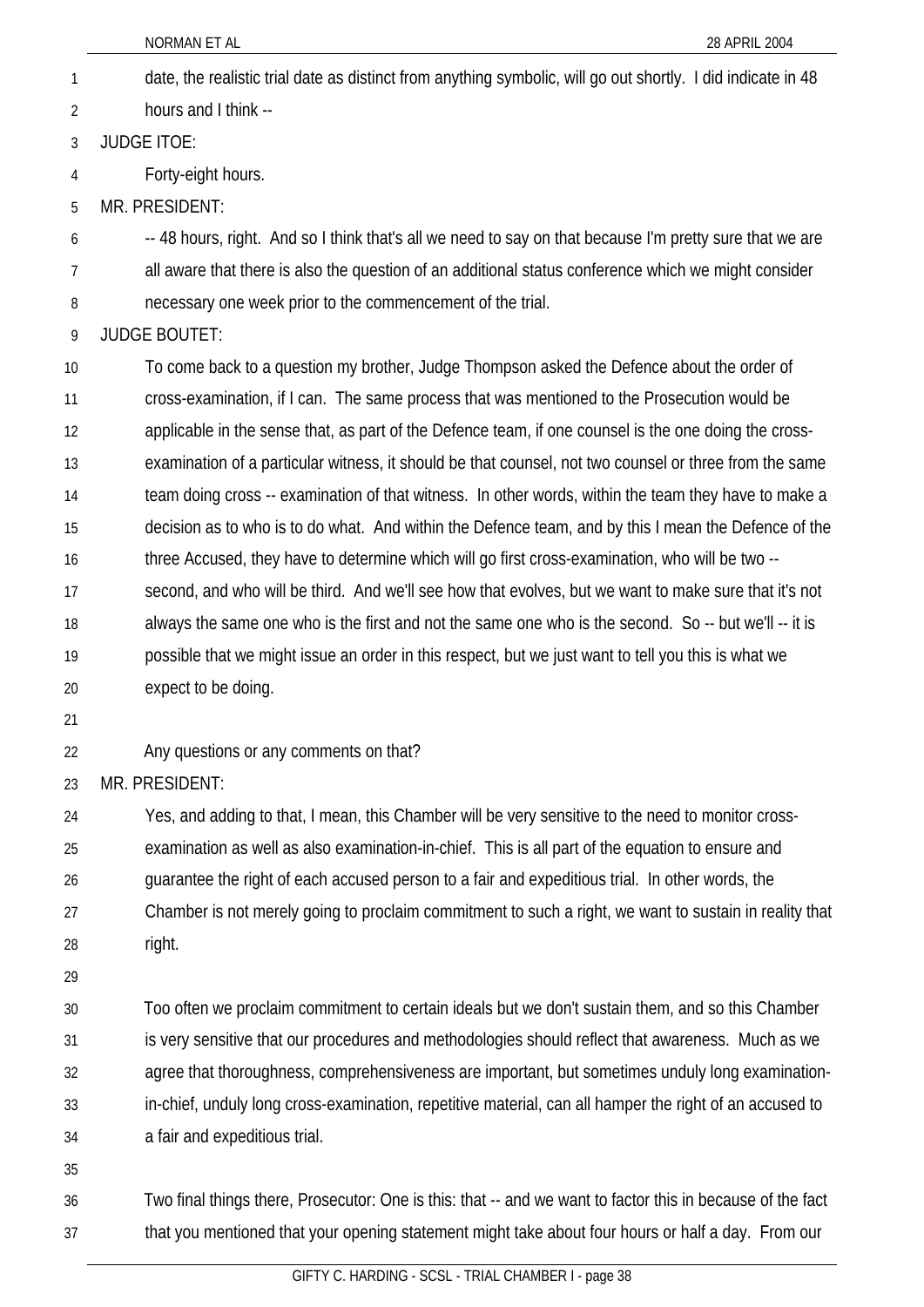| 1              | perspective it may also be necessary, perhaps if that -- after the opening statement, depending on       |
|----------------|----------------------------------------------------------------------------------------------------------|
| $\overline{2}$ | other variables, it might be necessary to have a two days break so that we test or get rid of some of    |
| 3              | the teething problems in the technology which I understand is state -- going to be a state-of-the-art    |
| 4              | technology, complicated and all that kind of thing. And when it comes to that kind of technology, it     |
| 5              | doesn't take a rocket scientist to know that there can be hitches and britches. So, that's another       |
| 6              | factor that we have been thinking about.                                                                 |
| 7              | <b>JUDGE ITOE:</b>                                                                                       |
| 8              | And the technology becomes obstructive, we would have to resort to the traditional means that are        |
| 9              | known in the legal system, you know, that we operate. Because it is important that all the actors in     |
| 10             | the scene, you know, at least are able to follow the proceedings and to conduct them efficiently the     |
| 11             | way they should be done, that nothing should be introduced that would impair this objective.             |
| 12             | <b>JUDGE BOUTET:</b>                                                                                     |
| 13             | In response to the application for -- in order to allow the extension of the number of pages from ten to |
| 14             | less than 20, the Court raise this extension of the number of pages for the production of that           |
| 15             | document. It is well understood that it shall be less than 20 pages.                                     |
| 16             |                                                                                                          |
| 17             | Thank you.                                                                                               |
| 18             | MR. PRESIDENT:                                                                                           |
| 19             | We now come to the conclusion -- about to come to the conclusion of this proceeding. And before we       |
| 20             | do that, I want to ask counsel on both sides if any counsel has anything to proffer for this Special     |
| 21             | Court in particular, or in the interest of justice in general; if not, we will adjourn the proceeding.   |
| 22             | <b>JUDGE BOUTET:</b>                                                                                     |
| 23             | Just one second, please.                                                                                 |
| 24             |                                                                                                          |
| 25             | Counsel for Mr. Kondewa, I have indicated that the in-Chamber hearing for the extension -- your          |
| 26             | motion for extension of time will -- is set for tomorrow afternoon at 4 o'clock. I did not say where. It |
| 27             | would be in the conference room of the Registrar's -- in the Registrar's office.                         |
| 28             |                                                                                                          |
| 29             | So that's 4 o'clock tomorrow afternoon. Thank you.                                                       |
| 30             | MR. PRESIDENT:                                                                                           |
| 31             | This Court stands adjourned.                                                                             |
| 32             | (Court adjourned at 1238H)                                                                               |
| 33             | (Page 22 to 39 by Gifty C. Harding)                                                                      |
| 34             |                                                                                                          |
| 35             |                                                                                                          |
| 36             |                                                                                                          |
| 37             |                                                                                                          |